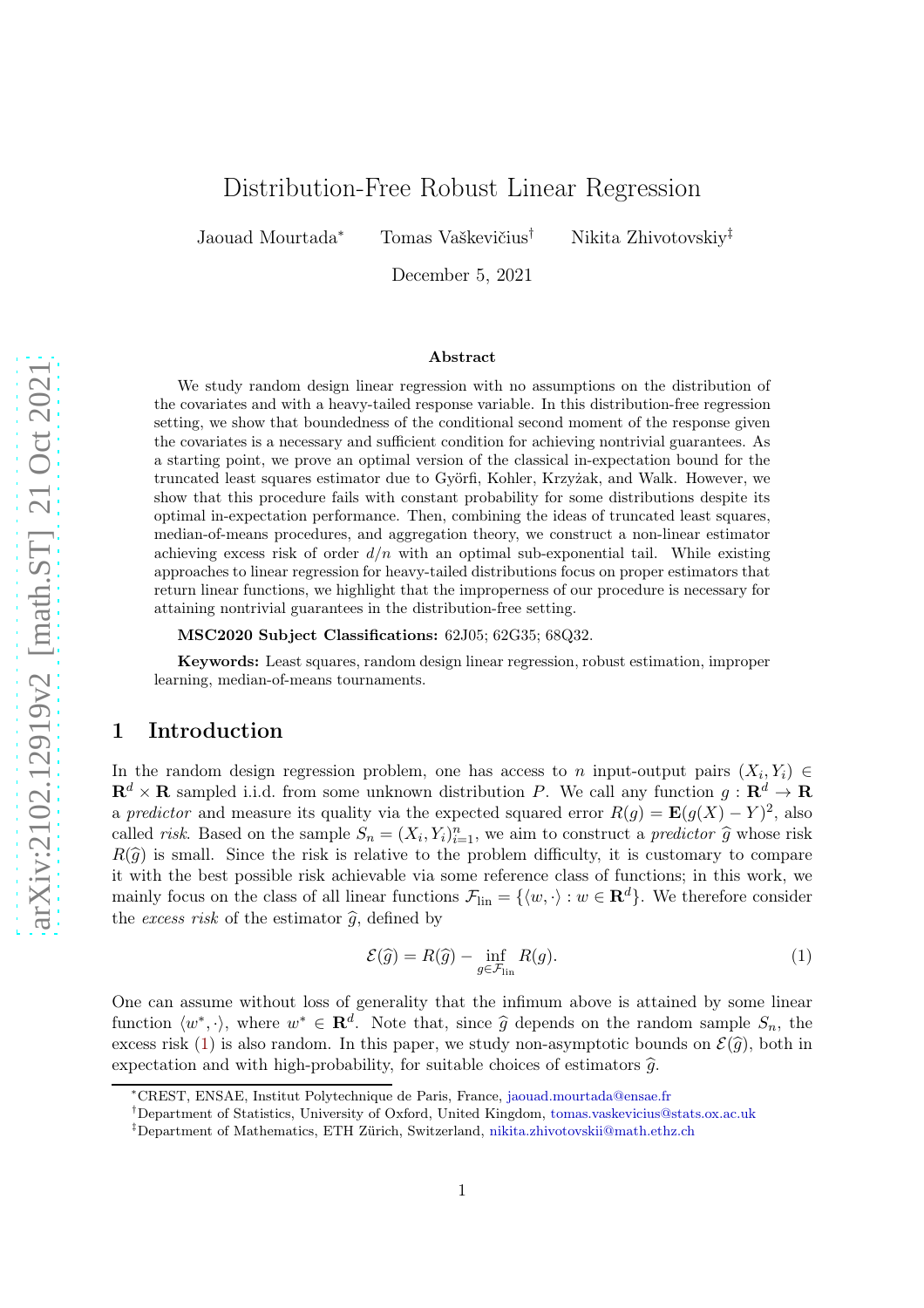Arguably the most natural and commonly studied procedure is the linear least squares estimator, which selects a linear function  $\hat{g} \in \mathcal{F}_{lin}$  minimizing the (possibly regularized) *empirical* risk  $\widehat{R}(g) = \frac{1}{n} \sum_{i=1}^{n} (g(X_i) - Y_i)^2$ . Estimators based on empirical risk minimization (ERM) are known to achieve optimal  $d/n$  excess risk in expectation under well-behaved covariates X and assuming that the noise random variable  $\xi = Y - \langle w^*, X \rangle$  is not correlated with X (see, for example, [\[9,](#page-25-0) [11,](#page-25-1) [60\]](#page-27-0)). The work of Oliveira [\[63\]](#page-27-1) highlights that the usual sub-Gaussian assumption on the distribution of X can be significantly relaxed in the context of linear regression. For example, an  $L_4$ - $L_2$  norm equivalence of the form

<span id="page-1-0"></span>
$$
\left(\mathbf{E}\left\langle X,w\right\rangle^{4}\right)^{1/4}\leqslant\kappa\left(\mathbf{E}\left\langle X,w\right\rangle^{2}\right)^{1/2},\quad\text{for all}\quad w\in\mathbf{R}^{d},\tag{2}
$$

for some constant  $\kappa > 0$  is sufficient to achieve the  $d/n$  excess risk rate under additional assumptions on the noise. Indeed, [\[63\]](#page-27-1) shows that under [\(2\)](#page-1-0), we have a high-probability control over the lower tail of the sample covariance matrix, used in the analysis of linear least squares. This moment equivalence assumption and its variations have become standard tools in the recent literature on robust linear regression (see, for example, [\[43,](#page-26-0) [34,](#page-26-1) [14,](#page-25-2) [38,](#page-26-2) [47,](#page-26-3) [17,](#page-25-3) [65\]](#page-27-2)). However, as several authors have recently pointed out, the kurtosis constant  $\kappa$  satisfying the inequality [\(2\)](#page-1-0) may depend on the dimension d, leading to suboptimal bounds [\[14,](#page-25-2) [63,](#page-27-1) [43\]](#page-26-0). In particular, Saumard [\[68\]](#page-27-3) shows that the slightly weaker small-ball condition fails to hold (with a dimensionfree constant) for dictionaries consisting of many classical function bases, such as histograms and wavelets, leading to bounds with a suboptimal dependence on the dimension d. In fact, in some cases this behavior is inherent to empirical risk minimization, which has recently been shown by the second and the third authors of this paper [\[76\]](#page-28-0) to incur suboptimal excess risk even in a favorable setup where both  $X$  and  $Y$  are almost surely bounded. This naturally brings the question of whether distributional assumptions on  $X$  such as the condition [\(2\)](#page-1-0) can be relaxed, and if so, what a corresponding minimal assumption on the distribution of the response variable would be. It is a priori unclear whether non-trivial guarantees are at all possible without imposing any assumption on X.

To better contextualize our aims, we turn to a recent line of work initiated by Catoni [\[13\]](#page-25-4), concerned with the design and analysis of statistical estimators robust to heavy-tailed distributions. The ERM strategy is known to fail in this setting due to its sensitivity to the large fluctuations and atypical samples arising from heavy-tailed distributions. Thus, different techniques and procedures are required to handle such distributions. We call the excess risk  $\mathcal{E}(\hat{q})$ the accuracy of an estimator  $\hat{q}$ ; the confidence of  $\hat{q}$  for an error rate of  $\varepsilon$  is equal to  $\mathbf{P}(\mathcal{E}(\hat{q}) \leq \varepsilon)$ . Robust statistical learning aims to design procedures with optimal accuracy/confidence trade-off under minimal distributional assumptions. In the context of linear regression, the optimal tradeoff is usually achieved via the bounds on  $\mathcal{E}(\hat{g})$  of order  $(d + \log(1/\delta))/n$  that hold with probability at least  $1 - \delta$ ; in particular, such bounds match the performance of ERM for sub-Gaussian distributions. Using either PAC-Bayesian truncations [\[5,](#page-24-0) [14\]](#page-25-2) or the median-of-means tournaments [\[47\]](#page-26-3), it has been shown that the optimal accuracy/confidence trade-off can be achieved under the  $L_4-L_2$  moment equivalence assumption [\(2\)](#page-1-0) together with some additional assumptions on the noise variable  $\xi = Y - \langle w^*, X \rangle$ . We remark that existing procedures for heavy-tailed regression select a function within the class  $\mathcal{F}_{lin}$ . However, as we shall shortly explain, any such procedure fails in our distribution-free setting. We can now formulate the question studied in this paper.

Is it possible to predict as well as the best linear predictor in  $\mathcal{F}_{lin}$  without any assumption on the distribution of the covariates  $X$ , while maintaining the optimal accuracy/confidence trade-off? If so, what is the minimal assumption on the response variable Y allowing this?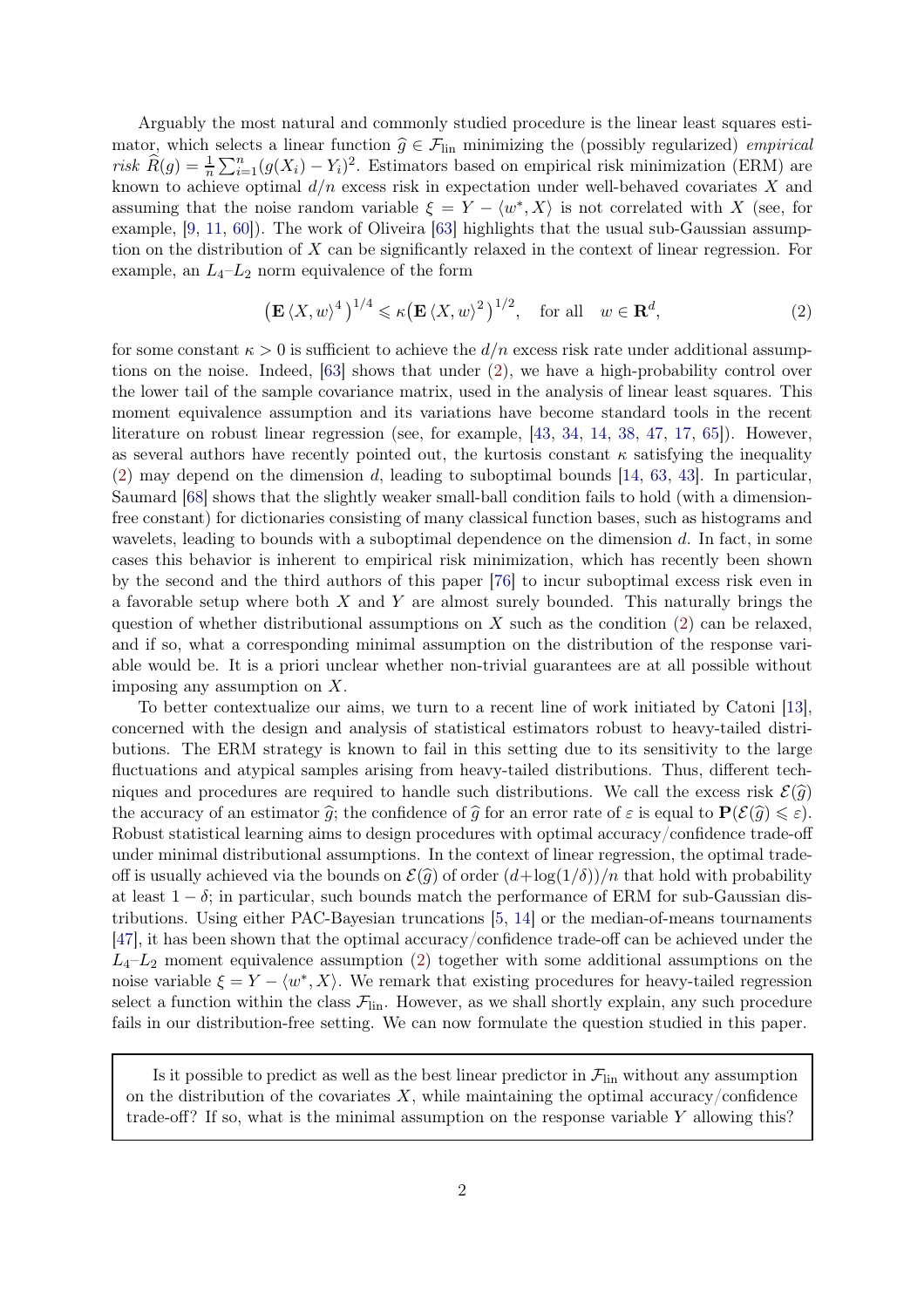Independently of the literature on robustness to heavy-tails, two existing results provide nonasymptotic guarantees without assumptions on  $X$ , albeit only in expectation. Of course, once all the assumptions on  $X$  are dropped, the conditional distribution of  $Y$  given  $X$ , consisting of a probability kernel  $(P_{Y|X=x})_{x\in\mathbf{R}^d}$ , needs to be restricted. We now state the only assumption considered in this work; it is satisfied when Y is bounded, but also allows to consider heavy-tailed distributions.

<span id="page-2-0"></span>**Assumption 1.** The conditional distribution of Y given X satisfies, for some  $m > 0$ ,

<span id="page-2-1"></span>
$$
\sup_{x \in \mathbf{R}^d} \mathbf{E}[Y^2 | X = x] \leqslant m^2.
$$

The first result not involving any explicit restrictions on the distribution of  $X$  is a classical bound for the truncated linear least squares estimator  $\hat{g}_m$  due to Györfi, Kohler, Krzyżak, and Walk [\[29,](#page-26-4) Theorem 11.3] (we defer the exact definition to Section [3\)](#page-8-0). Under Assumption [1,](#page-2-0) their result states that

$$
\mathbf{E}\,R(\widehat{g}_m) - \inf_{g \in \mathcal{F}_{\text{lin}}} R(g) \leqslant c \frac{m^2 d(\log n + 1)}{n} + 7\Big(\inf_{f \in \mathcal{F}_{\text{lin}}} R(f) - R(f_{\text{reg}})\Big). \tag{3}
$$

Here the expectation is taken with respect to the random sample  $S_n$ ,  $c > 0$  is an absolute constant and  $f_{reg}$  is the regression function given by  $f_{reg}(x) = \mathbf{E}[Y|X=x]$ . The bound [\(3\)](#page-2-1) is a standard benchmark for several communities. Applications of this result are known in mathematical finance [\[83\]](#page-28-1), optimal control [\[8\]](#page-25-5) and variance reduction [\[27,](#page-25-6) [28\]](#page-25-7); there are known improvements of this result under different assumptions [\[19,](#page-25-8) [20\]](#page-25-9).

The second bound does not depend on the distribution of X and is due to Forster and Warmuth [\[25\]](#page-25-10); this estimator originates in the online learning literature and is obtained via a modification of the renowned non-linear Vovk-Azoury-Warmuth forecaster [\[78,](#page-28-2) [6\]](#page-24-1). The Forster-Warmuth estimator, denoted by  $\hat{g}_{\text{FW}}$ , satisfies the following expected excess risk bound

<span id="page-2-3"></span>
$$
\mathbf{E}R(\widehat{g}_{\mathrm{FW}}) - \inf_{g \in \mathcal{F}_{\mathrm{lin}}} R(g) \leqslant \frac{2\|Y\|_{L_{\infty}}^2 d}{n}.\tag{4}
$$

Of course, the assumption  $||Y||_{L_{\infty}} \leqslant m$  is stronger than Assumption [1.](#page-2-0) However, an inspection of the proof in [\[25\]](#page-25-10) shows that Assumption [1](#page-2-0) suffices to obtain the above in-expectation performance of this algorithm with  $||Y||_{L_{\infty}}^2$  replaced by  $m^2$ .

We are now ready to present informal statements of our main findings. In our first result, we prove that the term  $7(\inf_{f \in \mathcal{F}_{lin}} R(f) - R(f_{reg}))$  as well as the excess log n factor appearing in the bound [\(3\)](#page-2-1) for the truncated linear least squares estimator can be removed.

<span id="page-2-2"></span>**Theorem A** (Informal). Suppose that Assumption [1](#page-2-0) holds and let  $\hat{g}_m$  denote the truncated least squares estimator of Györfi, Kohler, Krzyżak, and Walk. Then, we have

$$
\mathbf{E}R(\widehat{g}_m) - \inf_{g \in \mathcal{F}_{\text{lin}}} R(g) \leqslant \frac{8m^2d}{n}.
$$

Moreover, Assumption [1](#page-2-0) ensures the same quarantee for the Forster-Warmuth estimator  $\hat{q}_{FW}$ .

One may notice that even though the bound of Theorem [A](#page-2-2) scales as  $d/n$ , the usual dependence on the variance of the noise variable as is in, for example, [\[9\]](#page-25-0) is replaced by the dependence on  $m^2$ . It can be shown (see Proposition [2\)](#page-19-0) that if only Assumption [1](#page-2-0) holds, then the dependence on  $m^2$  is unavoidable in general even if the problem is noise-free so that the variance of the noise is equal to zero. Moreover, if we only impose Assumption [1,](#page-2-0) then any statistical estimator that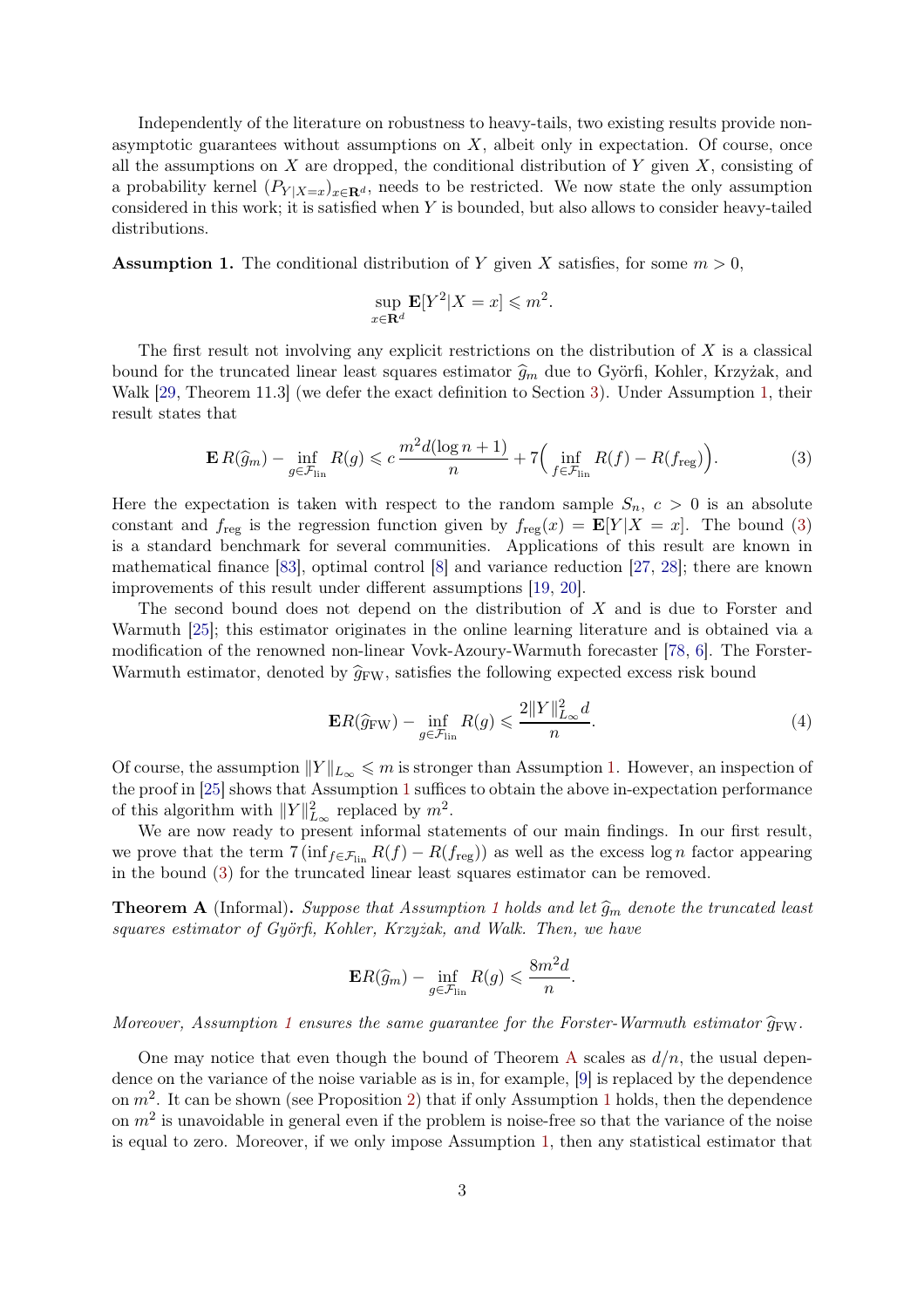selects predictors from  $\mathcal{F}_{lin}$  (such an estimator is called *proper*) is bound to fail. This fact can be established using the recent result of Shamir [\[69,](#page-27-4) Theorem 3], and it remains true even when  $d = 1$  and the response variable Y is bounded almost surely. This observation separates our setup from the existing literature where only proper estimators are studied for convex classes such as  $\mathcal{F}_{lin}$  even in the heavy-tailed scenarios (see, for example, [\[14,](#page-25-2) [47,](#page-26-3) [53,](#page-27-5) [54\]](#page-27-6)).

The bounds of Theorem [A](#page-2-2) guarantee that the *expected* excess risk is at most of order  $d/n$ under Assumption [1.](#page-2-0) However, it is also desirable to obtain *high-probability* upper bounds on the excess risk, with logarithmic dependence on the confidence level  $\delta$ . It is not unreasonable to expect that the in-expectation guarantees of either  $\hat{g}_m$  or  $\hat{g}_{FW}$  transfer to analogous highprobability bounds, at least whenever Y is bounded almost surely. Our second result shows that this is, unfortunately, not the case. Indeed, both algorithms fail to achieve high probability upper bounds in a strong sense: they both fail with constant probability. This does not contradict the previous in-expectation bounds, since neither  $\hat{g}_m$  nor  $\hat{g}_{\text{FW}}$  belong to the linear class  $\mathcal{F}_{\text{lin}}$ , so the random variable  $R(\hat{g}) - \inf_{g \in \mathcal{F}_{lin}} R(g)$  can take negative values. Consequently, Markov's inequality cannot be applied to obtain deviation bounds of  $m^2d/(\delta n)$  with probability  $1 - \delta$ .

<span id="page-3-0"></span>**Theorem B** (Informal). Let  $\hat{g}$  denote either  $\hat{g}_m$  or  $\hat{g}_{FW}$ . There exist universal constants  $p \in$  $(0, 1), c > 0$  such that the following holds. For any  $d \geq 1$  and  $m > 0$ , there exists a distribution P satisfying  $||Y||_{L_{\infty}(P)} \leq m$  such that, with probability at least p,

$$
R(\widehat{g}) - \inf_{g \in \mathcal{F}_{\text{lin}}} R(g) \geqslant c m^2.
$$

Theorem [B](#page-3-0) raises the question of whether achieving high-probability guarantees in our distribution-free setting is at all possible. Indeed, all known high-probability guarantees on linear aggregation problems impose some restrictions on X. We show that there is, in fact, a procedure that achieves an optimal excess risk guarantee (up to a logarithmic factor) with a sub-exponential tail. The following theorem is the main positive result of this paper.

<span id="page-3-1"></span>Theorem C (Informal). Suppose that Assumption [1](#page-2-0) holds. There exists an absolute constant  $c > 0$  such that the following holds. For any confidence level  $\delta \in (0,1)$ , there exists an improper estimator  $\hat{g}$  (depending on  $\delta$  and m) such that

$$
\mathbf{P}\left(R(\widehat{g}) - \inf_{g \in \mathcal{F}_{\text{lin}}} R(g) \leqslant c \frac{m^2(d\log(n/d) + \log(1/\delta))}{n}\right) \geqslant 1 - \delta.
$$

Theorem [C](#page-3-1) demonstrates that robust learning of linear classes is possible with no restriction on the distribution of  $X$ , and under weak tail assumptions on the conditional distribution of the response variable Y given covariates X. Moreover, we show in Section [6](#page-19-1) that Assumption [1](#page-2-0) is necessary to obtain any non-trivial guarantee without assumptions on  $X$ . The estimator of Theorem [C](#page-3-1) naturally leverages the ideas of the analysis of truncated linear functions [\[29,](#page-26-4) Chapter 11], skeleton estimators [\[21,](#page-25-11) Section 28.3], [\[66\]](#page-27-7), the deviation optimal model selection aggregation procedures [\[2,](#page-24-2) [42,](#page-26-5) [53\]](#page-27-5), min-max estimators [\[5,](#page-24-0) [41\]](#page-26-6), and the median-of-means tournaments [\[47\]](#page-26-3). An extended discussion is deferred to Section [5.](#page-12-0)

#### 1.1 Summary of contributions and structure of the paper

- In Section [2,](#page-6-0) we discuss known results on distribution-free learning of linear classes.
- In Section [3,](#page-8-0) we show that the classical bound of Györfi, Kohler, Krzyżak, and Walk [\[29,](#page-26-4) Theorem 11.3] for the truncated linear least squares estimator can be improved to achieve the optimal  $m^2d/n$  bound in expectation.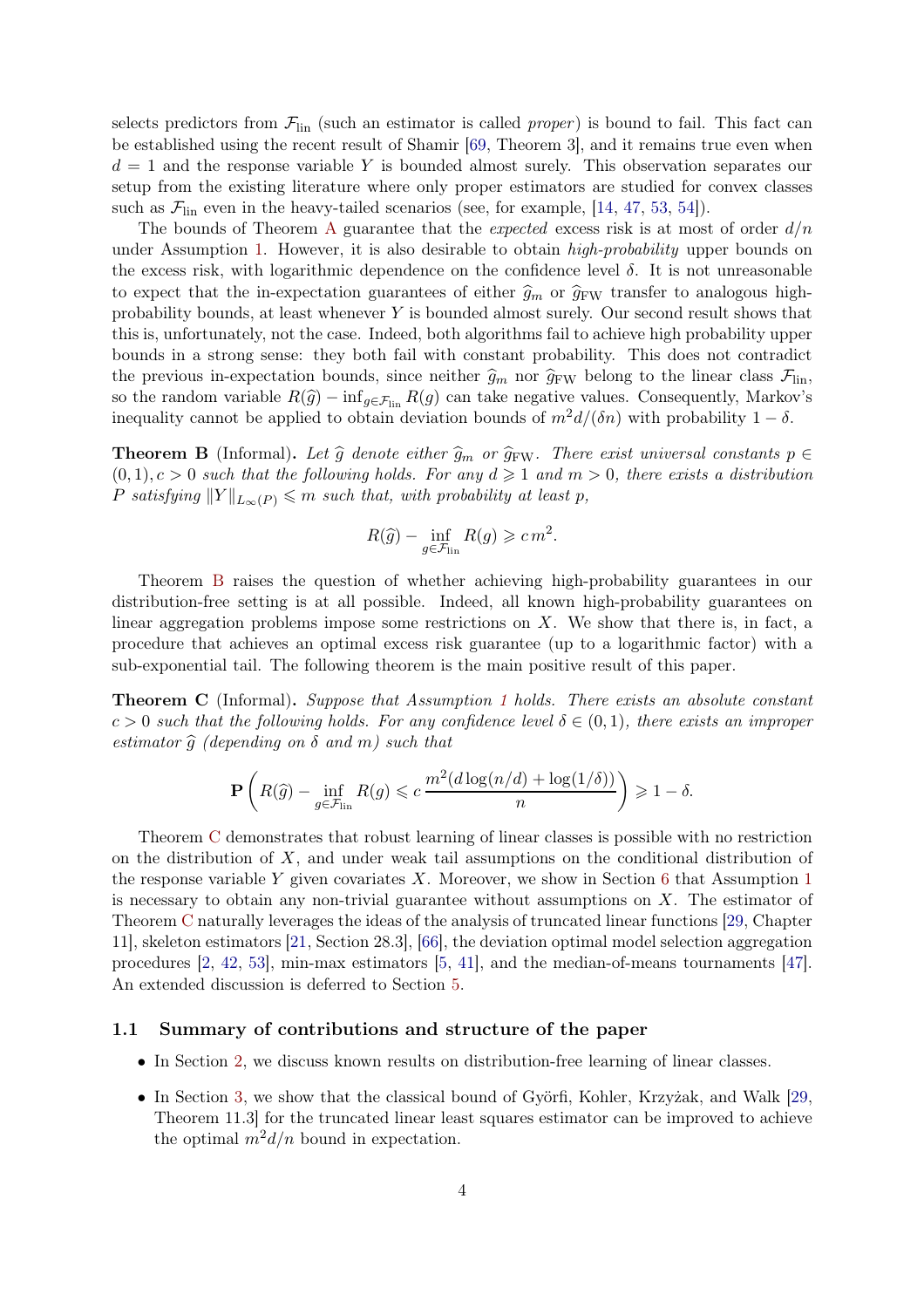- In Section [4,](#page-10-0) we establish that the truncated least squares and Forster-Warmuth estimators are both deviation-suboptimal. In particular, we construct a distribution with almost surely bounded response variable Y, under which both estimators incur an excess risk of order  $m^2$  with constant probability.
- Section [5](#page-12-0) is split into three parts. In Section [5.1,](#page-12-1) we consider a simplified setting with a known covariance structure. Combining Tsybakov's projection estimator [\[70\]](#page-27-8) with the robust mean estimator of Lugosi and Mendelson [\[45\]](#page-26-7), we provide an estimator attaining the optimal rate  $d/n$  with the optimal dependence on the confidence parameter. In Section [5.2,](#page-13-0) we drop the simplifying assumption of known covariance structure and present our main positive result – a distribution-free deviation-optimal estimator robust to heavy-tailed responses. In Section [5.3,](#page-18-0) we discuss possible extensions of this result. In particular, we show that an adaptation of our linear regression procedure yields an estimator with deviation-optimal rates for heavy-tailed model selection aggregation under Assumption [1.](#page-2-0)
- Section [6](#page-19-1) is devoted to establishing the necessity of Assumption [1.](#page-2-0) We show, in particular, that if  $\mathbf{E}[Y^2|X]$  is unbounded, no estimator can achieve non-trivial excess risk guarantees. In addition, we establish that the dependence on  $m^2$  in our upper bounds is unavoidable.
- Section [7](#page-21-0) contains deferred proofs of lemmas appearing in the previous sections.

#### <span id="page-4-0"></span>1.2 Related work

Analysis of least squares estimators. The most standard approach to regression problems is the least squares principle, where one selects the predictor achieving the best fit to data within some predefined class of functions. A large body of work is devoted to analyzing and obtaining guarantees on its performance, in its most classical form, relying on the fact that the empirical risk provides a good approximation of its population counterpart. This is typically established when the underlying distribution is sufficiently well-behaved (for instance, bounded or light-tailed), using tools from empirical process theory. For this point of view to statistical learning, we refer to the standard textbooks [\[73,](#page-27-9) [50,](#page-26-8) [40,](#page-26-9) [79\]](#page-28-3). It should be noted that statistical analysis of linear regression has also been treated via a complementary approach of stochastic approximation; see, for instance, the works [\[80,](#page-28-4) [30,](#page-26-10) [24\]](#page-25-12) and references therein.

A recent line of research has established that empirical minimization can perform well under significantly weaker assumptions. Our starting point is the work of Oliveira [\[63\]](#page-27-1), where in the context of linear regression the usual sub-Gaussian assumption on  $X$  is replaced by a significantly weaker  $L_4-L_2$  moment equivalence assumption [\(2\)](#page-1-0). In particular, such an assumption does not even require the existence of any moments of X higher than the fourth. Variations of this assumption have became the standard tool in the recent literature on linear regression [\[43,](#page-26-0) [34,](#page-26-1) [14,](#page-25-2) [47,](#page-26-3) [38,](#page-26-2) [60,](#page-27-0) [17,](#page-25-3) [65\]](#page-27-2). The seminal work of Mendelson [\[52\]](#page-27-10) introduced a more general condition, called the small-ball assumption. In most of the aforementioned papers, the analysis is performed for empirical risk minimization, which usually does not lead to the optimal accuracy/confidence trade-off. The papers [\[4,](#page-24-3) [5\]](#page-24-0) provide the optimal confidence for ERM, albeit under stronger moment equivalence assumptions than that of [\(2\)](#page-1-0). The  $L_4-L_2$  moment equivalence is also important in the robust covariance estimation problem [\[14,](#page-25-2) [57,](#page-27-11) [64\]](#page-27-12).

It has been recently observed that the absolute constants involved in the moment equivalence and the small-ball assumptions can behave badly in some cases. First, Saumard [\[68\]](#page-27-3) shows that the small-ball condition is unsuitable for some important classes leading to suboptimal performance of ERM. Further, the work [\[14\]](#page-25-2) (see also the discussion in [\[63\]](#page-27-1) and [\[43\]](#page-26-0)) discusses that the kurtosis constant  $\kappa$  in the moment assumptions similar to [\(2\)](#page-1-0) can depend on the dimension and affect the bounds negatively. The recent paper [\[76\]](#page-28-0) shows this suboptimal behavior in the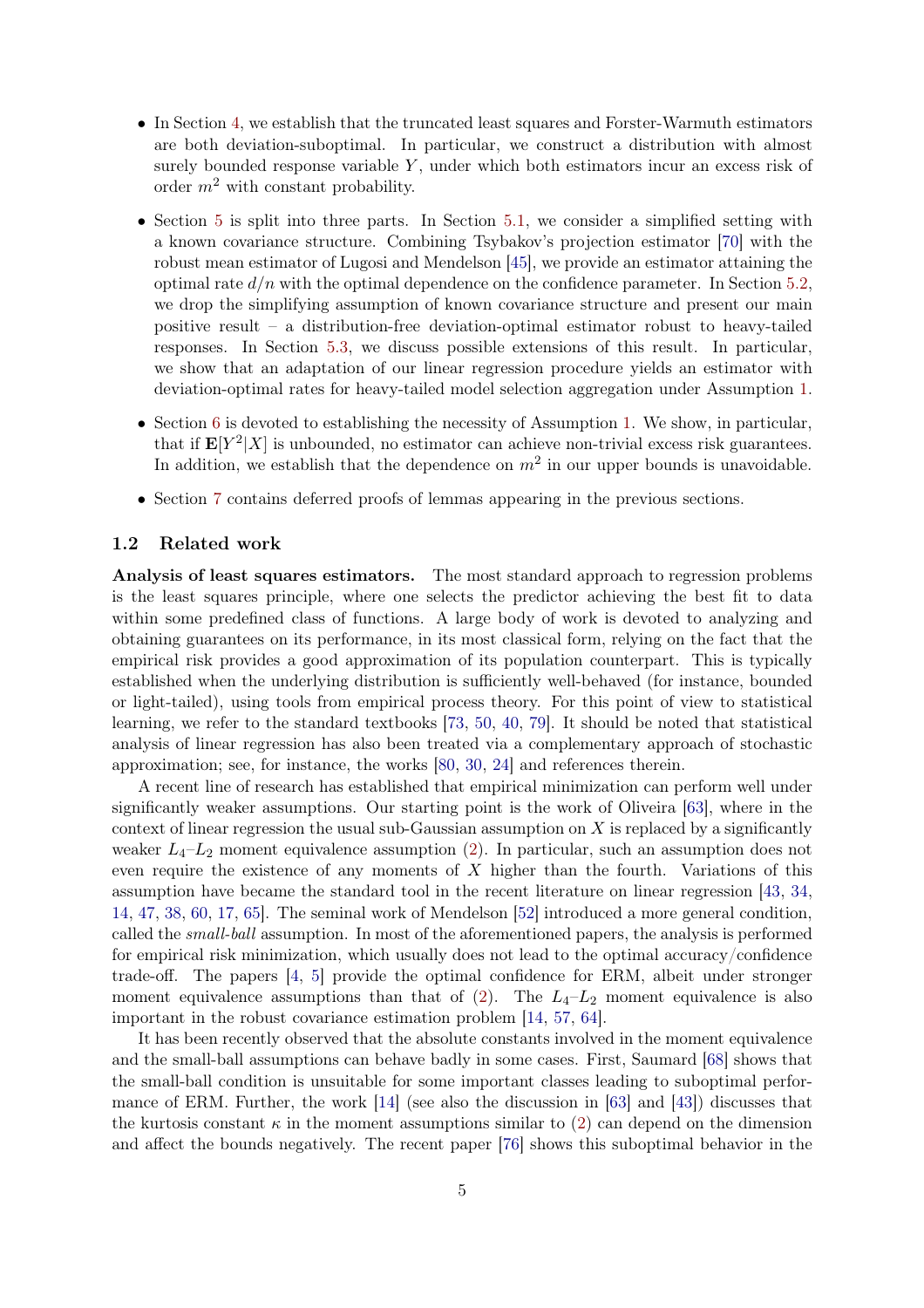context of linear regression, even in a favorable setup where both  $X$  and  $Y$  are bounded. There is a growing interest in further relaxing these assumptions and refining the underlying methods [\[68,](#page-27-3) [15,](#page-25-13) [55,](#page-27-13) [54,](#page-27-6) [18,](#page-25-14) [60,](#page-27-0) [56\]](#page-27-14). In particular, the works [\[15,](#page-25-13) 56] replace moment equivalence assumptions by the bounds on the  $L_p$  moments for  $p \geq 4$ . This is closer to the setting we are aiming for in this paper.

Robustness to heavy-tailed distributions. In a broad sense, robustness encompasses the study and design of statistical estimation procedures exhibiting certain stability properties under the existence of "outlier" points in the observed sample. For a classical perspective on robustness, originating from the work of Tukey [\[71\]](#page-27-15) and building on the ideas of contaminated models, influence functions and breakdown points, we refer to the standard books [\[31,](#page-26-11) [35,](#page-26-12) [67\]](#page-27-16).

In contrast to the classical perspective, our work falls within the recent body of work initiated by Catoni [\[13\]](#page-25-4), where the term robustness is to be understood specifically as robustness to heavy-tailed distributions (rather than, for example, adversarial contamination of the sample). The starting point of this direction is the question of mean estimation, where informally, one aims to construct statistical estimators performing as well as the sample mean does for Gaussian samples, all while making as weak distributional assumptions as possible. Several ways of constructing such estimators (called sub-Gaussian estimators) have been proposed in the literature. The most widespread approach is based on the median-of-means estimators, which appear first independently in [\[62,](#page-27-17) [36,](#page-26-13) [1\]](#page-24-4) and were further developed in the works of [\[58,](#page-27-18) [22,](#page-25-15) [46,](#page-26-14) [48\]](#page-26-15). Other techniques include the Catoni's estimator and its extensions [\[13,](#page-25-4) [15\]](#page-25-13) or the trimmed means [\[49\]](#page-26-16). We refer to the survey [\[45\]](#page-26-7) for further details and references. For a complementary survey focusing on the computational aspects see [\[23\]](#page-25-16).

The central ideas behind the robust mean estimation found their applications in many related problems such as regression [\[34,](#page-26-1) [10,](#page-25-17) [18,](#page-25-14) [47,](#page-26-3) [41,](#page-26-6) [18,](#page-25-14) [59,](#page-27-19) [54\]](#page-27-6), covariance estimation [\[14,](#page-25-2) [57,](#page-27-11) [64\]](#page-27-12) and clustering [\[10,](#page-25-17) [39\]](#page-26-17). In the context of linear regression, the first works showing the optimal accuracy/confidence trade-off under weak assumptions are attributed to Audibert and Catoni [\[4,](#page-24-3) [5\]](#page-24-0) and were further extended in [\[14,](#page-25-2) [15\]](#page-25-13); these papers are based on PAC-Bayesian truncations.

Distribution-free linear regression. Distribution-free non-asymptotic excess risk bounds take their roots in the PAC-learning framework [\[75,](#page-27-20) [72\]](#page-27-21), where historically the binary loss is studied the most. Because of its boundedness, excess risk bounds in such setups can be obtained without any assumptions on the distribution of  $(X, Y)$ . In the context of non-parametric regression with the squared loss, only asymptotic consistency results are possible under truly minimal assumptions on the underlying distribution (see the book [\[29\]](#page-26-4)). In fact, the standard notions of universal consistency [\[29,](#page-26-4) Section 1.6 and Chapter 10] involve only the assumption  $EY^2 < \infty$  and no assumptions on the distribution of X. The distribution-free nature of this notion is one of our motivations. A notable non-asymptotic result in this direction is [\[29,](#page-26-4) Theorem 11.3], where an inexact oracle inequality [\(3\)](#page-2-1) is proved without any explicit assumptions on the distribution of X.

Another direction originates from the online learning literature (see [\[16\]](#page-25-18) for background on this topic). For instance, when both  $X$  and  $Y$  are bounded, the renowned Vovk-Azoury-Warmuth forecaster [\[78,](#page-28-2) [6\]](#page-24-1) can be used to provide excess risk bounds of order  $d/n$  in our setup even when the aforementioned moment equivalence constants behave badly with respect to the dimension. This observation has been recently explored in [\[76\]](#page-28-0). For linear regression, the Forster-Warmuth algorithm [\[25\]](#page-25-10), which is in turn a modification of the Vovk-Azoury-Warmuth forecaster, leads to the only known exact oracle inequality without imposing any assumptions on  $X$ .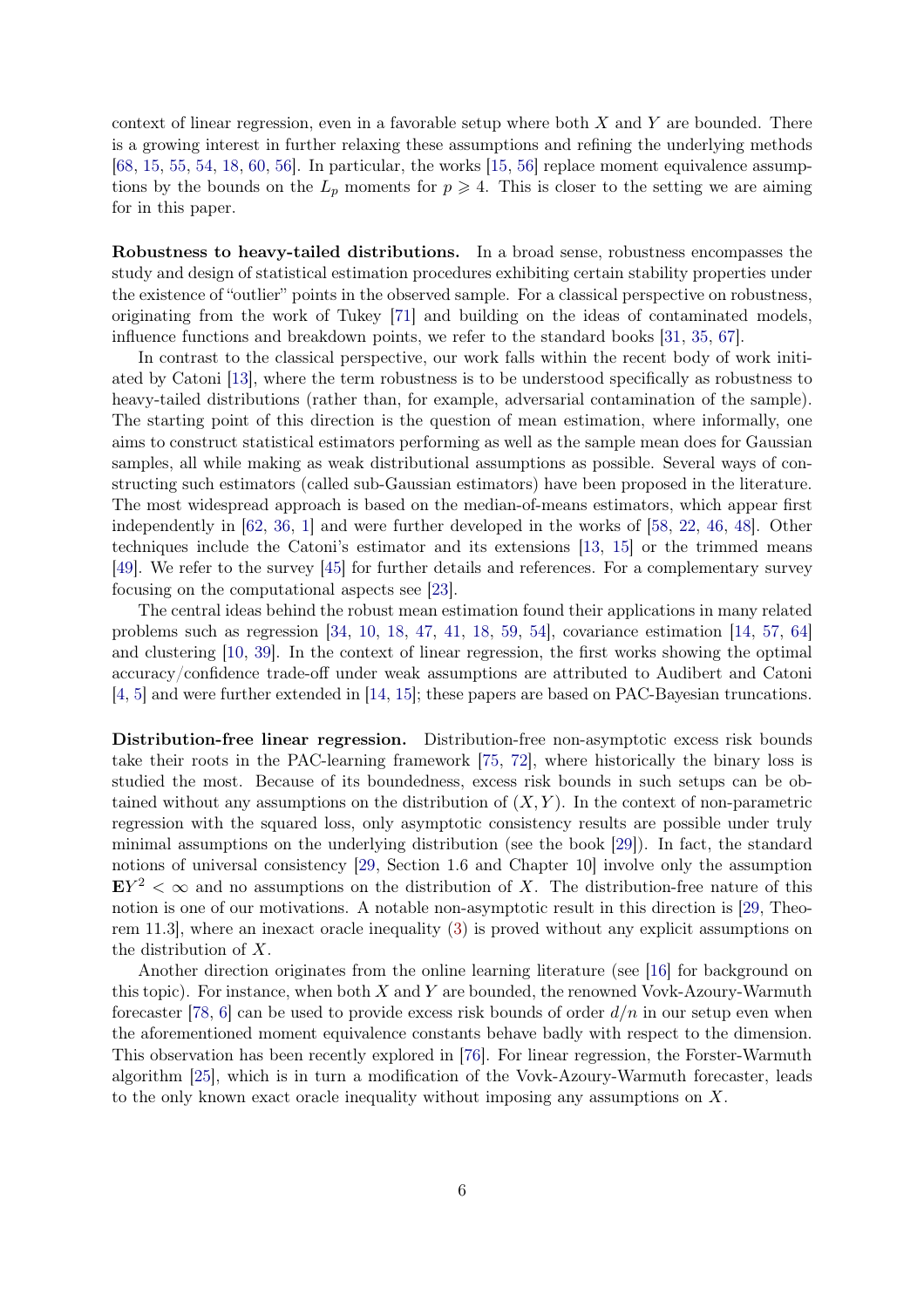#### <span id="page-6-1"></span>1.3 Notation

We now set the notation. We let  $P = P_{(X,Y)}$  be the joint distribution on  $\mathbb{R}^d \times \mathbb{R}$  (with  $d \geq 1$ ) of a random pair  $(X, Y)$ . The joint distribution P itself can be decomposed into two components, namely the marginal distribution  $P_X$  of X (a distribution on  $\mathbb{R}^d$ ), as well as the conditional distribution of Y given X, consisting of a (measurable) probability kernel  $(P_{Y|X=x})_{x\in\mathbf{R}^d}$ , where for  $x \in \mathbf{R}^d$ ,  $P_{Y|X=x}$  is a distribution on **R**.

For a real random variable Z and  $p \geq 1$ , we denote  $||Z||_{L_p} = \mathbf{E}||Z|^p$ <sup>1/p</sup>, while for a measurable function  $f: \mathbf{R}^d \to \mathbf{R}$ , we set  $||f||_{L_p} = ||f||_{L_p(P_X)} = ||f(X)||_{L_p}$ .

The risk of a measurable function  $f : \mathbf{R}^d \to \mathbf{R}$  is by definition  $R(f) = \mathbf{E}(f(X) - Y)^2 =$  $||f(X) - Y||_{L_2}^2$ . It is known that the risk is minimized by the regression function  $f_{reg}$  given by  $f_{\text{reg}}(x) = \mathbf{E}[Y|X=x] = \int_{\mathbf{R}} y P_{Y|X=x}(\mathrm{d}y).$ 

Absolute constants are denoted by  $c, c_1, \ldots$  and may change from line to line. For a real square matrix A, let Tr(A) denote its trace,  $||A||_{op}$  its operator norm,  $A<sup>T</sup>$  its transpose and  $A<sup>\dagger</sup>$ its Moore–Penrose inverse. In what follows,  $\langle \cdot, \cdot \rangle$  denotes the canonical inner product in  $\mathbb{R}^d$  and  $\|\cdot\|$  stands for the Euclidean norm. For any two functions (or random variables) f, g the symbol  $f \lesssim g$  (or  $g \gtrsim f$ ) means that there is an absolute constant c such that  $f \leqslant cg$  on the entire domain. For a pair of symmetric matrices A, B, the symbol  $A \preccurlyeq B$  means that  $B - A$  is positive semi-definite.

We consider the class  $\mathcal{F}_{lin} = \{\langle w, \cdot \rangle : w \in \mathbf{R}^d\}$  of linear functions. Throughout, our assumptions will imply that  $R(0) = \mathbf{E}Y^2$  is finite (regardless of  $P_X$ ); hence, so is the minimal risk in  $\mathcal{F}_{\text{lin}}$ , namely  $\inf_{f \in \mathcal{F}_{\text{lin}}} R(f)$  is finite. In this case, for  $f \in \mathcal{F}_{\text{lin}}$  given by  $f(x) = \langle w, x \rangle$  its risk  $R(f)$  is finite if and only if  $\|\langle w, X \rangle\|_{L_2} < +\infty$ , and the set of such  $w \in \mathbf{R}^d$  is a subspace of  $\mathbf{R}^d$ , which coincides with  $\mathbf{R}^d$  itself if and only if  $\mathbf{E} ||X||^2 < +\infty$ . When the latter condition holds, one can define the covariance of X as  $Cov(X) = E(X - EX)(X - EX)^T$  and the Gram matrix of X as  $\Sigma = \mathbf{E}XX^{\mathsf{T}}$ ; the minimizers f of the risk in  $\mathcal{F}_{lin}$  are then the functions  $\langle w, \cdot \rangle$ , where w are solutions of the equation  $\Sigma w = \mathbf{E}[YX]$ . The last quantity is well-defined since  $\mathbf{E}|Y| \|X\| \leqslant \|Y\|_{L_2}\mathbf{E}[\|X\|^2]^{1/2}.$ 

Given the observed sample  $S_n = (X_i, Y_i)_{i=1}^n$ , the aim is to construct a predictor (usually called an estimator)  $\hat{g}$  whose risk  $R(\hat{g})$  is small. A learning procedure is a measurable function mapping a sample in  $(\mathbf{R}^d \times \mathbf{R})^n$  to a measurable function  $\mathbf{R}^d \to \mathbf{R}$ . In what follows, we avoid measurability issues and use a standard convention that all events appearing in the probabilistic statements are measurable. Given a sample  $S_n = (X_i, Y_i)_{i=1}^n$ , we usually write  $\widehat{g}$  for the function  $\hat{g}(S_n)$ . Finally, we remark that since the sample  $S_n$  is random, the function  $\hat{g} = \hat{g}(S_n)$  is also random and so is  $R(\hat{q})$ .

# <span id="page-6-0"></span>2 Distribution-free linear regression: known results

In this section, we set the context for the rest of this work, by reviewing relevant existing results on distribution-free linear prediction, and framing them in our setting (through minor modifications). We remark that the bounds we are about to discuss hold in expectation, whereas we will also be concerned with high-probability guarantees. As will be seen in Section [4,](#page-10-0) the distinction between the two is not innocuous, as existing procedures achieving distribution-free expected excess risk bounds do not possess matching guarantees in deviation.

Limitations of proper estimators. Recall that in the context of our work, a learning procedure is called *proper* if it always returns an element of the class  $\mathcal{F}_{lin}$  (that is, a linear function); otherwise, it is called improper or non-linear. The importance of considering improper estimators stems from a fundamental limitation of proper procedures in our distribution-free setting.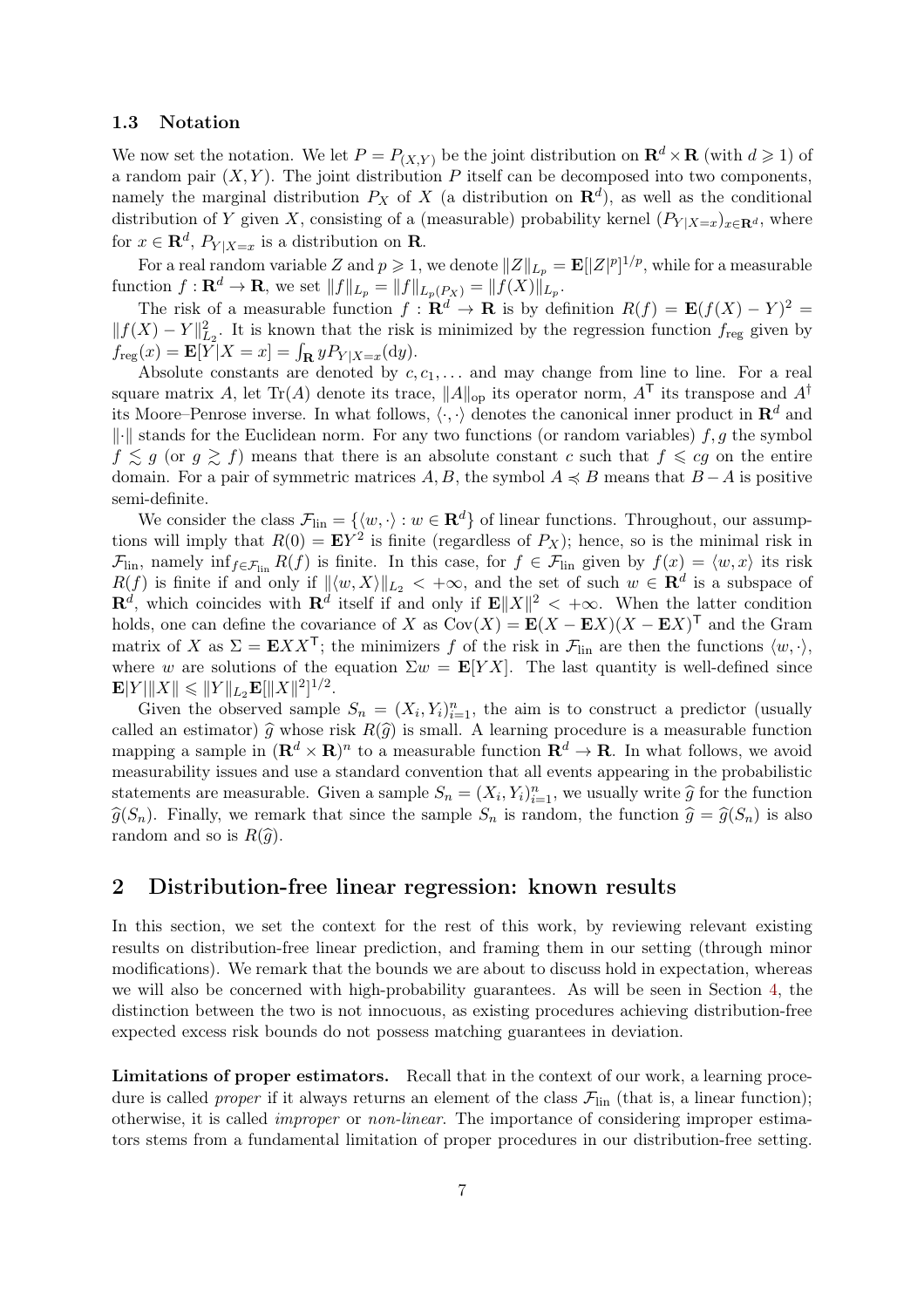Specifically, it follows from the work of Shamir [\[69,](#page-27-4) Theorem 3] that for any proper estimator  $\widehat{g}_{\text{proper}}$ , there exists a distribution of  $(X, Y)$  with the response variable Y almost surely bounded by  $m$ , for which

<span id="page-7-2"></span>
$$
\mathbf{E}R(\widehat{g}_{\text{proper}}) - \inf_{g \in \mathcal{F}_{\text{lin}}} R(g) \gtrsim m^2.
$$
 (5)

Thus, even when the response is bounded, no proper learning procedure can improve (up to universal constants) over the risk trivially achieved by the zero function, without some restrictions on the distribution of covariates. As discussed in the introduction, this negative result already rules out many procedures introduced and analyzed in the statistical learning and robust estimation literature, including empirical risk minimization and refinements thereof.

Learning with known covariance structure. We now discuss a simplified setting, in which guarantees can be obtained quite directly. Specifically, assume that the covariance structure of the distribution  $P_X$ , namely, the map  $w \mapsto \mathbf{E}\langle w, X\rangle^2$  (which can take infinite values), is known. As noted in Section [1.3,](#page-6-1) we can restrict our attention to the linear subspace where the above map takes finite values. Thus, we may assume without loss of generality that the covariance matrix  $\Sigma = \mathbf{E} X X^{\mathsf{T}}$  exists. In addition, up to restricting to the orthogonal of the nullspace  $\{w \in \mathbf{R}^d : \Sigma w = 0\}$ , we may assume in what follows that the covariance matrix  $\Sigma$  is invertible. Hence, the unique minimizer of the risk  $R(f)$  in  $\mathcal{F}_{lin}$  is given by  $f^* = \langle w^*, \cdot \rangle$ , where  $w^* = \Sigma^{-1} \mathbf{E}[YX]$ . In addition, the excess risk of any linear function  $f = \langle w, \cdot \rangle$  is given by the following identity:

<span id="page-7-0"></span>
$$
R(f) - \inf_{g \in \mathcal{F}_{\text{lin}}} R(g) = \|\Sigma^{1/2}(w - w^*)\|^2.
$$
 (6)

The key simplification provided by the knowledge of  $\Sigma$  is that random-design linear regression reduces to multivariate mean estimation. To see this, consider the change of variables  $\theta = \Sigma^{1/2}w$ and notice that the excess risk [\(6\)](#page-7-0) is then equal to  $\|\theta - \theta^*\|^2$ , where  $\theta^* = \mathbf{E}U$  for  $U = Y\Sigma^{-1/2}X$ . Using  $\Sigma$ , an i.i.d. sample  $(X_i, Y_i)_{i=1}^n$  can be turned into an i.i.d. sample  $(U_i)_{i=1}^n$ , with  $U_i =$  $Y_i \Sigma^{-1/2} X_i$  distributed as U. One can thus estimate **E**U by the sample mean  $\frac{1}{n} \sum_{i=1}^{n} U_i$ . This leads to the projection estimator for our original problem, defined as

$$
\widehat{g}_{\text{proj}}(x) = \langle \widehat{w}, x \rangle \quad \text{where} \quad \widehat{w} = \Sigma^{-1} \cdot \frac{1}{n} \sum_{i=1}^{n} Y_i X_i. \tag{7}
$$

Under Assumption [1,](#page-2-0) we have

$$
\mathbf{E}UU^{\mathsf{T}} = \mathbf{E}\big[\mathbf{E}[Y^2|X]\Sigma^{-1/2}XX^{\mathsf{T}}\Sigma^{-1/2}\big] \preccurlyeq m^2 I_d,
$$

and in particular  $\text{Tr}(\text{Cov}(U)) \leq m^2 d$  and  $||\text{Cov}(U)||_{op} \leq m^2$ . Applying the first inequality to the empirical mean estimator of  $\theta^* = EU$  leads to the following guarantee for the projection estimator, which corresponds up to minor changes in assumptions<sup>[1](#page-7-1)</sup> to the result of Tsybakov [\[70,](#page-27-8) Theorem 4]:

<span id="page-7-3"></span>
$$
\mathbf{E}R(\widehat{g}_{\mathrm{proj}}) - \inf_{g \in \mathcal{F}_{\mathrm{lin}}} R(g) \leqslant \frac{m^2 d}{n}.
$$

It is worth noting that there is no contradiction between the lower bound [\(5\)](#page-7-2) and the above upper bound. Indeed, the projection estimator, while proper, relies on the a priori knowledge of  $\Sigma$ , which is unavailable in the typical statistical learning setting. This implies in particular that the knowledge of  $\Sigma$  is sufficient to avoid the previous failure of proper procedures. In this work, the simplified setting with known covariance serves as a benchmark that we aim to match in the general case, where nothing is known a priori about the distribution of  $X$ .

<span id="page-7-1"></span><sup>&</sup>lt;sup>1</sup>Specifically, [\[70\]](#page-27-8) assumes that the noise  $Y - f_{\text{reg}}(X)$  is independent of X, but the same proof applies when replacing this assumption by the conditional moment bound of Assumption [1.](#page-2-0)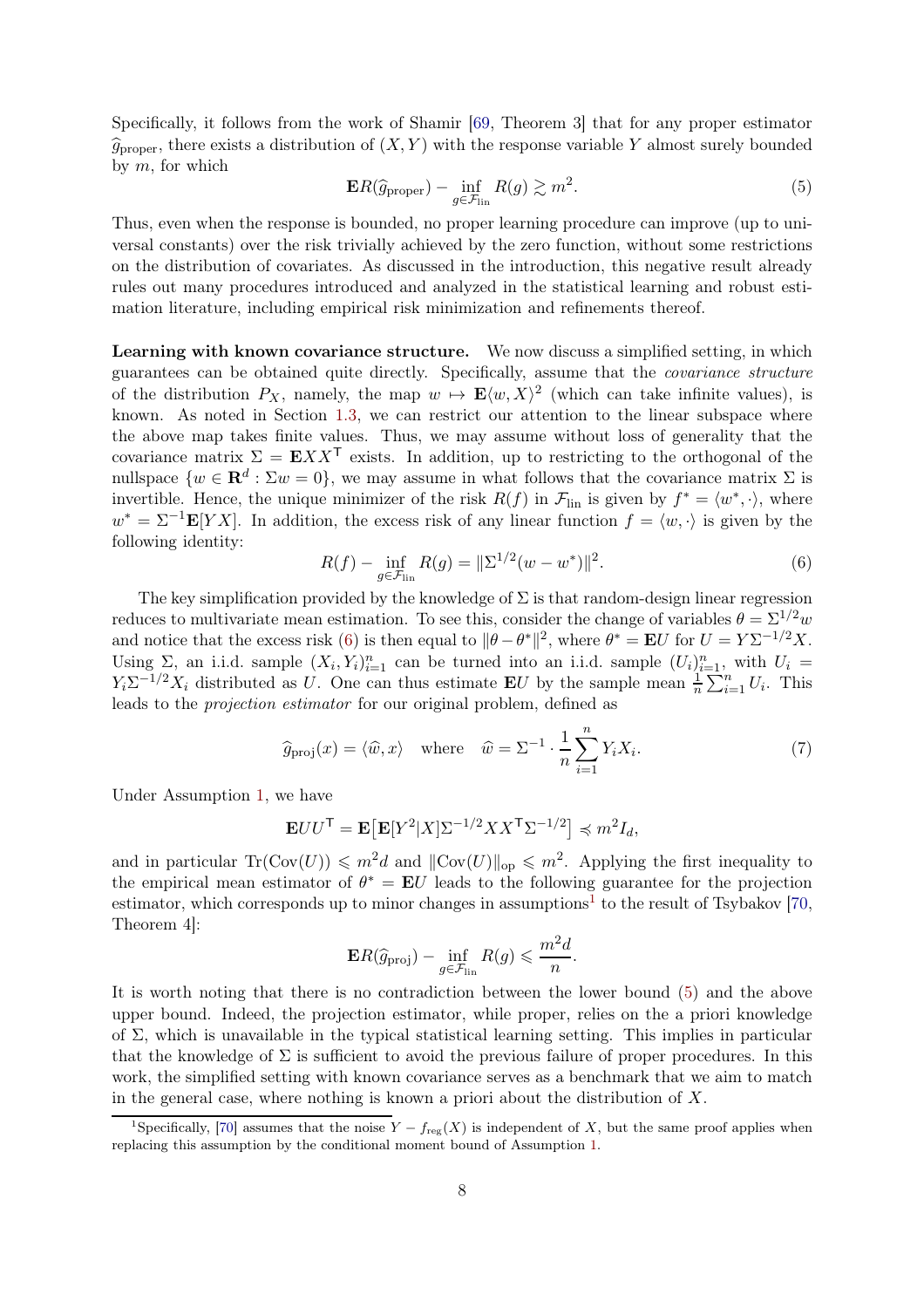Upper bounds in expectation via non-linear predictors. As mentioned in the introduction, and with the exception of the aforementioned known covariance setting, there are two known results stating non-trivial in-expectation guarantees without restrictions on the distribution of X. These guarantees are achieved, respectively, by the truncated linear least squares estimator  $\hat{g}_m$  and the Forster-Warmuth estimator  $\hat{g}_{FW}$ , which we now define formally.

First, consider the linear least squares estimator  $\hat{g}_{\text{erm}} = \arg \min_{g \in \mathcal{F}_{\text{lin}}} \hat{R}(g) = \langle \hat{w}_{\text{erm}}, \cdot \rangle$ , where

$$
\widehat{w}_{\text{erm}} = \left(\sum_{i=1}^n X_i X_i^{\mathsf{T}}\right)^{\dagger} \left(\sum_{i=1}^n Y_i X_i\right) = \widehat{\Sigma}_n^{\dagger} \cdot \frac{1}{n} \sum_{i=1}^n Y_i X_i ,
$$

with  $\widehat{\Sigma}_n = \frac{1}{n}$  $\frac{1}{n}\sum_{i=1}^n X_i X_i^{\mathsf{T}}$ . Given a threshold  $m > 0$ , the truncated least squares estimator  $\widehat{g}_m$ returns the prediction of the linear function  $\langle \hat{w}_{\text{erm}}, \cdot \rangle$ , truncated to  $[-m, m]$ . That is,

<span id="page-8-1"></span>
$$
\widehat{g}_m(x) = \max(-m, \min(m, \langle \widehat{w}_{\text{erm}}, x \rangle)). \tag{8}
$$

We now turn to the Forster-Warmuth estimator. Given the sample  $S_n = (X_i, Y_i)_{i=1}^n$ , define the leverage score of a point  $x \in \mathbf{R}^d$  by  $h_n(x) = \langle (n\hat{\Sigma}_n + xx^{\mathsf{T}})^{\dagger}x, x \rangle$ . The Forster-Warmuth estimator is then defined by reweighing predictions of  $\langle \hat{w}_{\text{erm}} \rangle$  by a function of the statistical leverage of the input point  $x$ :

<span id="page-8-2"></span>
$$
\hat{g}_{\text{FW}}(x) = \left(1 - h_n(x)\right)^2 \cdot \langle \hat{w}_{\text{erm}}, x \rangle. \tag{9}
$$

Recall the guarantees on the risk of these procedures, stated in the introduction. Specifically, under Assumption [1,](#page-2-0) the truncated least squares estimator satisfies the oracle inequality [\(3\)](#page-2-1), while the Forster-Warmuth estimator achieves the excess risk bound  $(4)$ . Note that both procedures are improper, as they introduce non-linearities in the prediction function, either through truncation or through the leverage correction.

As discussed in the recent works [\[60,](#page-27-0) [76\]](#page-28-0), the risk of the least squares procedure is large when leverage scores are uneven and correlate with the noise. While this configuration is ruled out under distributional assumptions such as moment equivalences, it can actually occur even under boundedness constraints, leading to poor performance [\[76\]](#page-28-0). Both non-linearities partially mitigate the shortcomings of the least squares estimator, by adjusting its predictions at highleverage points, which are the most unstable and lead to large errors. These corrections allow these procedures to achieve in-expectation bounds, even for unfavorable distributions on which ordinary least squares fail.

# <span id="page-8-0"></span>3 An improved bound for truncated least squares

As discussed at the end of Section [2,](#page-6-0) the non-linearities introduced by the truncated least squares and Forster-Warmuth estimators aim to mitigate the instability of ERM predictions at highleverage points. The more sophisticated Forster-Warmuth procedure (which relies on an explicit leverage correction), however, leads to a better excess risk guarantee. Indeed, the risk guarantee of  $\widehat{g}_m$  takes the form of an inexact oracle inequality, suffering from the approximation error term  $\inf_{f \in \mathcal{F}_{lin}} R(f) - R(f_{reg})$ . This type of guarantee only ensures that the procedure approaches the performance of the best linear function in the nearly well-specified case, where the true regression function is almost linear. While reasonable in low-dimensional nonparametric estimation [\[29\]](#page-26-4) (with appropriate linear spaces), such an assumption is generally restrictive in high-dimensional problems and is not satisfied in our setting. Unfortunately, the proof technique employed in [\[29\]](#page-26-4) can only yield inexact oracle inequalities, and hence, no straightforward modification to their argument can match guarantees of  $\hat{g}_{FW}$  given by [\(4\)](#page-2-3).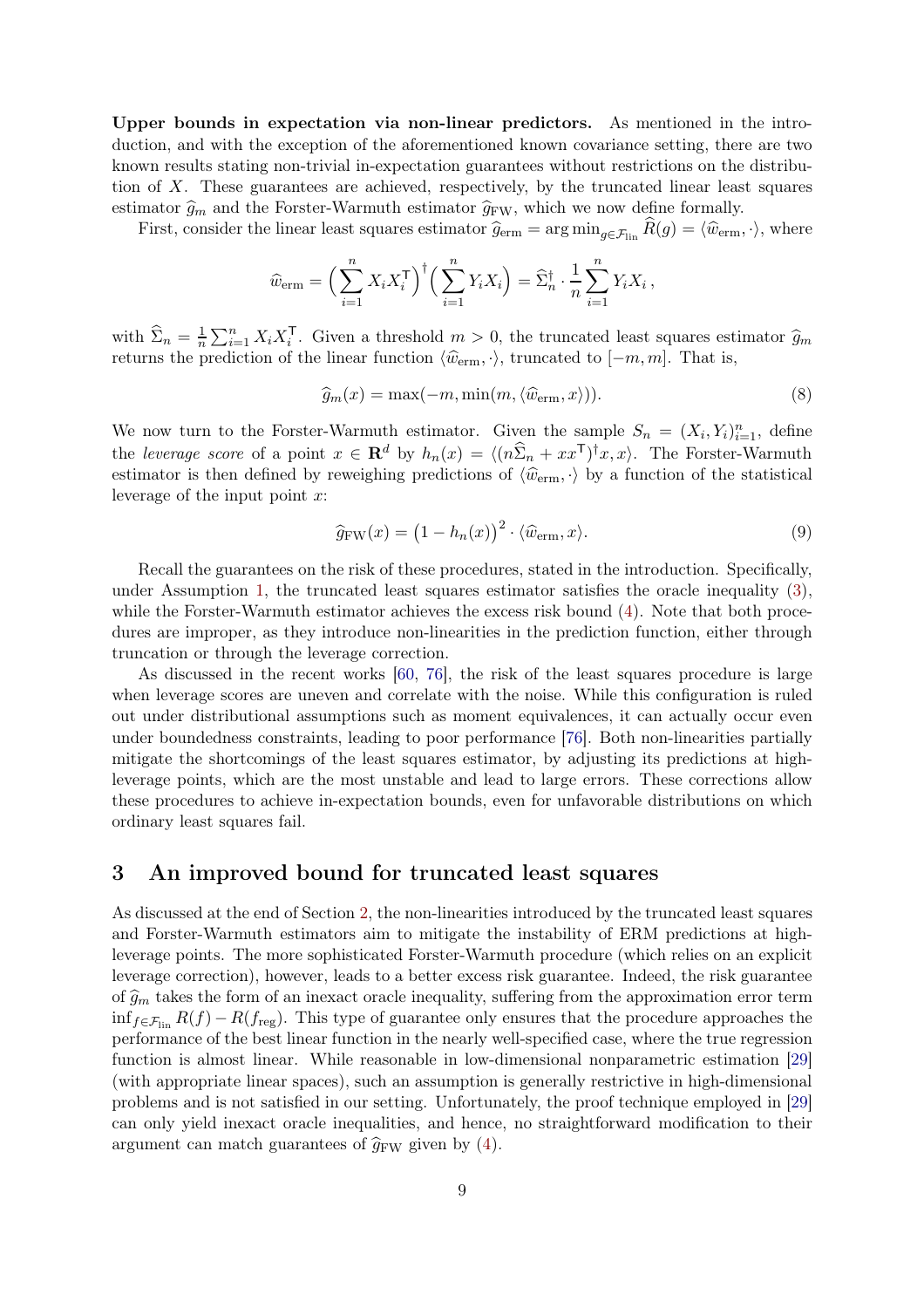A natural question remains of whether the gap between the existing in-expectation perfor-mance guarantees given by [\(3\)](#page-2-1) and [\(4\)](#page-2-3) is intrinsic to the estimators  $\hat{g}_m$  and  $\hat{g}_{FW}$ , or whether it is a byproduct of suboptimal analysis of the performance of the simpler procedure  $\hat{g}_m$ . In the theorem below, we show that truncated least squares estimator indeed matches the statistical performance of the Forster-Warmuth algorithm. Our proof is based on a leave-one-out argument akin to the one used to prove the upper bound [\(4\)](#page-2-3) in [\[25,](#page-25-10) Section 3]. We remark that leave-one-out arguments have a long history; see the references [\[75,](#page-27-20) Chapter 6] and [\[33\]](#page-26-18).

<span id="page-9-3"></span>**Theorem [1](#page-2-0).** Suppose that Assumption 1 holds and let  $\hat{g}_m$  denote the truncated least squares estimator [\(8\)](#page-8-1). Then, we have

$$
\mathbf{E}R(\widehat{g}_m) - \inf_{f \in \mathcal{F}_{\text{lin}}} R(f) \leqslant \frac{8m^2d}{n+1}.
$$

*Proof.* To simplify the presentation, we introduce additional notation. Let  $S_{n+1} = (X_i, Y_i)_{i=1}^{n+1}$ denote an i.i.d. sample of size  $n + 1$ . For any  $j \in \{1, ..., n + 1\}$ , let  $S_{n+1}^{(j)} = (X_i, Y_i)_{i=1}^{n+1}$  $\sum_{i=1,i\neq j}^{n+1}$  be the dataset obtained by removing the j-th sample. On the sample  $S_{n+1}$  (respectively  $S_{n+1}^{(j)}$ ), we define the minimal norm empirical risk minimizer  $\tilde{g}$  (respectively  $\tilde{g}^{(j)}$ ) and its truncated variant  $\widetilde{g}_m$  (respectively  $\widetilde{g}_m^{(j)}$ ).

Since  $S_{n+1}$  is an i.i.d. sample, for every  $j \in \{1, \ldots, n+1\}$ ,  $S_{n+1}^{(j)}$  has the same distribution as  $S_n = S_{n+1}^{(n+1)}$  (so that  $\widetilde{g}_m^{(j)}$  has the same distribution as  $\widehat{g}_m = \widetilde{g}_m^{(n+1)}$ ), and is independent of  $Z_j = (X_j, Y_j)$ . This implies that the expected excess risk of  $\widehat{g}_m$  can be bounded as follows:

$$
\mathbf{E}\mathcal{E}(\widehat{g}_{m}) = \mathbf{E}_{S_{n+1}}\left(\widetilde{g}_{m}^{(n+1)}(X_{n+1}) - Y_{n+1}\right)^{2} - \inf_{g \in \mathcal{F}_{\text{lin}}}\mathbf{E}_{Z_{n+1}}\left(g(X_{n+1}) - Y_{n+1}\right)^{2}
$$
\n
$$
= \mathbf{E}_{S_{n+1}}\left[\frac{1}{n+1}\sum_{j=1}^{n+1}\left(\widetilde{g}_{m}^{(j)}(X_{j}) - Y_{j}\right)^{2}\right] - \inf_{g \in \mathcal{F}_{\text{lin}}}\mathbf{E}_{S_{n+1}}\left[\frac{1}{n+1}\sum_{j=1}^{n+1}\left(g(X_{j}) - Y_{j}\right)^{2}\right]
$$
\n
$$
\leq \mathbf{E}_{S_{n+1}}\left[\frac{1}{n+1}\sum_{j=1}^{n+1}\left(\widetilde{g}_{m}^{(j)}(X_{j}) - Y_{j}\right)^{2} - \left(\widetilde{g}(X_{j}) - Y_{j}\right)^{2}\right],\tag{10}
$$

where the last line follows from the definition of  $\tilde{g}$ . Now, define the leverage  $h_j$  of the point  $X_j$ among  $X_1, \ldots, X_{n+1}$  by

<span id="page-9-1"></span>
$$
h_j = \left\langle \left( \sum_{i=1}^{n+1} X_i X_i^{\mathsf{T}} \right)^{\dagger} X_j, X_j \right\rangle \in [0, 1].
$$

An explicit computation—postponed to the end of the proof—shows that for every  $j$ ,

<span id="page-9-2"></span><span id="page-9-0"></span>
$$
\widetilde{g}(X_j) = (1 - h_j) \widetilde{g}^{(j)}(X_j) + h_j Y_j.
$$
\n(11)

Plugging  $(11)$  into the bound  $(10)$ , we obtain

$$
\mathbf{E}\mathcal{E}(\widehat{g}_m) \leqslant \mathbf{E}\bigg[\frac{1}{n+1}\sum_{j=1}^{n+1}\left(\widetilde{g}_m^{(j)}(X_j) - Y_j\right)^2 - (1-h_j)^2\left(\widetilde{g}^{(j)}(X_j) - Y_j\right)^2\bigg].\tag{12}
$$

By Assumption [1](#page-2-0) and Jensen's inequality we have  $\sup_{x\in\mathbf{R}^d} |f_{reg}(x)| \leq m$ . It follows that  $(\widetilde{g}_m^{(j)}(X_j) - f_{\text{reg}}(X_j))^2 \leq (\widetilde{g}^{(j)}(X_j) - f_{\text{reg}}(X_j))^2$ , so that

$$
\mathbf{E}\Big[(1-h_j)^2(\tilde{g}^{(j)}(X_j) - Y_j)^2 | S_{n+1}^{(j)}, X_j \Big]
$$
  
=  $(1-h_j)^2 ((\tilde{g}^{(j)}(X_j) - f_{\text{reg}}(X_j))^2 + \mathbf{E}\big[(f_{\text{reg}}(X_j) - Y_j)^2 | S_{n+1}^{(j)}, X_j \big]\Big)$   
 $\geq \mathbf{E}\Big[(1-h_j)^2(\tilde{g}_m^{(j)}(X_j) - Y_j)^2 | S_{n+1}^{(j)}, X_j \Big].$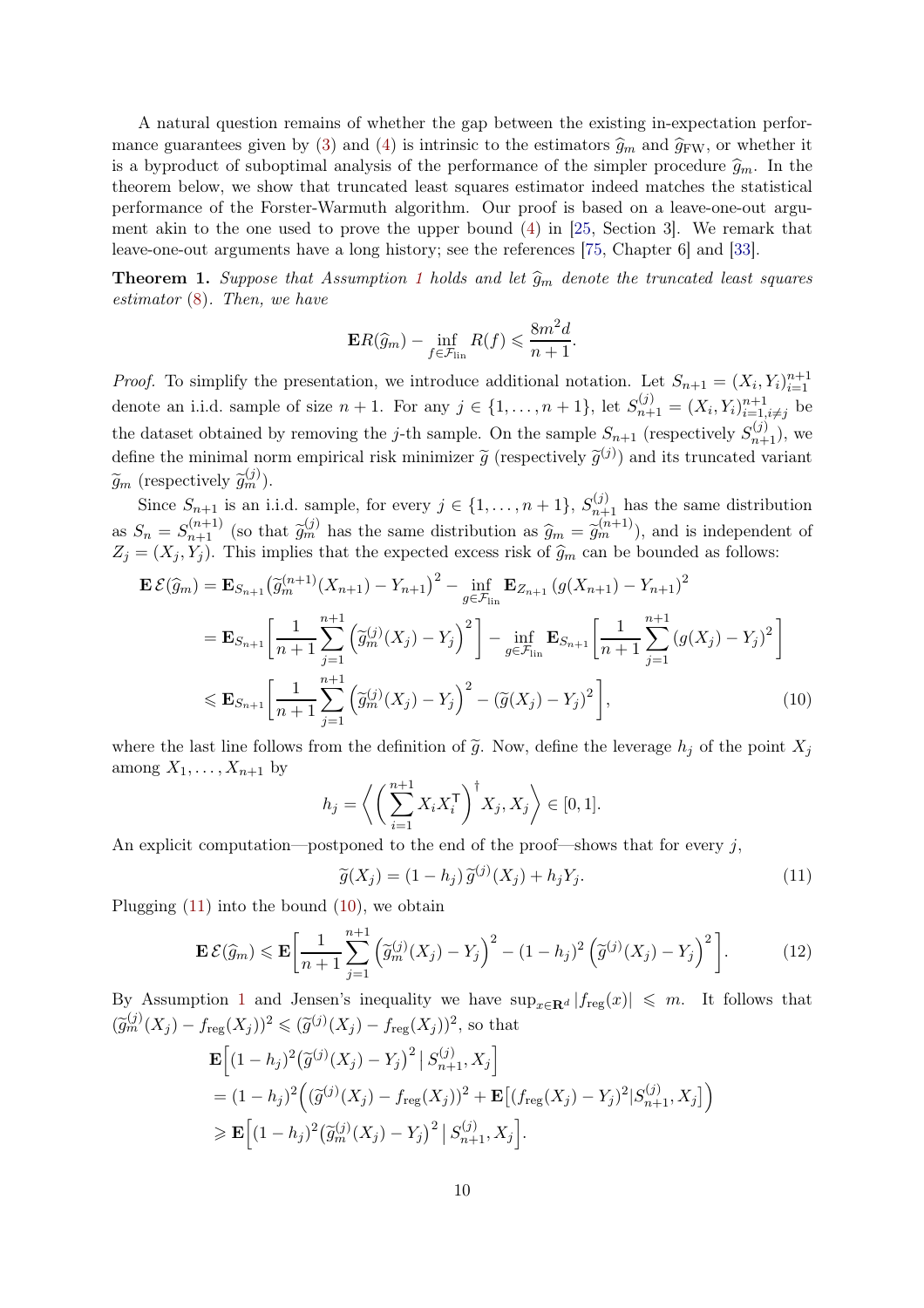Plugging the above in the upper bound [\(12\)](#page-9-2), we proceed as follows

$$
\mathbf{E}\mathcal{E}(\widehat{g}_m) \leq \mathbf{E} \bigg[ \frac{1}{n+1} \sum_{j=1}^{n+1} \left( \widetilde{g}_m^{(j)}(X_j) - Y_j \right)^2 - (1-h_j)^2 \left( \widetilde{g}_m^{(j)}(X_j) - Y_j \right)^2 \bigg] \n\leq \mathbf{E} \bigg[ \frac{1}{n+1} \sum_{j=1}^{n+1} 2h_j \left( \widetilde{g}_m^{(j)}(X_j) - Y_j \right)^2 \bigg] \n\leq 8m^2 \mathbf{E} \bigg[ \frac{1}{n+1} \sum_{j=1}^{n+1} h_j \bigg] \leq 8 \frac{m^2 d}{n+1},
$$

where the penultimate step follows from Jensen's inequality combined with Assumption [1](#page-2-0) and the last step follows from the bound  $\sum_{j=1}^{n+1} h_j = \text{Tr} \left[ \left( \sum_{i=1}^{n+1} X_i X_i^{\mathsf{T}} \right)^{\dagger} \left( \sum_{i=1}^{n+1} X_i X_i^{\mathsf{T}} \right) \right] \leqslant d.$ 

We now conclude by showing the identity [\(11\)](#page-9-0). First, define

$$
\widetilde{\Sigma} = \sum_{i=1}^{n+1} X_i X_i^{\mathsf{T}}, \quad \widetilde{\Sigma}^{(j)} = \widetilde{\Sigma} - X_j X_j^{\mathsf{T}}, \quad b = \sum_{i=1}^{n+1} Y_i X_i, \text{ and } b^{(j)} = b - Y_j X_j,
$$

so that

$$
\widetilde{g}(X_j) = \langle \widetilde{\Sigma}^{\dagger}b, X_j \rangle, \quad \widetilde{g}^{(j)}(X_j) = \langle (\widetilde{\Sigma}^{(j)})^{\dagger}b^{(j)}, X_j \rangle, \text{ and } h_j = \langle \widetilde{\Sigma}^{\dagger}X_j, X_j \rangle.
$$

Note that [\(11\)](#page-9-0) is an identity, and up to restricting to the linear span of  $(X_1, \ldots, X_{n+1})$  we may assume that  $\tilde{\Sigma}$  is invertible. In addition, if  $X_j$  does not belong to the linear span of  $(X_i)_{i=1}^{n+1}$  $\prod_{i=1,i\neq j}^{n+1}$ namely, if  $\Sigma^{(j)}$  is singular, then it can be shown that  $h_j = 1$  and  $\widetilde{g}(X_j) = Y_j$  (since  $\widetilde{g}$  minimizes the empirical risk on  $S_{n+1}$ , and  $g(X_i)$  can be set freely without affecting the other predictions), so that [\(11\)](#page-9-0) holds. Therefore, we may assume that  $\tilde{\Sigma}^{(j)}$  is invertible. Using the definition and the Sherman-Morrison formula, as  $h_j \in [0,1)$ , we obtain

$$
\widetilde{g}^{(j)}(X_j) = \left\langle \left( \widetilde{\Sigma}^{-1} + \frac{\widetilde{\Sigma}^{-1} X_j X_j^{\mathsf{T}} \widetilde{\Sigma}^{-1}}{1 - h_j} \right) (b - Y_j X_j), X_j \right\rangle
$$

$$
= \widetilde{g}(X_j) + \frac{h_j}{1 - h_j} \widetilde{g}(X_j) - h_j Y_j - \frac{h_j^2}{1 - h_j} Y_j
$$

$$
= \frac{1}{1 - h_j} \widetilde{g}(X_j) - \frac{h_j}{1 - h_j} Y_j;
$$

rearranging the last equality yields [\(11\)](#page-9-0), concluding the proof.

 $\Box$ 

## <span id="page-10-0"></span>4 Failure of previous estimators with constant probability

As discussed in Section [2,](#page-6-0) Assumption [1](#page-2-0) suffices to ensure that the Forster-Warmuth estimator [\[25\]](#page-25-10) achieves an expected excess risk bound of order  $m^2d/n$  irrespective of the distribution of X. Our results established in Section [3](#page-8-0) demonstrate the same conclusion for the truncated least squares estimator of [\[29,](#page-26-4) Theorem 11.3]. In addition to the guarantees in expectation, highprobability or tail bounds are desirable, as they provide a control on the probability of failure of the estimator. The following theorem shows that in fact, none of the two procedures satisfy meaningful high-probability guarantees, in a rather strong sense.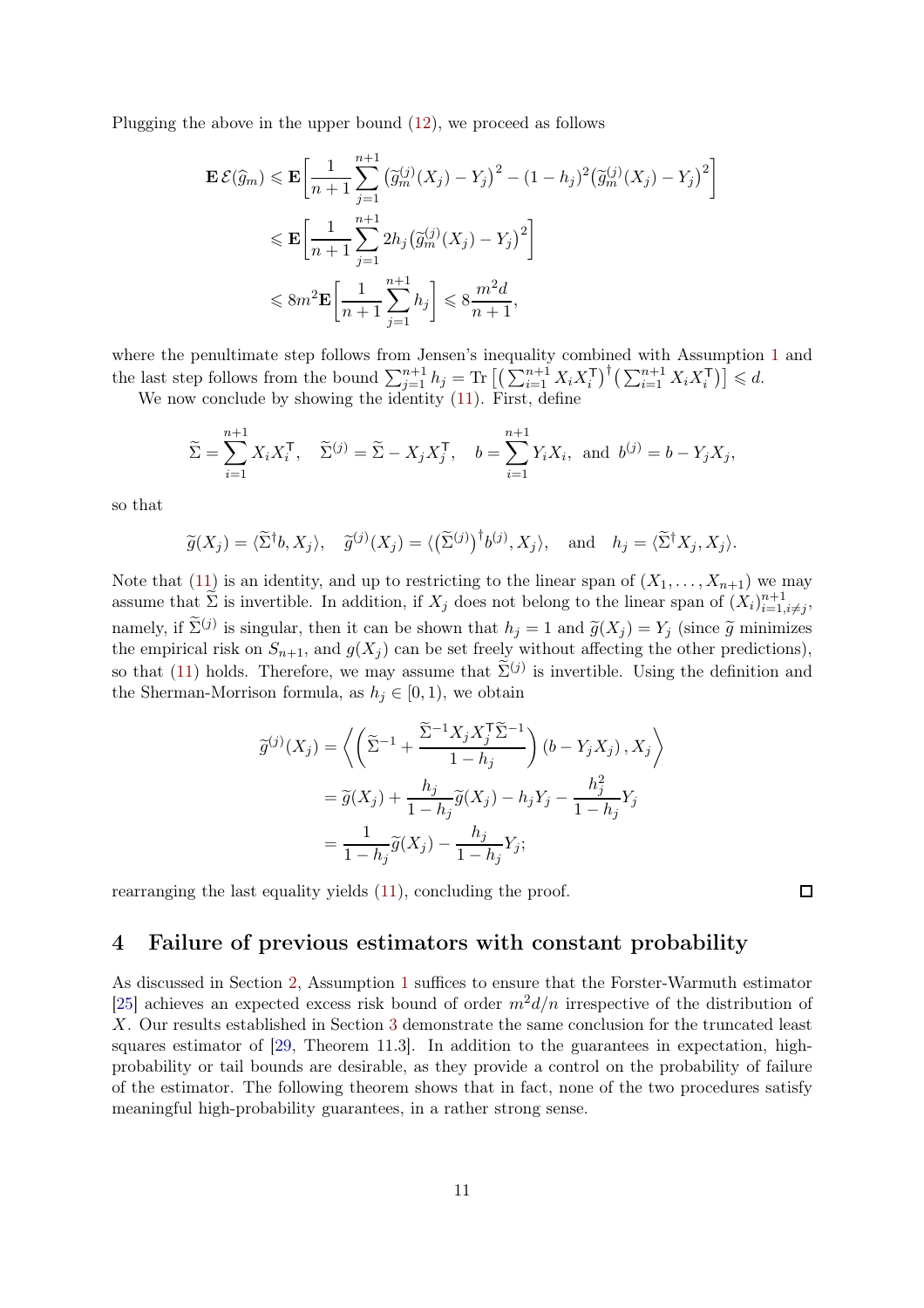<span id="page-11-0"></span>**Theorem 2.** Fix the dimension  $d = 1$ . There exist absolute constants  $c > 0$  and  $n_0 \ge 2$  such that the following holds. For any  $n \geq n_0$ , there is a distribution  $P = P(n)$  of  $(X, Y)$  with  $||Y||_{L_{\infty}} \leqslant m$ , such that if  $\widehat{g}$  is either the truncated least squares estimator [\(8\)](#page-8-1) or the Forster-Warmuth estimator  $(9)$ , computed on an i.i.d. sample  $S_n$ , then

$$
\mathbf{P}\Big(R(\widehat{g})-\inf_{g\in \mathcal{F}_{\mathrm{lin}}}R(g)\geqslant c\,m^2\Big)\geqslant c\,.
$$

Note that under Assumption [1,](#page-2-0) the trivial, identically zero function has risk at most  $EY^2 \leq$  $m<sup>2</sup>$  $m<sup>2</sup>$  $m<sup>2</sup>$ . Theorem 2 states that, with constant probability, the truncated least squares and the Forster-Warmuth estimators incur a constant excess risk of the same order. At the first sight, this property may seem incompatible with expected excess risk bounds of order  $d/n$ . However, one should keep in mind that the estimators in question are improper (returning predictors outside of the class  $\mathcal{F}_{lin}$ , so that the excess risk may well take negative values; the expected excess risk remains small due to the fact that positive and negative values essentially compensate in expectation, regardless of the distribution.

A related phenomenon was observed in the context of model selection-type aggregation by Audibert [\[2\]](#page-24-2), who showed that the (improper) progressive mixture rule [\[82,](#page-28-5) [12\]](#page-25-19), known to achieve fast rates in expectation, exhibits slow rates in deviation. In our context the failure in deviation is even more severe, as the excess risk is of constant order, rather than exhibiting slow rates.

*Proof.* For any  $n \ge n_0$ , let  $P = P(n)$  be the distribution of  $(X, Y)$  satisfying

$$
(X,Y) = \begin{cases} (1,m) & \text{with probability } 1 - \frac{1}{n};\\ (\sqrt{n}, 0) & \text{with probability } \frac{1}{n} \end{cases}
$$

By homogeneity, we may assume that  $m = 1$ . For any  $w \in \mathbf{R}$ , set  $g_w(x) = w \cdot x$ . We have

$$
R(g_w) = \left(1 - \frac{1}{n}\right)(w - 1)^2 + \frac{1}{n}(w\sqrt{n})^2 = \left(1 - \frac{1}{n}\right)(w - 1)^2 + w^2.
$$

It follows that the risk of the best linear predictor is equal to

$$
\inf_{w \in \mathbf{R}} R(g_w) = \frac{1 - 1/n}{2 - 1/n} \leq \frac{1}{2}.
$$
\n(13)

<span id="page-11-2"></span><span id="page-11-1"></span>.

In addition, let  $K = K_n$  denote the number of indices  $i = 1, ..., n$  such that  $X_i = \sqrt{n}$ . The empirical risk writes

$$
\widehat{R}_n(g_w) = \left(1 - \frac{K}{n}\right)(w - 1)^2 + Kw^2, \text{ and so } \widehat{w}_{\text{erm}} = \underset{w \in \mathbf{R}}{\arg \min} \widehat{R}_n(g_w) = \frac{1 - K/n}{K + 1 - K/n}.
$$

In particular,  $0 \leq \hat{w}_{\text{erm}} \leq 1/(K + 1)$ . Now, note that if  $\hat{g}$  denotes either the truncated least squares [\(8\)](#page-8-1) or the Forster-Warmuth estimator [\(9\)](#page-8-2), then  $\hat{g}(1) \leq \hat{w}_{\text{erm}} \cdot 1 \leq 1/(K+1) \leq 1$ , and thus, denoting the sample  $(X_i, Y_i)_{i=1}^n$  by  $S_n$ , we have

$$
R(\widehat{g}) \ge \mathbf{E}\left[ (\widehat{g}(X) - Y)^2 \mathbf{1}(X = 1) \,|\, S_n \right] \ge \left(1 - \frac{1}{n}\right) \cdot \left(\frac{K}{K+1}\right)^2. \tag{14}
$$

Thus, under the event  $E_n = \{K_n \geq 4\}$ , it follows from [\(13\)](#page-11-1) and [\(14\)](#page-11-2) that for  $n \geq 16$ ,

$$
R(\widehat{g}) - \inf_{g \in \mathcal{F}_{\text{lin}}} R(g) \geqslant \left(1 - \frac{1}{n}\right) \cdot \left(\frac{K}{K+1}\right)^2 - \frac{1}{2} = \left(1 - \frac{1}{16}\right) \cdot \frac{16}{25} - \frac{1}{2} = \frac{1}{10}
$$

Finally, since  $K_n$  follows the binomial distribution  $\text{Bin}(n, 1/n)$ , the probability  $\textbf{P}(E_n)$  is positive for  $n \geq 16 \geq 4$ . Further, since  $K_n$  converges in distribution to the Poisson distribution Poi(1) as  $n \to \infty$ ,  $\mathbf{P}(E_n) \to \mathbf{P}(\tilde{K} \geq 4) > 0$  with  $\tilde{K} \sim \text{Poi}(1)$ , so that setting  $p_0 = \inf_{n \geq 16} \mathbf{P}(E_n)$ , we have  $p_0 > 0$ . This concludes the proof with  $c = \min(p_0, 1/10)$  and  $n_0 = 16$ . have  $p_0 > 0$ . This concludes the proof with  $c = \min(p_0, 1/10)$  and  $n_0 = 16$ .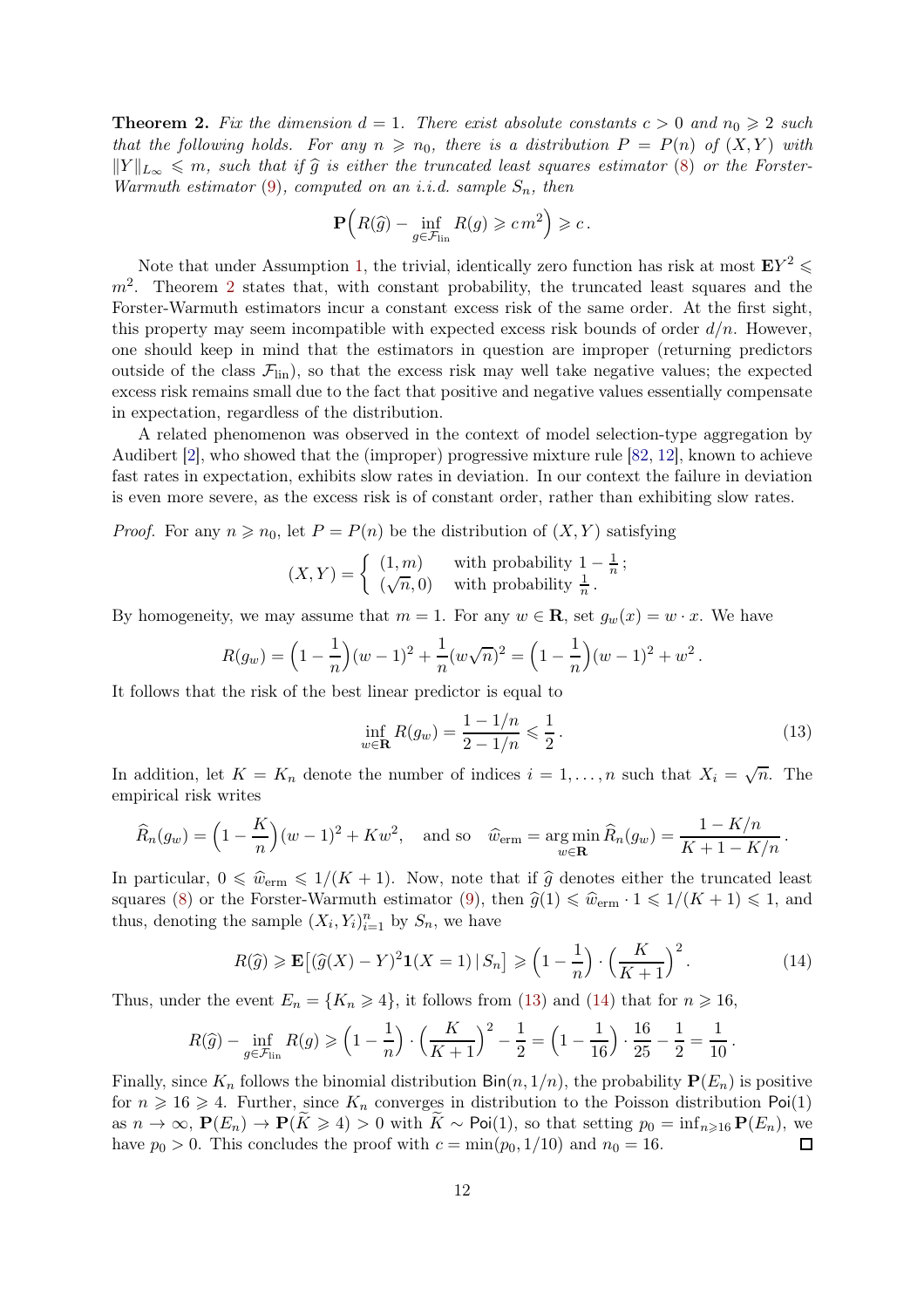# <span id="page-12-0"></span>5 An optimal robust estimator in the high-probability regime

In this section we present our main positive result. We show that there is an estimator achieving an optimal accuracy and sub-exponential tails for the linear class  $\mathcal{F}_{lin}$  under Assumption [1.](#page-2-0) We first consider a simplified setup where the covariance structure of  $X$  is known.

#### <span id="page-12-1"></span>5.1 Warm-up: known covariance structure

Following the discussion on the learning model with known covariance structure in Section [2,](#page-6-0) we assume in this section that  $\Sigma = \mathbf{E}XX^{\mathsf{T}}$  exists, is invertible and also known. Recall the definition of Tsybakov's projection estimator  $\hat{g}_{\text{proj}}$  [\(7\)](#page-7-3). Since this estimator always returns a linear predictor, its excess risk is non-negative and we may apply Markov's inequality to show that for any  $\delta \in (0,1)$ , it holds that

$$
\mathbf{P}\left(R(\widehat{g}_{\text{proj}}) - \inf_{g \in \mathcal{F}_{\text{lin}}} R(g) \leqslant \frac{m^2 d}{n} \cdot \frac{1}{\delta}\right) \geqslant 1 - \delta.
$$

An argument similar to the one used in [\[13,](#page-25-4) Proposition 6.2] can be used to show that this bound is essentially the best we can hope for the projection estimator, even when  $|Y| \leq m$ almost surely.

Fortunately, there is a way to modify this estimator and obtain a guarantee with sub-exponential tails. The result of Lugosi and Mendelson [\[48,](#page-26-15) Theorem 1] shows for any  $\delta \in (0,1)$ , there exists an estimator  $\hat{\mu}_{\delta} : (\mathbf{R}^d)^n \to \mathbf{R}$  such that, for any sequence  $U_1, \ldots, U_n$  of i.i.d. random vectors in  $\mathbf{R}^d$  with mean  $\mu$  and covariance matrix  $\widetilde{\Sigma} = \text{Cov}(U), \widehat{\mu}_{\delta} = \widehat{\mu}_{\delta}(U_1, \ldots, U_n)$  satisfies

$$
\mathbf{P}\left(\|\widehat{\mu}_{\delta} - \mu\|^2 \leqslant c \, \frac{\text{Tr}(\widetilde{\Sigma}) + \|\widetilde{\Sigma}\|_{\text{op}} \log(1/\delta)}{n}\right) \geqslant 1 - \delta,\tag{15}
$$

where  $c > 0$  is an absolute constant. Now, introduce the *robust* projection estimator

<span id="page-12-3"></span><span id="page-12-2"></span>
$$
\widetilde{w} = \Sigma^{-1/2} \cdot \widehat{\mu}_{\delta} \left( Y_1 \Sigma^{-1/2} X_1, \dots, Y_n \Sigma^{-1/2} X_n \right), \tag{16}
$$

and consider the following result.

**Proposition 1.** There is an absolute constant  $c > 0$  such that the following is true. Suppose that Assumption [1](#page-2-0) holds. Then, the robust projection estimator  $\hat{g} = \langle \tilde{w}, \cdot \rangle$  (which is a proper estimator) defined in [\(16\)](#page-12-2) satisfies

$$
\mathbf{P}\bigg(R(\widehat{g}) - \inf_{g \in \mathcal{F}_{\text{lin}}} R(g) \leqslant c \frac{m^2\big(d + \log(1/\delta)\big)}{n} \bigg) \geqslant 1 - \delta.
$$

*Proof.* We have shown in Section [2,](#page-6-0) that under Assumption [1,](#page-2-0)  $Cov(Y\Sigma^{-1/2}X) \preccurlyeq m^2I_d$ . Combining the deviation bound  $(15)$  and the definition  $(16)$  with the identity  $(6)$ , we finish the proof.  $\Box$ 

The above result serves as a benchmark result for the performance that we aim to establish in the more realistic setting where the covariance matrix  $\Sigma$  is unknown. This is achieved in the next section.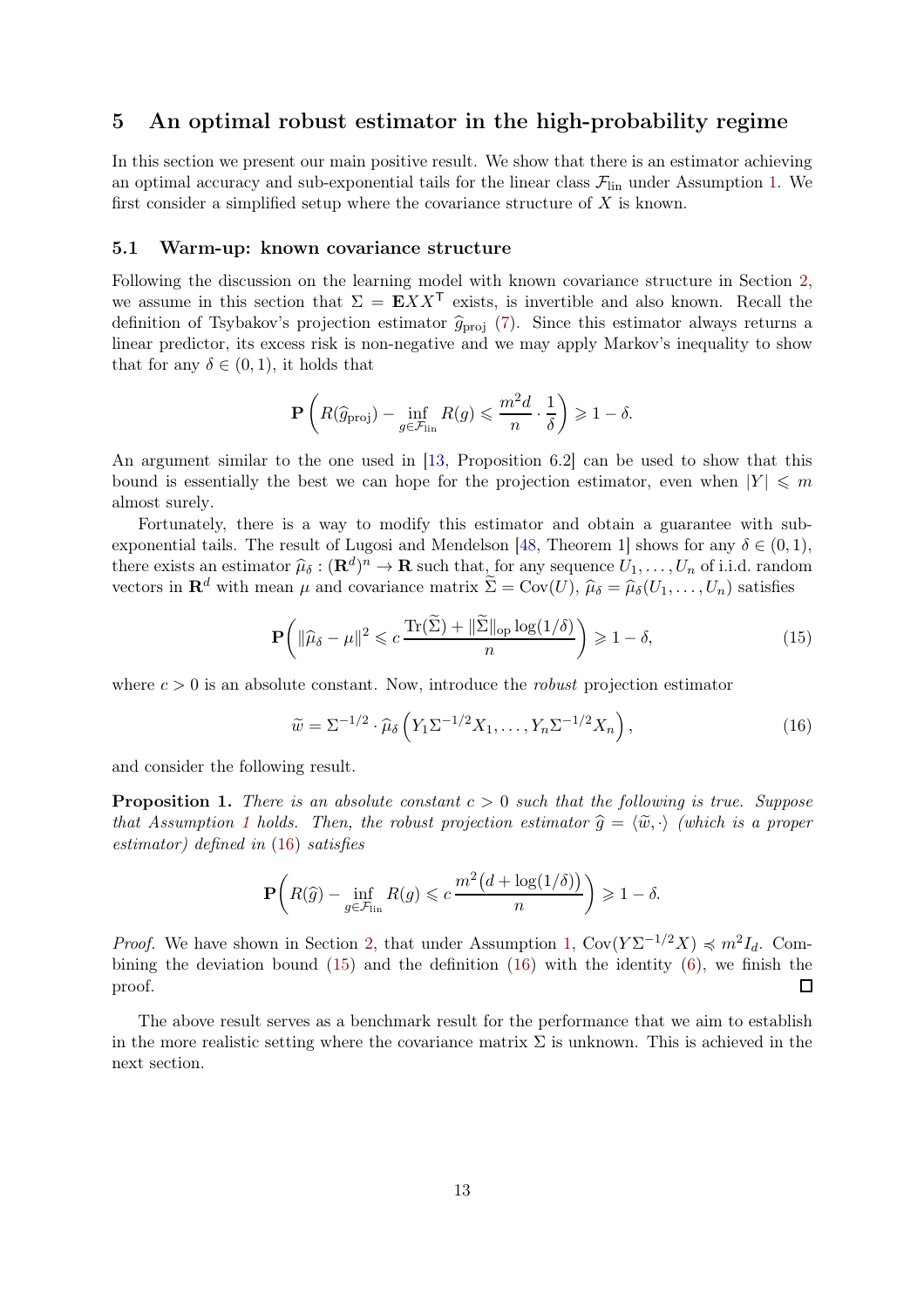#### <span id="page-13-0"></span>5.2 Deviation-optimal robust estimator

The theorem below is the main positive result of our paper. It demonstrates that Assumption [1](#page-2-0) is a sufficient condition for the existence of linear regression estimators satisfying an excess risk deviation inequality with logarithmic dependence on the confidence parameter. In Section [6,](#page-19-1) we show that Assumption [1](#page-2-0) is also necessary.

<span id="page-13-1"></span>**Theorem 3.** There is an absolute constant  $c > 0$  such that the following holds. Assume that  $n \geq d$ . Suppose that Assumption [1](#page-2-0) holds and fix any  $\delta \in (0,1)$ . Then, there exists an estimator  $\widehat{g}$  depending on  $\delta$  and m such that the following holds:

$$
\mathbf{P}\left(R(\widehat{g}) - \inf_{g \in \mathcal{F}_{\text{lin}}} R(g) \leqslant c \frac{m^2(d\log(n/d) + \log(1/\delta))}{n}\right) \geqslant 1 - \delta.
$$

Moreover, the above bound also holds if the class  $\mathcal{F}_{lin}$  is replaced by an arbitrary VC-subgraph class F of dimension d.

Before presenting our estimator, we briefly comment on the above theorem. First, in contrast to existing work on robust linear regression, our estimator  $\hat{q}$  is improper, even though the underlying linear class is convex. Second, unlike our previous results presented in this paper, the bound of Theorem [3](#page-13-1) is not specific to the linear class. In particular, our proof extends without changes to the family of VC-subgraph classes (see [\[26,](#page-25-20) Definition 3.6.8]). Some recent results in the robust statistics literature apply to more general classes of functions, including non-parametric classes (see, for example, [\[47,](#page-26-3) [54,](#page-27-6) [18\]](#page-25-14)). However, as discussed in Section [1.2,](#page-4-0) such results are only known to be valid under the existence of assumptions on  $P_X$ . Extending our results for more general classes presents some challenges; we discuss them in more detail in Section [5.3.](#page-18-0) Finally, we note that our estimator depends on the value of m. This assumption simplifies the analysis and is standard in similar contexts (see, for example, [\[29,](#page-26-4) Theorem 11.3] and [\[56\]](#page-27-14)).

We now introduce some additional notation needed to define our estimator. For any  $\varepsilon > 0$ and any class of real-valued functions  $\mathcal G$  let  $\mathcal G_\varepsilon$  denote the smallest  $\varepsilon$ -net of  $\mathcal G$  with respect to the empirical  $L_1$  distance  $\frac{1}{n} \sum_{i=1}^n |f(X_i) - g(X_i)|$ . We only consider  $\varepsilon$ -nets that are subsets of G. For the standard definition of an  $\varepsilon$ -net we refer to [\[77,](#page-28-6) Section 4.2]. Assume that we have a sample  $S = (X_i, Y_i)_{i=1}^{3n}$  of size 3n and denote  $S_1 = (X_i, Y_i)_{i=1}^n$ ,  $S_2 = (X_i, Y_i)_{i=n+1}^{2n}$ and  $S_3 = (X_i, Y_i)_{i=2n+1}^{3n}$ . Fix any  $1 \leq k \leq n$ , and assume without loss of generality that  $n/k$  is integer. Split the set  $\{1,\ldots,n\}$  into k blocks  $I_1,\ldots,I_k$  of equal size such that  $I_j =$  $\{1+(j-1)(n/k),\ldots,j(n/k)\}\.$  Fix any function  $\ell:\mathbf{R}^d\times\mathbf{R}\to\mathbf{R}$ , any sample S' of size n, and denote the *i*-th element of S' by  $Z_i = (X_i, Y_i)$ . The median-of-means estimator (see also [\[45,](#page-26-7) Section 2.1], [\[62\]](#page-27-17)) is defined as follows:

$$
\text{MOM}_{S'}^{k}(\ell) = \text{Median}\bigg(\frac{k}{n}\sum_{i\in I_1} \ell(Z_i),\ldots,\frac{k}{n}\sum_{i\in I_k} \ell(Z_i)\bigg).
$$

Finally, for any predictor  $f: \mathbf{R}^d \to \mathbf{R}$ , denote the associated loss function by  $\ell_f(Z_i) = (f(X_i) - f(X_i))$  $(Y_i)^2$ . We are now ready to present our estimator.

#### The estimator of Theorem [3](#page-13-1)

1. Split the sample S of size 3n into three equal parts  $S_1, S_2$  and  $S_3$  as defined above. Use the value  $m$  to construct the truncated class

$$
\overline{\mathcal{F}} = \left\{ f_m : f \in \mathcal{F}_{\text{lin}} \right\},\
$$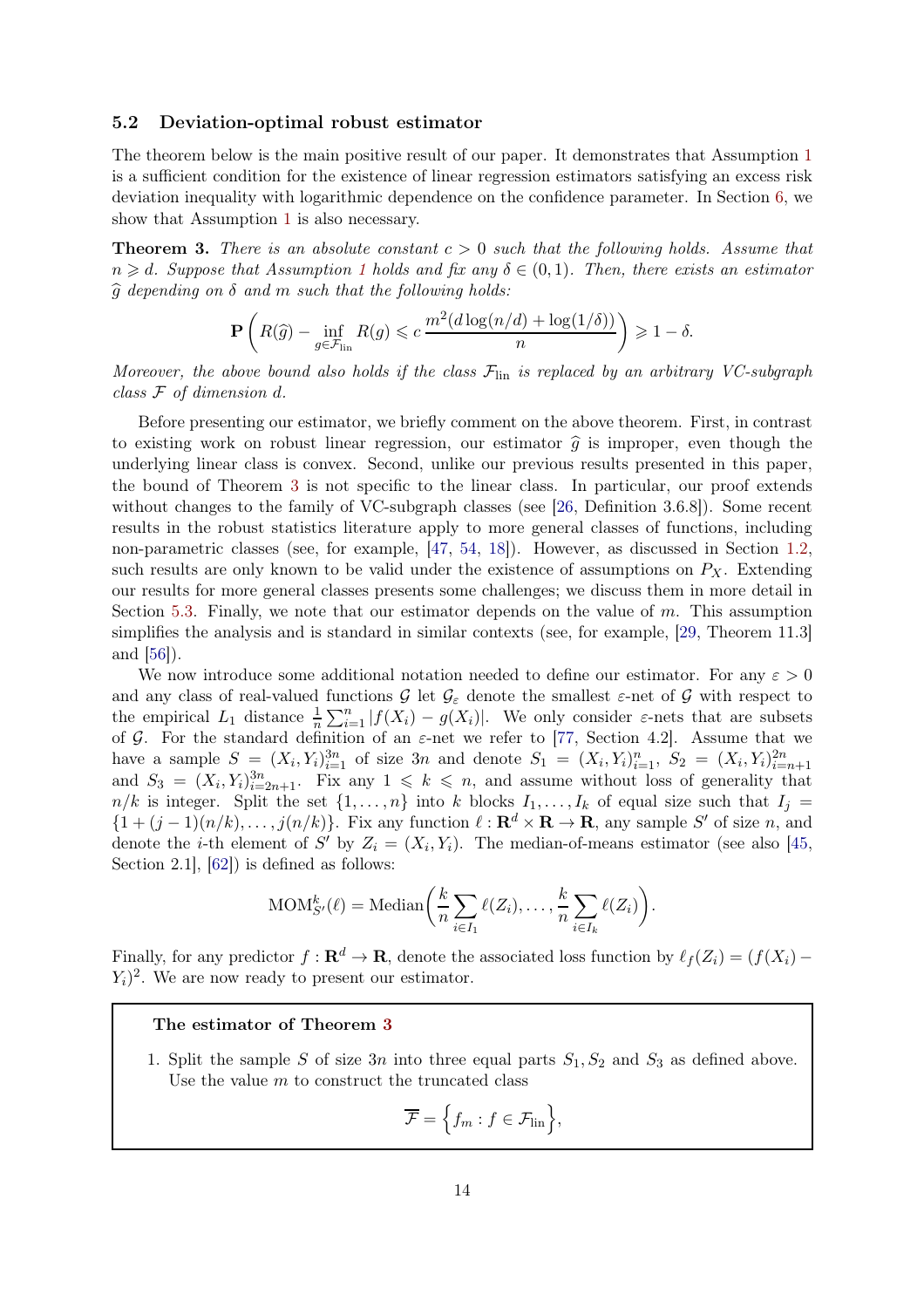where recall that  $f_m$  denotes the truncation of a function  $f$  (see [\(8\)](#page-8-1)).

- 2. Fix  $\varepsilon = \frac{md}{n}$ . Using the first sample  $S_1$ , construct an  $\varepsilon$ -net of  $\overline{\mathcal{F}}$  with respect to the empirical  $L_1$  distance and denote it by  $\overline{\mathcal{F}}_{\varepsilon}$ .
- 3. Let  $c_1, c_2 > 0$  be some specifically chosen absolute constants. Fix the number of blocks  $k = \lceil c_1 d(\log(n/d) + \log(1/\delta)) \rceil$  and set  $\alpha = c_2 \sqrt{\frac{m^2(d \log(n/d) + \log(1/\delta))}{n}}$  $\frac{a_j + \log(1/\delta)}{n}$ . If  $k > n$ , then set  $\hat{g} = 0$ . Otherwise, using the second sample  $S_2$  define a random subset of  $\overline{\mathcal{F}}_{\varepsilon}$  as follows:

$$
\widehat{\mathcal{F}} = \Big\{ f \in \overline{\mathcal{F}}_{\varepsilon} : \forall g \in \overline{\mathcal{F}}_{\varepsilon}, \text{ MOM}_{S_2}^k \left( \ell_f - \ell_g \right) \leqslant \alpha \sqrt{\frac{1}{n} \sum_{X_i \in S_2} (f(X_i) - g(X_i))^2} + \alpha^2 \Big\}.
$$

4. Define the set  $\hat{\mathcal{F}}_+$  consisting of all the mid-points of  $\hat{\mathcal{F}}_+$ , that is,  $\hat{\mathcal{F}}_+ = (\hat{\mathcal{F}} + \hat{\mathcal{F}})/2$ . Using the third sample  $S_3$ , define our estimator  $\hat{g}$  as

$$
\widehat{g} = \underset{g \in \widehat{\mathcal{F}}_+}{\arg \min} \max_{f \in \widehat{\mathcal{F}}_+} \text{MOM}_{S_3}^k \left( \ell_g - \ell_f \right).
$$

5. Return  $\widehat{g}$ .

Our estimator involves a combination of several seemingly disconnected ideas in the literature. The truncation step is inspired by the analysis in [\[29,](#page-26-4) Chapter 11], with the difference that we use the truncation as a preliminary step, rather than as a post-processing of the ERM prediction (see Theorem [1\)](#page-9-3). The second step replaces the original class by an empirical  $L_1$   $\varepsilon$ -net of the truncated class. In many situations, such a construction leads to suboptimal results. However, since we work with a particular parametric class, this step does not affect the resulting performance. The use of the  $\varepsilon$ -net  $\overline{\mathcal{F}}_{\varepsilon}$  is needed for technical reasons; we explain the technical aspects in detail in Section [5.3.](#page-18-0) Our third step is inspired by the median-of-means tournaments introduced in [\[47\]](#page-26-3). The main difference with the latter work is that our truncated class is now non-convex, and to obtain the correct rates of convergence, we need to adapt the arguments used in the model selection aggregation literature. This motivates our fourth step that can be seen as an adaptation of the star algorithm [\[2\]](#page-24-2) and the two-step aggregation procedure developed in [\[42,](#page-26-5) [53\]](#page-27-5) to our specific heavy-tailed setting combined with the idea of min-max formulation of robust estimators [\[5,](#page-24-0) [41\]](#page-26-6). We remark that the idea of combining model selection aggregation techniques with the median-of-means tournaments has also recently appeared in [\[54\]](#page-27-6), but under different assumptions. As we mentioned, the key distinction therein is that the suggested learning procedure collapses to a proper estimator for convex classes of functions, such as  $\mathcal{F}_{lin}$ considered in our work; as discussed in Section [2,](#page-6-0) for such procedures some restrictions on the distribution of covariates are required to obtain performance bounds.

The rest of this section is devoted to proving Theorem [3.](#page-13-1) First, the truncation at the level m can only make the risk smaller whenever Assumption [1](#page-2-0) is satisfied. Indeed, this follows from the identity

$$
R(g) = \mathbf{E}(g(X) - f_{\text{reg}}(X))^2 + \mathbf{E}(f_{\text{reg}}(X) - Y)^2,
$$

and the fact that  $f_{reg}$  is absolutely bounded by m. Therefore, we may focus on bounding

$$
R(\widehat{g}) - \inf_{g \in \overline{\mathcal{F}}} R(g).
$$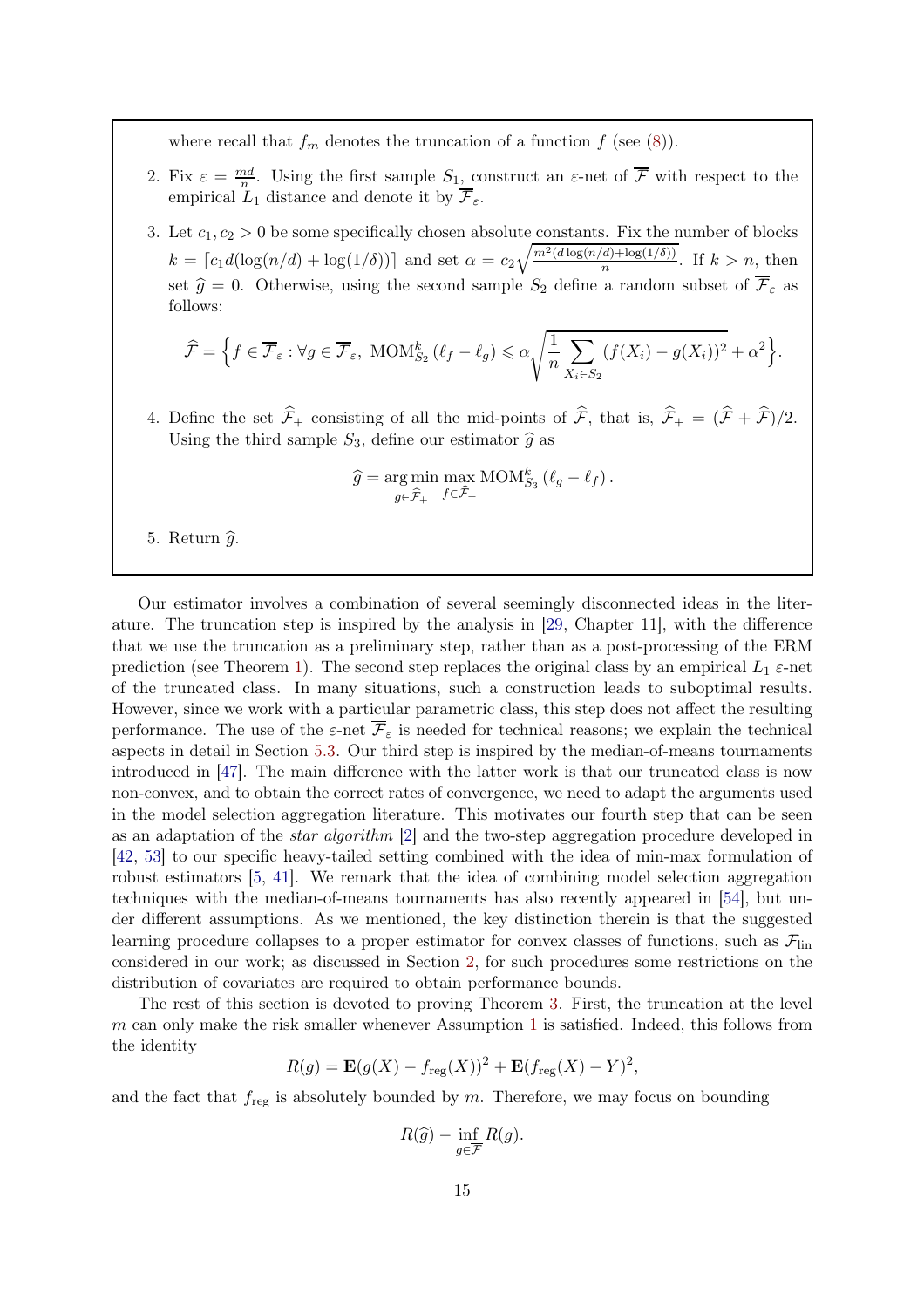We will now state and comment on some technical lemmas that will be used in our proof. The proofs of the below lemmas are deferred to Section [7.](#page-21-0)

<span id="page-15-1"></span>Next, we provide a uniform deviation bound on the  $L_1$  distances between the elements of  $\overline{\mathcal{F}}$ . **Lemma 1.** Assume that  $n \geq d$ . There is a constant  $c > 0$  such that simultaneously for all  $f, g \in \overline{\mathcal{F}}$ , with probability at least  $1 - \delta$ , it holds that

$$
\mathbf{E}|f(X) - g(X)| \leqslant \frac{2}{n} \sum_{i=1}^{n} |f(X_i) - g(X_i)| + c \left( \frac{md \log(n/d) + m \log(3/\delta)}{n} \right).
$$

To simplify the statements of the lemmas to follow, for any finite class  $G$  and for any confidence parameter  $\delta \in (0,1)$  define:

<span id="page-15-0"></span>
$$
\alpha(\mathcal{G}, \delta) = 32\sqrt{\frac{m^2(\log(2|\mathcal{G}|) + \log(4/\delta))}{n}},\tag{17}
$$

where the sample size n and the value m (of Assumption [1\)](#page-2-0) will always be clear from the context. The next technical lemma provides basic concentration properties of the median-of-means estimators, the proof of which follows from a combination of uniform Bernstein's inequality and a median-of-means deviation inequality for mean estimation [\[45,](#page-26-7) Theorem 2].

<span id="page-15-2"></span>**Lemma 2.** Suppose that Assumption [1](#page-2-0) holds and let  $S_n = (X_i, Y_i)_{i=1}^n$  denote an i.i.d. sample. Let G be any finite class of functions whose absolute value is bounded by m. Fix any  $\delta \in (0,1)$ , let  $k = \lceil 8 \log \frac{2|\mathcal{G}|^2}{\delta} \rceil$  and let  $\alpha$  denote any upper bound on  $\alpha(\mathcal{G}, \delta)$  defined in [\(17\)](#page-15-0). Then, with probability at least  $1 - \delta$ , the following inequalities hold simultaneously for any  $f, g \in \mathcal{G}$ :

$$
\left| R(f) - R(g) - \text{MOM}_{S_n}^k \left( \ell_f - \ell_g \right) \right| \leq \alpha \sqrt{\mathbf{E}(f(X) - g(X))^2},
$$
  

$$
\left| R(f) - R(g) - \text{MOM}_{S_n}^k \left( \ell_f - \ell_g \right) \right| \leq \sqrt{2}\alpha \sqrt{\frac{1}{n} \sum_{i=1}^n (f(X_i) - g(X_i))^2 + \alpha^2},
$$
  

$$
\frac{1}{n} \sum_{i=1}^n (f(X_i) - g(X_i))^2 \leq 2\mathbf{E}(f(X) - g(X))^2 + \alpha^2.
$$

For any class  $\mathcal{G}$ , define its  $L_2$  diameter by:

$$
\mathcal{D}(\mathcal{G}) = \sup_{f,g \in \mathcal{G}} \sqrt{\mathbf{E}(f(X) - g(X))^2}.
$$

As a corollary of the above lemma, we are able to derive some basic properties of the random set  $\hat{\mathcal{F}}$ . In particular, we show that with high probability the set  $\hat{\mathcal{F}}$  contains the population risk minimizer over the  $\varepsilon$ -net  $\overline{\mathcal{F}}_{\varepsilon}$ . At the same time, we establish a uniform Bernstein-type bound on the excess risk of the elements of  $\widehat{\mathcal{F}}$ , with the role of the variance term played by  $\mathcal{D}(\widehat{\mathcal{F}})$ .

<span id="page-15-3"></span>**Lemma 3.** Suppose that Assumption [1](#page-2-0) holds and let  $S_n = (X_i, Y_i)_{i=1}^n$  denote an i.i.d. sample. Let G be any finite class of functions whose absolute value is bounded by m. Fix any  $\delta \in (0,1)$ ,  $k = \lceil 8 \log \frac{2|\mathcal{G}|^2}{\delta} \rceil$  and let  $\alpha$  denote any upper bound on  $\alpha(\mathcal{G}, \delta)$  defined in [\(17\)](#page-15-0). Define the random subset of  $\mathcal G$ :

$$
\widehat{\mathcal{G}} = \left\{ f \in \mathcal{G} : \text{for every } g \in \mathcal{G}, \text{ MOM}_{S_n}^k \left( \ell_f - \ell_g \right) \leq \sqrt{2\alpha} \sqrt{\frac{1}{n} \sum_{i=1}^n (f(X_i) - g(X_i))^2 + \alpha^2} \right\},
$$

Then, the following two conditions hold simultaneously, with probability at least  $1 - \delta$ :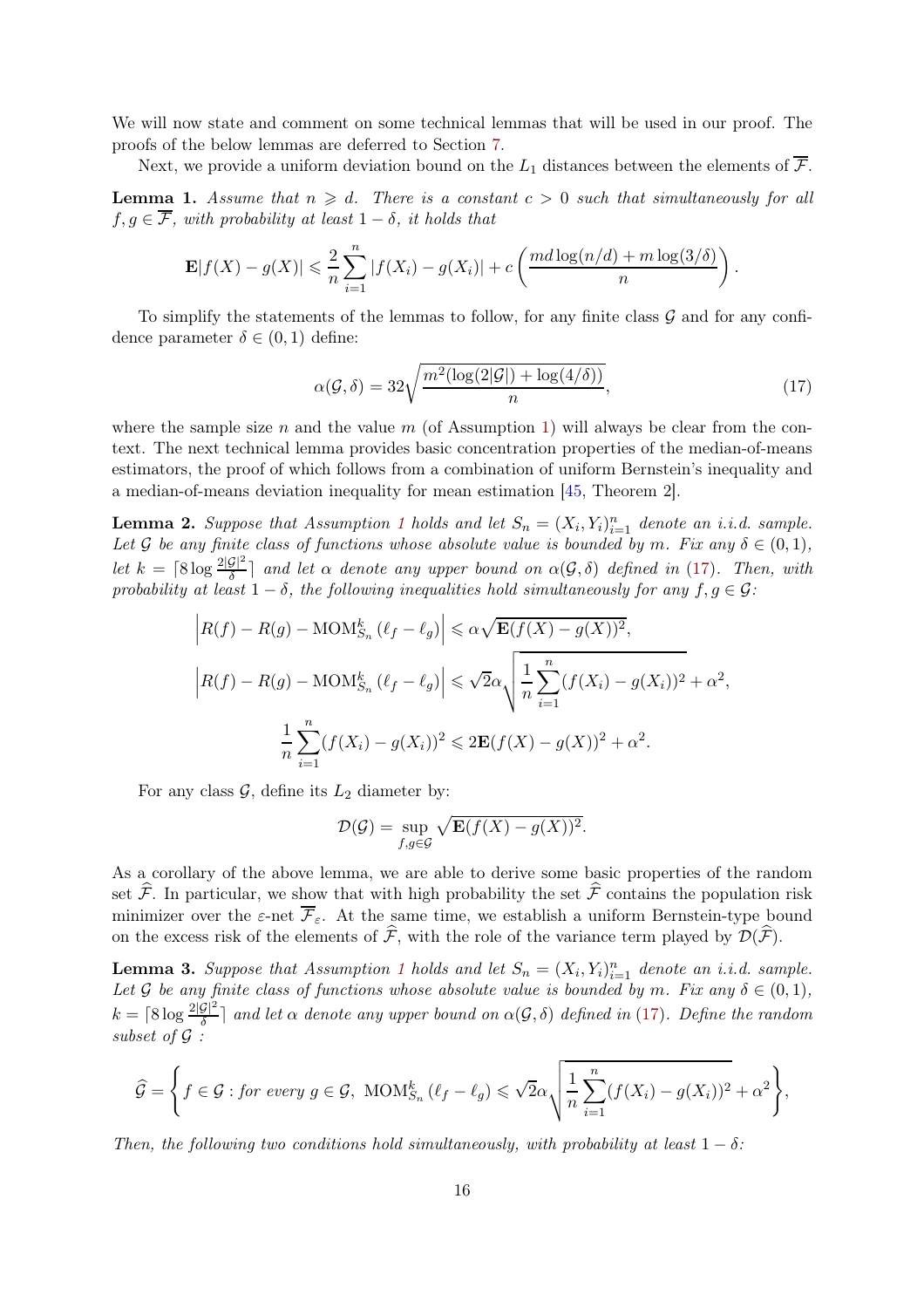- 1. The function  $g^* = \arg \min_{g \in \mathcal{G}} R(g)$  belongs to the class  $\mathcal{G}$ .
- 2. For any  $f, g \in \widehat{G}$ , we have  $R(f) R(g^*) \leq 4\alpha \mathcal{D}(\widehat{G}) + 5\alpha^2$ .

Finally, we prove an excess risk bound for the min-max estimator in terms of the  $L_2$  diameter of the set over which the estimator is computed. The intuitive implications of the below lemma are the following. First, if  $\mathcal{D}(\widehat{F})$  is of order  $1/\sqrt{n}$ , the bellow lemma immediately yields the fast rate of convergence for our estimator  $\hat{g}$ . If, on the other hand, the diameter of  $D$  is much larger than  $1/\sqrt{n}$ , then we can exploit the curvature of the quadratic loss and the gain in the approximation error (due to considering the larger class  $\widehat{\mathcal{F}}_+$  instead of  $\widehat{\mathcal{F}}$ ) to prove the desired rate of convergence.

<span id="page-16-1"></span>**Lemma 4.** Suppose that Assumption [1](#page-2-0) holds and let  $S_n = (X_i, Y_i)_{i=1}^n$  denote an i.i.d. sample. Let G be any finite class of functions whose absolute value is bounded by m. Fix any  $\delta \in (0,1)$ , let  $k = \lceil 8 \log \frac{2|\mathcal{G}|^2}{\delta} \rceil$  and let  $\alpha$  denote any upper bound on  $\alpha(\mathcal{G}, \delta)$  defined in [\(17\)](#page-15-0). Let  $\widehat{g}$  be any estimator satisfying

$$
\widehat{g} \in \underset{g \in \mathcal{G}}{\arg \min} \max_{f \in \mathcal{G}} \text{MOM}_{S_n}^k(\ell_g - \ell_f).
$$

Let  $g^* \in \arg\min_{g \in \mathcal{G}} R(g)$ . Then, with probability at least  $1 - \delta$ , it holds that

$$
R(\widehat{g}) \leqslant R(g^*) + 2\alpha \mathcal{D}(\mathcal{G}).
$$

We are now ready to prove Theorem [3.](#page-13-1)

Proof of Theorem [3.](#page-13-1) Our proof is split into two parts. First, we approximate the truncated linear class  $\overline{\mathcal{F}}$  with a finite class, namely, an empirical  $L_1$   $\varepsilon$ -net constructed using the first third of the dataset denoted by  $S_1$ . Then, conditionally on  $S_1$ , we show that our estimator  $\hat{g}$  achieves the optimal rate of model selection aggregation over the finite class  $\overline{\mathcal{F}}_{\varepsilon}$ , in spite of the lack of assumptions on the covariates and the presence of heavy-tailed labels. Finally, we note that if the number of median-of-means blocks k is equal to 0 (*i.e.*,  $n \leq d(\log(n/d) + \log(1/\delta))$ ), then we may the 0 function which satisfies the desired bound for such sample sizes. Thus, in what follows we assume that  $n \gtrsim d(\log(n/d) + \log(1/\delta)).$ 

The approximation step. Recall that  $\overline{\mathcal{F}}_{\varepsilon}$  is an empirical  $L_1$   $\varepsilon$ -net of the truncated linear class F constructed using the sample  $S_1$ . Let  $f^* = \arg \min_{f \in \overline{\mathcal{F}}} R(f)$  and let  $f^*_\varepsilon$  be any element of  $\mathcal{F}_{\varepsilon}$  minimizing the empirical  $L_1$  distance to  $f^*$ , that is, we have

<span id="page-16-0"></span>
$$
\frac{1}{n} \sum_{X_i \in S_1} |f^*(X_i) - f^*_\varepsilon(X_i)| \leq \varepsilon. \tag{18}
$$

Let  $E_1$  $E_1$  denote the event of Lemma 1 applied with respect to the sample  $S_1$  (that contains n points) with the choice of the confidence parameter set to  $\delta/3$  (thus,  $P(E_1) \geq 1-\delta/3$ ). It follows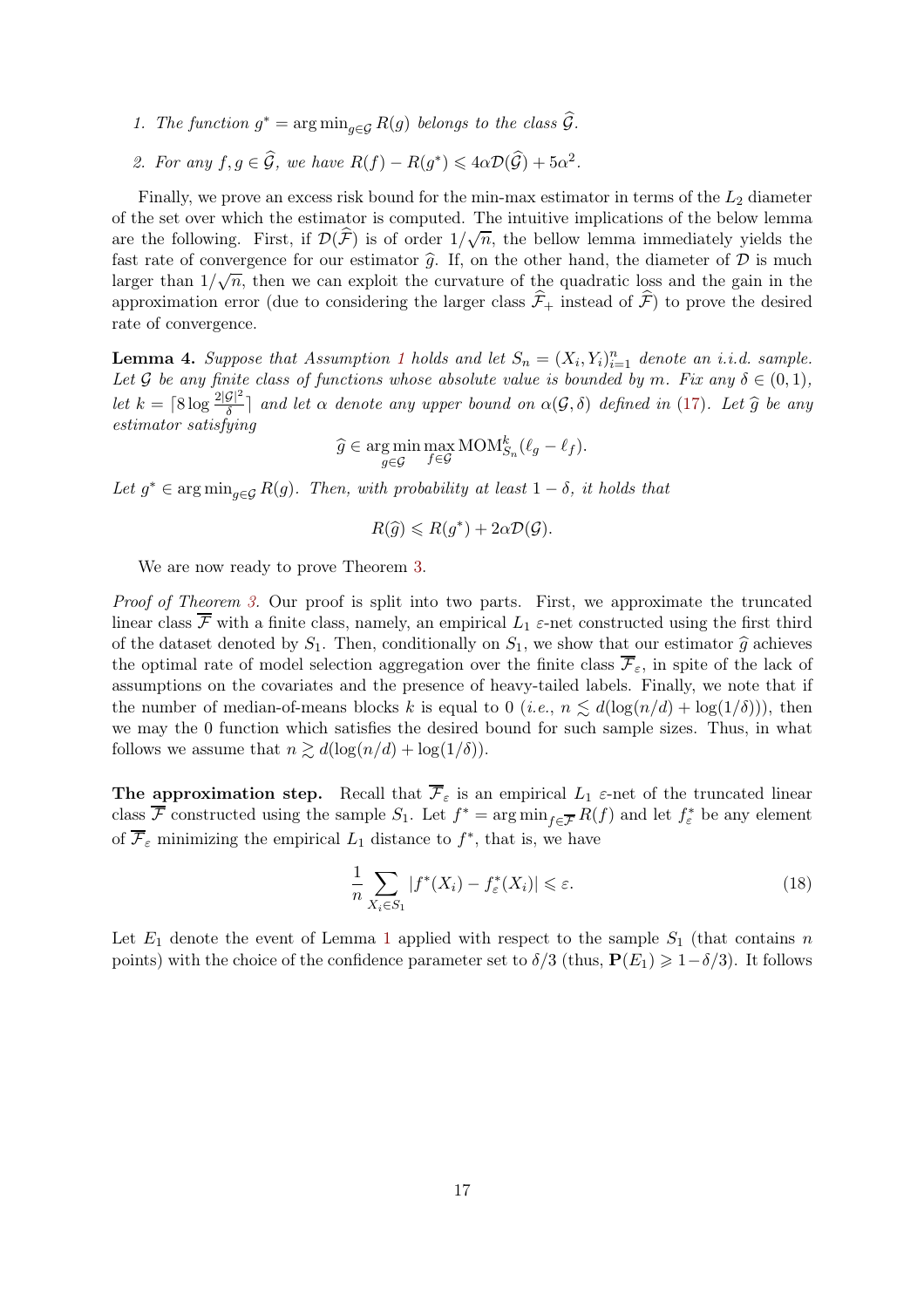that on the event  $E_1$  we have

$$
R(f_{\varepsilon}^{*}) - R(f^{*})
$$
  
\n
$$
= 2\mathbf{E}Y(f^{*}(X) - f_{\varepsilon}^{*}(X)) + \mathbf{E}(f_{\varepsilon}^{*}(X)^{2} - f^{*}(X)^{2})
$$
  
\n
$$
\leq 2\mathbf{E}(\mathbf{E}[Y|X](f^{*}(X) - f_{\varepsilon}^{*}(X))) + 2m\mathbf{E}|f_{\varepsilon}^{*}(X) - f^{*}(X)| \qquad \text{(since } |f_{\varepsilon}^{*}(X) + f^{*}(X)| \leq 2m)
$$
  
\n
$$
\leq 2\mathbf{E}(\sqrt{\mathbf{E}[Y^{2}|X]}|f^{*}(X) - f_{\varepsilon}^{*}(X)|) + 2m\mathbf{E}|f_{\varepsilon}^{*}(X) - f^{*}(X)| \qquad \text{(by Jensen's inequality)}
$$
  
\n
$$
\leq 4m\mathbf{E}|f_{\varepsilon}^{*}(X) - f^{*}(X)| \qquad \text{(by Assumption 1)}
$$
  
\n
$$
\leq 8m\varepsilon + 4mc_{1} \left( \frac{md\log(n/d) + m\log(9/\delta)}{n} \right) \qquad \text{(by (18) and Lemma 1)}
$$
  
\n
$$
\leq 12c_{1} \left( \frac{m^{2}d\log(n/d) + m^{2}\log(9/\delta)}{n} \right), \qquad \text{(by the definition of } \varepsilon)
$$

where  $c_1$  is an absolute constant. Observe that on the event  $E_1$ , any estimator  $\hat{g}$  satisfies

$$
R(\hat{g}) - R(f^*) \le R(\hat{g}) - \min_{f \in \overline{\mathcal{F}}_{\varepsilon}} R(f) + R(f^*) - R(f^*)
$$
  

$$
\le R(\hat{g}) - \min_{f \in \overline{\mathcal{F}}_{\varepsilon}} R(f) + 12c_1 \left( \frac{m^2 d \log(n/d) + m^2 \log(9/\delta)}{n} \right).
$$

From this point onward, we work on the event  $E_1$ . It thus remains to prove that with probability  $1-2\delta/3$ , the estimator  $\hat{g}$  computed using the remaining 2n points split into samples  $S_2$  and  $S_3$ satisfies

$$
R(\hat{g}) - \min_{f \in \overline{\mathcal{F}}_{\varepsilon}} R(f) \lesssim \frac{m^2 d \log(n/d) + m^2 \log(1/\delta)}{n}.
$$
 (19)

Since  $\overline{\mathcal{F}}_{\varepsilon}$  is a finite class of functions, we now turn to the aggregation part of this proof.

The aggregation step. By the  $L_2$  covering number bound stated in [\[29,](#page-26-4) Theorem 9.4, Theorem 9.5, which also holds for the empirical  $L_1$  distances, we have (see the proof of Lemma [1\)](#page-15-1)

<span id="page-17-2"></span><span id="page-17-1"></span><span id="page-17-0"></span>
$$
\log |\overline{\mathcal{F}}_{\varepsilon}| \lesssim d \log \frac{me}{\varepsilon} \lesssim d \log (n/d).
$$

Note that  $|\hat{\mathcal{F}}_+|$  and  $|\hat{\mathcal{F}}|$  are simultaneously upper bounded by  $|\overline{\mathcal{F}}_{\varepsilon}|^2$ . For an arbitrary finite class G, recall the definition of  $\alpha(\mathcal{G},\delta)$  stated in [\(17\)](#page-15-0). It follows that there exists some absolute constant  $c_2 > 0$  such that  $\overline{\alpha}$  defined below satisfies

$$
\max\left(\alpha(\widehat{\mathcal{F}}, \delta/3), \alpha(\widehat{\mathcal{F}}_+, \delta/3)\right) \leq \overline{\alpha} = c_2 \sqrt{\frac{m^2 d \log(n/d) + m^2 \log(1/\delta)}{n}}.\tag{20}
$$

Thus,  $\overline{\alpha}$  defined above will be used in the applications of Lemmas [2,](#page-15-2) [3](#page-15-3) and [4](#page-16-1) to follow.

Let  $E_2$  be the event of Lemma [3](#page-15-3) applied for the set  $\hat{\mathcal{F}}$  with confidence parameter  $\delta/3$ . In particular, on the event  $E_2$  we have

$$
\underset{f \in \overline{\mathcal{F}}_{\varepsilon}}{\arg \min} R(f) \in \widehat{\mathcal{F}}, \quad \text{and for any } f \in \widehat{\mathcal{F}} \text{ it holds that } R(f) \leqslant \min_{f \in \overline{\mathcal{F}}_{\varepsilon}} R(f) + 4\overline{\alpha}\mathcal{D}(\widehat{\mathcal{F}}) + 5\overline{\alpha}^2. \tag{21}
$$

Conditionally on the sample  $S_2$ , let the set  $\hat{\mathcal{F}}$  defined in the third step of our algorithm be fixed. Denote  $g^* = \arg \min_{g \in \widehat{\mathcal{F}}_+} R(f)$ , where recall that  $\mathcal{F}_+ = (\mathcal{F} + \mathcal{F})/2$ . Observe that the  $L_2$ diameters of  $\hat{\mathcal{F}}$  and  $\hat{\mathcal{F}}_+$  are equal, that is  $\mathcal{D}(\hat{\mathcal{F}}_+) = \mathcal{D}(\hat{\mathcal{F}})$ . Let  $E_3$  be the event of Lemma [4](#page-16-1)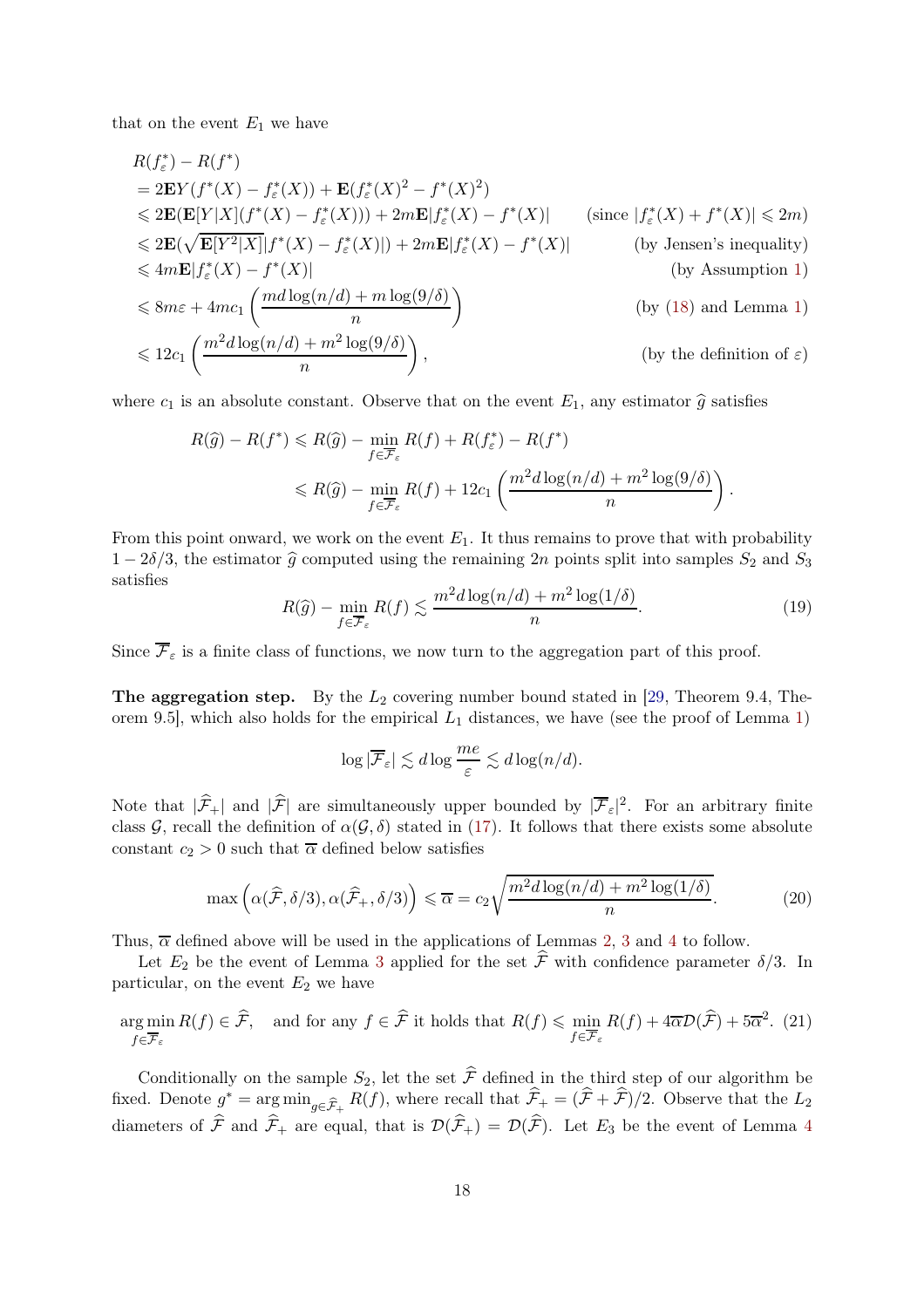applied to the third part of our sample  $S_3$  and the finite class  $\widehat{\mathcal{F}}_+$  with the confidence parameter set to  $\delta/3$ . Thus, on  $E_3$  our estimator  $\hat{g}$  satisfies:

<span id="page-18-2"></span><span id="page-18-1"></span>
$$
R(\hat{g}) \le R(g^*) + 2\overline{\alpha}\mathcal{D}(\hat{\mathcal{F}}). \tag{22}
$$

Now choose any  $g, h \in \hat{\mathcal{F}}$  such that  $\sqrt{\mathbf{E}(g(X) - h(X))^2} \geqslant \mathcal{D}(\hat{\mathcal{F}})/2$  (such a choice always exists by definition of the diameter). Since  $(g+h)/2 \in \hat{\mathcal{F}}_+$ , the parallelogram identity yields

$$
R(g^*) \le R((g+h)/2)
$$
  
=  $\frac{1}{2}R(g) + \frac{1}{2}R(h) - \frac{1}{4}\mathbf{E}(g(X) - h(X))^2$   
 $\le \frac{1}{2}R(g) + \frac{1}{2}R(h) - \frac{1}{16}\mathcal{D}(\widehat{\mathcal{F}})^2.$  (23)

On the event  $E_2$ , applying [\(21\)](#page-17-0) for the functions g and h we obtain

$$
\frac{1}{2}R(g) + \frac{1}{2}R(h) \leqslant \min_{f \in \overline{\mathcal{F}}_{\varepsilon}} R(f) + 4\overline{\alpha}\mathcal{D}(\widehat{\mathcal{F}}) + 5\overline{\alpha}^{2}.
$$

Combining the above with equations [\(22\)](#page-18-1) and [\(23\)](#page-18-2) we have

$$
R(\widehat{g}) - \min_{f \in \overline{\mathcal{F}}_{\varepsilon}} R(f) \leqslant 6\overline{\alpha}\mathcal{D}(\widehat{\mathcal{F}}) + 5\overline{\alpha}^2 - \frac{1}{16}\mathcal{D}(\widehat{\mathcal{F}})^2 \leqslant 149\overline{\alpha}^2,
$$

where the last step follows by maximizing the quadratic equation with respect to  $\mathcal{D}(\widehat{F})$ . Plugging in the definition of  $\bar{\alpha}$  (see [\(20\)](#page-17-1)) we obtain the desired inequality [\(19\)](#page-17-2). The proof is complete by taking the union bound over the events  $E_1, E_2$  and  $E_3$  defined above.  $\Box$ 

#### <span id="page-18-0"></span>5.3 Some extensions of Theorem [3](#page-13-1)

We begin by noting that Theorem [3](#page-13-1) holds not only for linear classes, but more generally, for VC-subgraph classes (without any changes to our argument presented in the previous section). Indeed, the structure of the underlying function class only enters our proof though the control on the empirical covering numbers of its truncated elements; sharp bounds for such covering numbers are available in [\[29,](#page-26-4) Theorem 9.4]. As a special case, our analysis covers finite classes and hence, provides new results for the problem of model selection aggregation, where a learner is tasked with constructing a predictor as good as the best one in a given finite class (also called dictionary) of functions [\[61,](#page-27-22) [70\]](#page-27-8). It is arguably the most straightforward problem manifesting statistical separation between proper and improper learning algorithms (see, for instance, [\[12,](#page-25-19) [37\]](#page-26-19)). Procedures based on exponential weighting were shown to attain optimal rates in expectation [\[81,](#page-28-7) [82,](#page-28-5) [12,](#page-25-19) [3\]](#page-24-5), yet they were later shown to be deviation suboptimal [\[2\]](#page-24-2), in close similarity to our results presented in Section [4.](#page-10-0)

We can now formulate the following result, which from the statistical point of view, generalizes the best known results for the problem of model selection aggregation [\[2,](#page-24-2) [42\]](#page-26-5).

<span id="page-18-3"></span>**Theorem 4.** There is an absolute constant  $c > 0$  such that the following holds. Grant Assump-tion [1,](#page-2-0) fix any  $\delta \in (0,1)$  and let F be a finite class of possibly unbounded functions. Then, there exists an estimator  $\hat{q}$  depending on  $\delta$  and m such that the following holds:

$$
\mathbf{P}\left(R(\widehat{g}) - \min_{g \in \mathcal{F}} R(g) \leqslant c \frac{m^2(\log |\mathcal{F}| + \log(1/\delta))}{n}\right) \geqslant 1 - \delta.
$$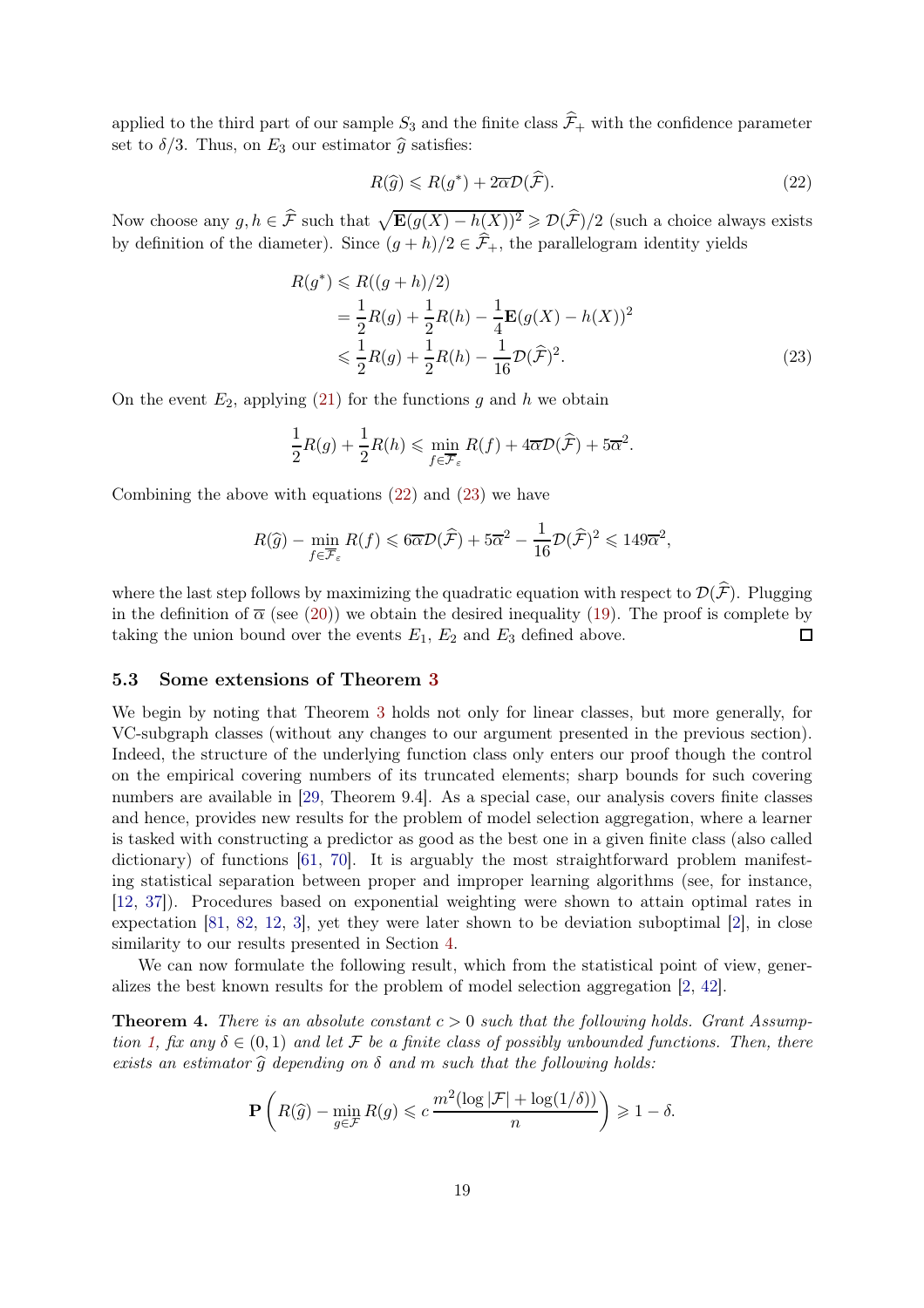Proof. The aggregation algorithm is the same as the estimator of Theorem [3](#page-13-1) with only two differences. First, we skip the step with  $\varepsilon$ -net discretization of the truncated class  $\overline{\mathcal{F}}$ . The second difference is that the number of blocks in median-of-means estimators is of order  $\log(|\mathcal{F}|/\delta)$  and similarly, the parameter  $\alpha$  is redefined to be of order  $\sqrt{\frac{m^2(\log |\mathcal{F}| + \log(1/\delta))}{n}}$ . The proof follows via the "aggregation step" part of the proof of Theorem [3.](#page-13-1)  $\Box$ 

Concerning aggregation with a heavy-tailed response variable, the above result can be compared with the bounds of Audibert [\[3\]](#page-24-5) and Juditsky, Rigollet and Tsybakov [\[37\]](#page-26-19). Assuming that the functions in F are absolutely bounded by 1, and that  $\mathbf{E}|Y|^s \leqslant m_s$  for some  $s \geqslant 2, m_s > 0$ , they prove an in-expectation bound on  $\mathbf{E}R(f)-\min_{f\in\mathcal{F}}R(f)$  for some estimator f with the rate of convergence slower than  $1/n$ . In contrast, in Theorem [4](#page-18-3) we do not assume the boundedness of  $\mathcal F$ , but require that the conditional second moment of Y is bounded. As a result, we provide a deviation bound with the  $1/n$  rate of convergence and logarithmic dependence on the confidence parameter  $\delta$ . We emphasize again that due to the necessity of improperness for optimal model selection aggregation, in-expectation results are not easily transferable to deviation bounds; the in-expectation guarantees of [\[37,](#page-26-19) [3\]](#page-24-5) are in fact obtained for variants of the progressive mixture or mirror averaging rule, which is shown by Audibert [\[2\]](#page-24-2) to exhibit suboptimal deviations. Finally, an argument of Section [6](#page-19-1) shows the necessity of Assumption [1](#page-2-0) in our distribution-free setting for model selection aggregation.

Further extensions of Theorem [3,](#page-13-1) particularly, going beyond VC-subgraph classes present technical challenges. First, obtaining distribution-free empirical covering number guarantees for truncations of general classes (as done for  $\overline{\mathcal{F}}$  in our case) might be a non-trivial task. Second, it is well-known (see the discussion in [\[66\]](#page-27-7)) that even when only bounded functions are considered, replacing the original function class by its empirical  $\varepsilon$ -net (as done via the function class  $\overline{\mathcal{F}}_{\varepsilon}$ in our algorithm) usually renders the recovery of the correct excess risk rates impossible. This in turn leads to the final and the most technical problem: if  $\overline{\mathcal{F}}$  is not replaced by  $\overline{\mathcal{F}}_{\varepsilon}$ , there are no known ways to obtain an analog of the concentration Lemma [2,](#page-15-2) while only imposing Assumption [1.](#page-2-0)

To expand on the last point, an analog of Lemma [2](#page-15-2) for general classes can be approached via the analysis of suprema of localized quadratic and multiplier processes (see [\[54\]](#page-27-6) for related arguments); specifically, the supremum of the localized process  $\mathbf{E} \sup_{h \in \mathcal{H}_r} (\sum_{i=1}^n \varepsilon_i Y_i h(X_i))$  is difficult to control for general classes under our assumptions (here  $\mathcal{H}_r$  denotes localized subsets of the class  $\overline{\mathcal{F}}-\overline{\mathcal{F}}$ , see the proof of Lemma [1](#page-15-1) for more details). However, even if the response variable Y is independent of X, the standard in this context application of the multiplier inequality  $[74,$ Lemma 2.9.1] introduces the dependence on the moment  $||Y||_{2,1} = \int_0^\infty \sqrt{\mathbf{P}(|Y| > t)} dt$  in the resulting bounds, instead of the desired moment  $EY^2$  $EY^2$ , as we obtain in Lemma 2 for finite classes. It is known that the dependence on the  $\|\cdot\|_{2,1}$  norm is unavoidable in some cases [\[44\]](#page-26-20). More importantly, we refer to the recent work [\[32\]](#page-26-21) discussing that the multiplier inequality can lead to suboptimal rates (see [\[32,](#page-26-21) Section 2.3.1] for more details).

## <span id="page-19-1"></span>6 Statistical lower bounds and the necessity of Assumption [1](#page-2-0)

The statistical guarantees obtained in the previous sections hold under no assumptions on the distribution of X and under Assumption [1](#page-2-0) on the conditional distribution of Y given X. In this section, we show that Assumption [1](#page-2-0) is necessary to obtain non-trivial guarantees on the excess risk without restrictions on  $P_X$  and that our risk bounds are unimprovable, in a precise sense.

<span id="page-19-0"></span>**Proposition 2.** Fix any  $n \ge 1$ ,  $\delta \in (e^{-n}, 1)$  and any measurable function  $f : \mathbf{R} \to \mathbf{R}$  satisfying  $f(0) = 0$  and  $\sup_{x \in \mathbf{R}} f(x)^2 \geq 1$ . Then, there exists a distribution  $P_X$  of X such that for any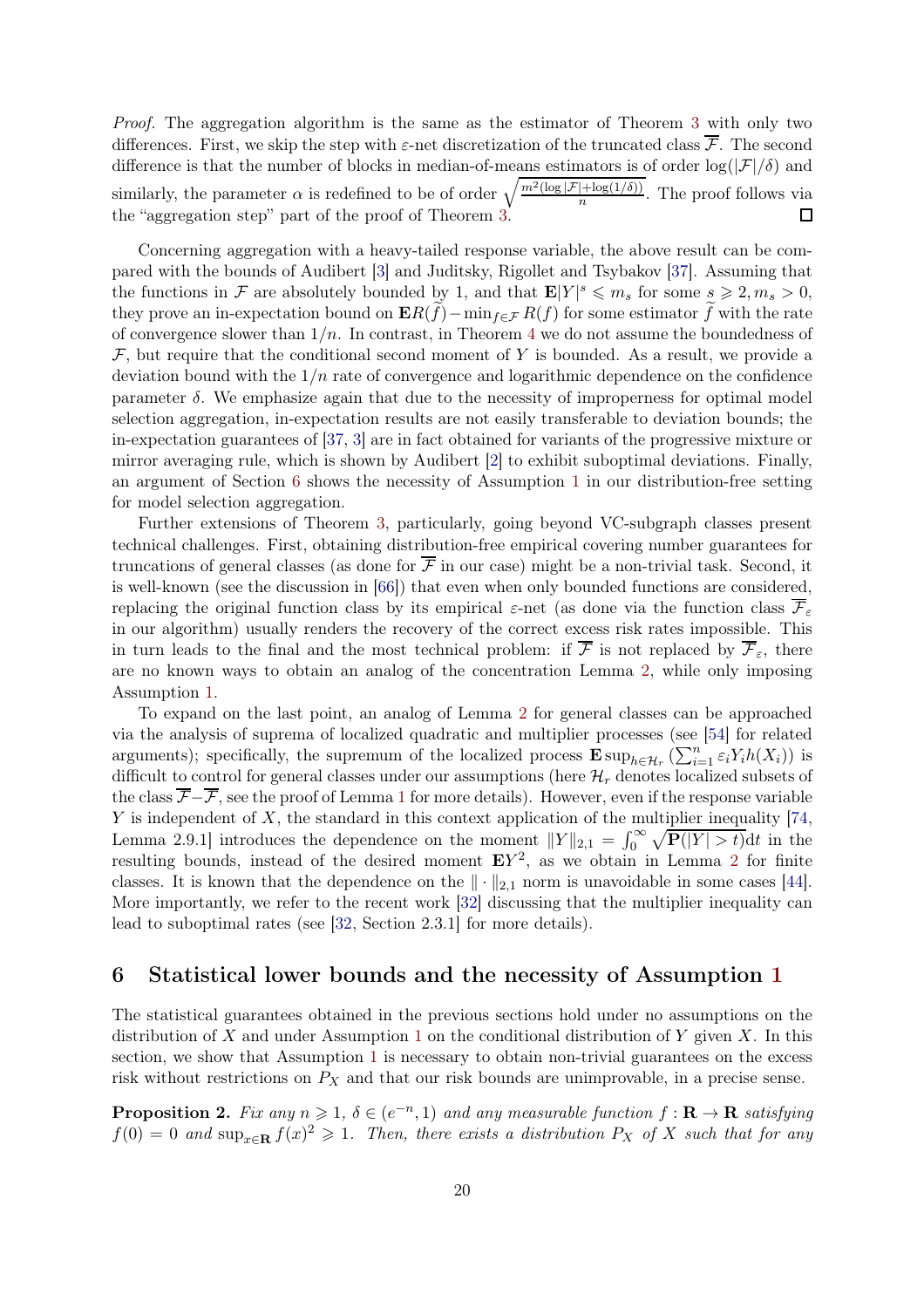estimator  $\widehat{g}$  (possibly improper and P<sub>X</sub>-dependent), setting  $Y = f_{reg}(X)$  (where  $f_{reg} \in \{f, -f\}$ ) the following three conditions hold:

- there exists  $w^* \in \mathbf{R}$  such that  $R(g_{w^*}) = 0$ ;
- $\mathbf{E}[Y^2] \leqslant 1;$
- denoting  $||f_{reg}||_{\infty} = \sup_{x \in \mathbf{R}} |f_{reg}(x)| = ||f||_{\infty} \in [1, +\infty]$  we have

$$
\mathbf{P}\bigg(R(\widehat{g})\geqslant \min\left(\frac{\|f_{\mathrm{reg}}\|_{\infty}^2\cdot \log(1/\delta)}{4n},1\right)\bigg)\geqslant \delta.
$$

Before providing the proof, let us comment on the implications of this lower bound. First, note that if the conditional second moment bound  $\mathbf{E}[Y^2|X] \leq 1$  $\mathbf{E}[Y^2|X] \leq 1$  of Assumption 1 is relaxed to the weaker unconditional bound  $EY^2 \leq 1$ , then (taking  $\delta = 0.9$ , and any f such that  $||f||_{\infty} \geq \sqrt{n}$ ) the worst-case excess risk of any estimator  $\hat{g}$  is lower-bounded by an absolute constant c with probability 0.9, matching up to constants the risk of at most 1 trivially achieved by the identically zero function. Second, without Assumption [1](#page-2-0) our upper bounds cannot be improved even in the "realizable" case where the linear class  $\mathcal{F}_{lin}$  contains a perfect predictor (that is, when  $R(g) = 0$ for some  $g \in \mathcal{F}_{lin}$ , and in particular  $Var(Y|X) = 0$  almost surely. As a result, the quantity  $\sup_{x \in \mathbf{R}^d} \mathbf{E}[Y^2 | X = x]$  in our assumption cannot be replaced by  $\sup_{x \in \mathbf{R}^d} \text{Var}(Y | X = x)$ . Finally, when  $Y = f_{\text{reg}}(X)$ , then the worst-case dependence on  $f_{\text{reg}}$  can be no better than  $||f_{\text{reg}}||_{\infty}^2$ , as shown in the last part of the above proposition. The dependence on  $m^2$  in our upper bounds is thus unavoidable, recalling that  $m^2 \leq \|f_{\text{reg}}\|_{\infty}^2$  whenever  $Y = f_{\text{reg}}(X)$ .

We point out that the same argument as in Proposition [2](#page-19-0) shows that a dependence on  $\sup_{x \in \mathbf{R}^d} \mathbf{E}[Y^2 | X = x]$  is unavoidable for any conditional distribution  $(P_{Y | X=x})_{x \in \mathbf{R}^d}$  (possibly known up to its sign), beyond the case  $Y = f_{\text{reg}}(X)$ . We considered the latter special case for simplicity, and because it allows to simultaneously impose that  $R(g_{w^*}) = 0$  for some  $w^* \in \mathbb{R}^d$ . We also remark that Proposition [2](#page-19-0) is stated in dimension  $d = 1$  for simplicity. The same lower bound construction can be used for general dimension  $d$  (assuming, for example, that  $f$  is continuous, and imposing  $|f_{reg}| \leqslant |f|$ , allowing one to replace the  $log(1/\delta)$  term by  $d + log(1/\delta)$ .

*Proof.* Let  $p \in (0,1)$  be such that  $(1-p)^n = \delta$ ; using that  $1-e^{-u} \geq (1-e^{-1})u \geq u/2$  for  $u = \log(1/\delta)/n \in [0,1]$ , we have

<span id="page-20-0"></span>
$$
p = 1 - \delta^{1/n} \geqslant \frac{\log(1/\delta)}{2n} \,. \tag{24}
$$

Let  $x_0 \in \mathbf{R} \setminus \{0\}$  be such that  $|f(x_0)|$  is larger than  $\min(||f||_{\infty}/\sqrt{2}, 1/\sqrt{p})$  and let  $p_0 =$  $\min(p, 1/f(x_0)^2)$ . Fix the distribution of the covariates  $P_X$  as follows:

$$
X = \begin{cases} 0 & \text{with probability } 1 - p_0, \\ x_0 & \text{with probability } p_0. \end{cases}
$$

Up to replacing f by  $-f$ , assume that  $f(x_0) > 0$ . For  $\varepsilon \in \{-1,1\}$ , let  $P_{\varepsilon}$  denote the joint distribution of the random pair  $(X, \varepsilon f(X))$  (where the marginal distribution of X is given by  $P_X$  defined above), and let  $R_\varepsilon$  denote the risk functional associated to the distribution  $P_\varepsilon$ . Note that  $P_{\varepsilon}$  satisfies the first condition of the proposition with  $w^* = \varepsilon f(x_0)/x_0$ . Also, the second condition holds since  $\mathbf{E}Y^2 = p_0 f(x_0)^2 \leq 1$ .

We now turn to proving the third condition of this proposition. Let  $\hat{g}$  be an arbitrary procedure, possibly improper and depending on  $P_X$ . Let  $S_0 = ((0,0), \ldots, (0,0))$  denote a sample of n points equal to  $(0, 0)$ . Since the quadratic loss function is convex, we may assume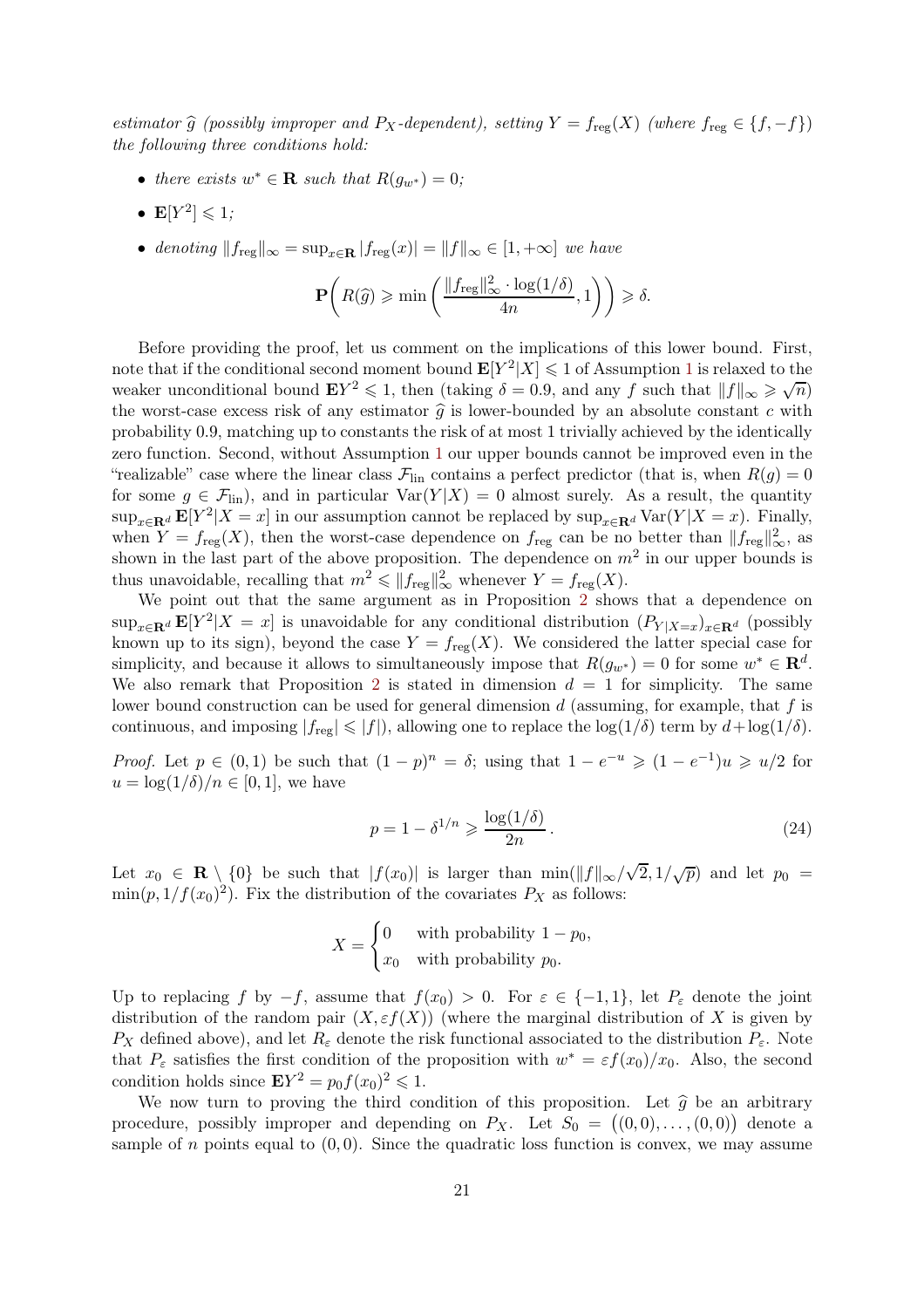without loss of generality that  $\hat{g}$  is a deterministic procedure and let  $g : \mathbf{R} \to \mathbf{R}$  denote the output of  $\hat{g}$  on the sample  $S_0$ , that is,  $g = \hat{g}(S_0)$ . By symmetry of the problem, assume that  $g(x_0) \leq 0$  and fix the distribution P of  $(X, Y)$  to  $P_1$  (if  $g(x_0) \geq 0$ , we may fix  $P = P_{-1}$  instead). Consider the event  $E = \{X_1 = \cdots = X_n = 0\}$  and note that  $P(E) = (1 - p_0)^2 \geq (1 - p)^n = \delta$ . Since  $f(0) = 0$ , on the event E the observed sample is  $S_0$ , so that by [\(24\)](#page-20-0) we have

$$
R(\hat{g}) \ge \mathbf{E}[(g(X) - Y)^2 \mathbf{1}(X = x_0)] = p_0 \cdot (g(x_0) - f(x_0))^2 \ge p_0 f(x_0)^2
$$
  
= min  $(p f(x_0)^2, 1) \ge \min \left( \frac{p ||f||_{\infty}^2}{2}, 1 \right) \ge \min \left( \frac{||f_{\text{reg}}||_{\infty}^2 \cdot \log(1/\delta)}{4n}, 1 \right),$ 

<span id="page-21-0"></span>which completes our proof.

# 7 Deferred Proofs

This section contains the proof of lemmas appearing in Section [5.](#page-12-0) Note that rescaling the response Y by  $1/m$  affects the excess risk by a multiplicative factor  $1/m^2$ . Thus, without loss of generality, in all the proofs of this section we may assume that Assumption [1](#page-2-0) holds with  $m = 1$ .

#### 7.1 Proof of Lemma [1](#page-15-1)

The proof of this lemma is based on a combination of the classical localization via empirical Rademacher complexities argument of [\[7\]](#page-25-21) and the covering number bounds for truncated VCsubgraph classes due to [\[29\]](#page-26-4).

First, define the star-hull of  $|\overline{\mathcal{F}} - \overline{\mathcal{F}}| = \{|f - g| : f, g \in \overline{\mathcal{F}}\}$  by H, and for  $r \geq 0$ , define its localized subsets by  $\mathcal{H}_r$ :

$$
\mathcal{H} = \left\{ \beta |f - g| : \beta \in [0, 1], f, g \in \overline{\mathcal{F}} \right\}, \quad \mathcal{H}_r = \left\{ h \in \mathcal{H} : \frac{1}{n} \sum_{i=1}^n |h(X_i)|^2 \leq 4r \right\}.
$$

Let  $\widehat{\psi}_n(r) : [0, \infty) \to \mathbf{R}$  denote any sub-root function with unique positive fixed-point  $\widehat{r}^*$  (that is, a positive solution to the equation  $\psi_n(\hat{r}^*) = \hat{r}^*$  (see [\[7,](#page-25-21) Definition 3.1, Lemma 3.2]). Suppose that  $\psi_n$  satisfies the following inequality for any  $r \geqslant \hat{r}^*$ :

<span id="page-21-2"></span>
$$
\frac{1}{n} \mathbf{E}_{\varepsilon_1, \dots, \varepsilon_n} \sup_{h \in \mathcal{H}_r} \left( \sum_{i=1}^n \varepsilon_i h(X_i) \right) + \frac{\log(3/\delta)}{n} \lesssim \widehat{\psi}_n(r),\tag{25}
$$

where  $\varepsilon_1, \ldots, \varepsilon_n$  is a sequence of i.i.d. Rademacher random variables. Notice that for any  $r \geq 0$ and any  $h \in H_r$  we have  $\sup_x |h(x)| \leq 2$  and  $\mathbf{E}h(X)^2 \leq 4\mathbf{E}h(X)$ . Hence, by the first part of  $\boxed{7}$ , Theorem 4.1], with probability at least  $1-\delta$ , the following holds simultaneously for all  $f, g \in \overline{\mathcal{F}}$ :

$$
\mathbf{E}|f(X) - g(X)| \leq \frac{2}{n} \sum_{i=1}^{n} |f(X_i) - g(X_i)| + c \left(\hat{r}^* + \frac{\log(3/\delta)}{n}\right),\tag{26}
$$

where  $c > 0$  is some universal constant.

In the rest of the proof we show that a suitable value of  $\hat{r}^*$  can be obtained by upper bounding the empirical Rademacher complexity terms via Dudley's entropy integral. To do so, we first need to obtain an upper bound on the covering numbers of the class  $H$  with respect to the empirical  $L_2$  distance, defined between any  $h, h' \in \mathcal{H}$  by  $\sqrt{\frac{1}{n}}$  $\frac{1}{n} \sum_{i=1}^{n} (h(X_i) - h'(X_i))^2$ . In what follows, for any class G and any  $\gamma > 0$ , an empirical  $L_2 \gamma$ -net of G will be denoted by

<span id="page-21-1"></span> $\Box$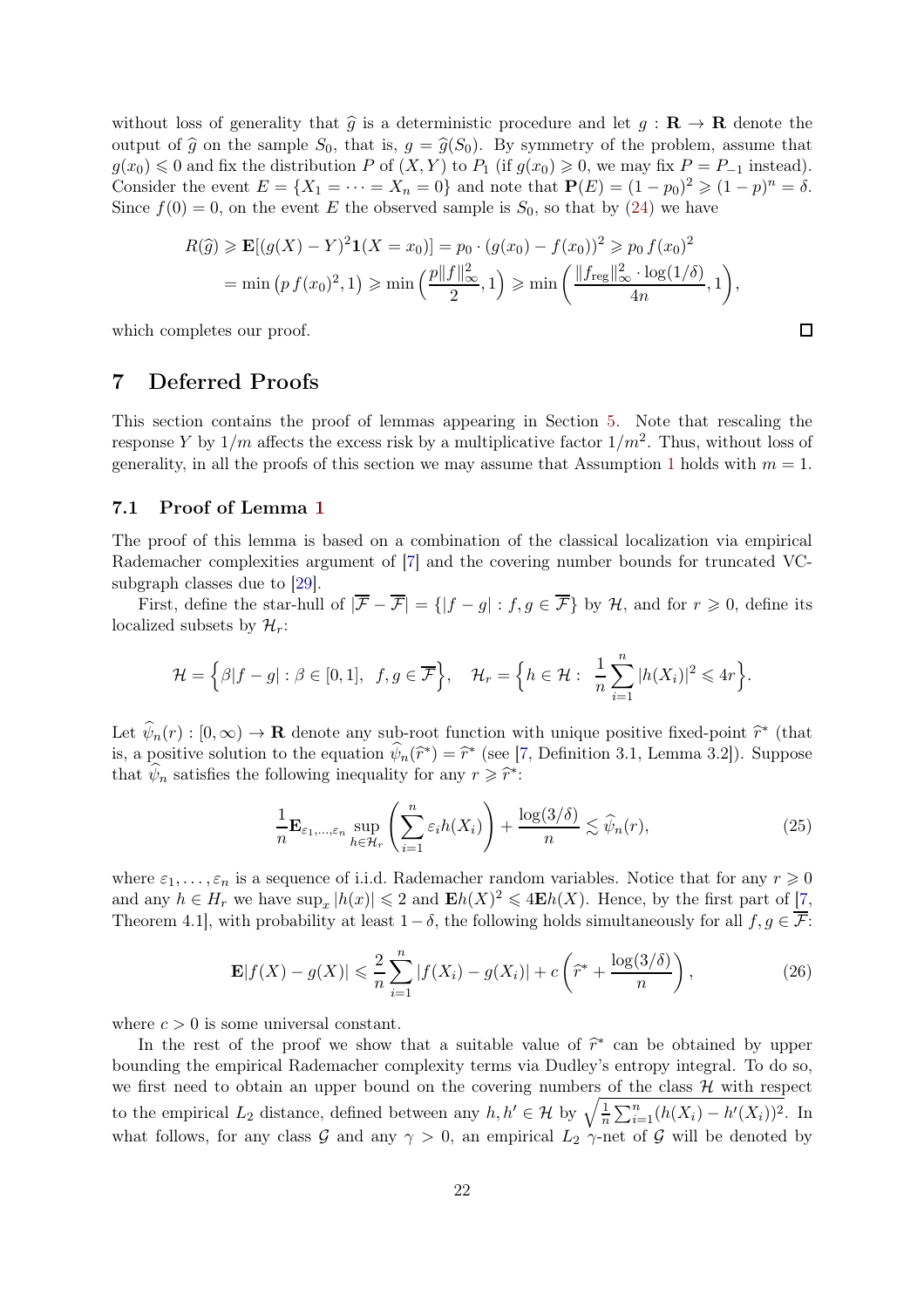$N(\mathcal{G}, \gamma) \subseteq \mathcal{G}$ . Thus, the covering number of  $\mathcal G$  with respect to the empirical  $L_2$  distance at scale  $\gamma$  is at most  $|N(\mathcal{G}, \gamma)|$ .

Since H is a star-hull of the class  $|\overline{\mathcal{F}} - \overline{\mathcal{F}}|$ , it follows from [\[51,](#page-27-24) Lemma 4.5] that for any  $\gamma > 0$ we have

<span id="page-22-1"></span>
$$
|N(\mathcal{H}, \gamma)| \leqslant \left| N(\overline{\mathcal{F}} - \overline{\mathcal{F}}, \gamma/2) \right| \cdot \frac{4}{\gamma}.
$$
 (27)

Further, noting that the Minkowski sum of  $\gamma/4$  covers of  $\overline{\mathcal{F}}$  forms a  $\gamma/2$  cover of  $\overline{\mathcal{F}}$  –  $\overline{\mathcal{F}}$  it follows that

<span id="page-22-2"></span>
$$
|N(\overline{\mathcal{F}} - \overline{\mathcal{F}}, \gamma/2)| \leq |N(\overline{\mathcal{F}}, \gamma/4)|^2. \tag{28}
$$

Let  $\mathcal{F}_+ = \{x \mapsto \max(0, f(X)) : f \in \mathcal{F}\}\$ and  $\mathcal{F}_- = \{x \mapsto \min(0, f(X)) : f \in \mathcal{F}\}\.$  By the same argument, it holds that

$$
|N(\overline{\mathcal{F}}, \gamma/4)| \leqslant |N(\overline{\mathcal{F}}_+, \gamma/8)| \cdot |N(\overline{\mathcal{F}}_-, \gamma/8)|. \tag{29}
$$

Finally, plugging in the upper bounds on the covering numbers of  $\overline{\mathcal{F}}_+$  and  $\overline{\mathcal{F}}_-$  due to [\[29,](#page-26-4) Theorem 9.4, Theorem  $9.5]^2$  $9.5]^2$ , the chain of inequalities  $(27)$ ,  $(28)$  and  $(29)$  yields

<span id="page-22-3"></span>
$$
\log |N(\mathcal{H}, \gamma)| \lesssim d \log(e/\gamma).
$$

Plugging in the above inequality into Dudley's entropy integral [\[26,](#page-25-20) Theorem 3.5.1] upper bound on Rademacher complexities, we obtain

$$
\frac{1}{n} \mathbf{E}_{\varepsilon_1, \dots, \varepsilon_n} \sup_{h \in \mathcal{H}_r} \left( \sum_{i=1}^n \varepsilon_i h(X_i) \right) \lesssim \frac{1}{\sqrt{n}} \int_0^{2\sqrt{r}} \sqrt{d \log(e/\gamma)} d\gamma
$$

$$
\lesssim \sqrt{\frac{d}{n}} \sqrt{r \log(e/r)} \left( \mathbb{1}_{\{r \ge d/n\}} + \mathbb{1}_{\{r < d/n\}} \right)
$$

$$
\lesssim \sqrt{\frac{dr \log(n/d)}{n}} + \frac{d \sqrt{\log(n/d)}}{n}.
$$

In particular, the inequality [\(25\)](#page-21-1) is satisfied by the choice:

$$
\widehat{\psi}_n(r) = c \left( \sqrt{\frac{dr \log(n/d)}{n}} + \frac{d \sqrt{\log(n/d)} + \log(3/\delta)}{n} \right).
$$

Solving the fixed-point equation  $\hat{\psi}_n(\hat{r}^*) = \hat{r}^*$  yields  $\hat{r}^* \leq \frac{d \log(n/d) + \log(1/\delta)}{n}$  $\frac{1+\log(1/\delta)}{n}$ . The claim follows by the localization theorem stated in [\(26\)](#page-21-2).

## 7.2 Proof of Lemma [2](#page-15-2)

Fix any  $f, g \in \mathcal{G}$  and recall that  $\mathbf{E}(\ell_f - \ell_q) = R(f) - R(g)$ . By the standard bound [\[45,](#page-26-7) Theorem 2, for any  $\delta' \in (0,1)$ , the choice  $k(\delta') = \lceil 8 \log(1/\delta') \rceil$  guarantees that with probability at least  $1 - \delta'$  we have

$$
\left| R(f) - R(g) - \text{MOM}_{S_n}^{k(\delta')}(\ell_f - \ell_g) \right| \leq \sqrt{\frac{32 \text{Var}(\ell_f - \ell_g) \log(1/\delta')}{n}}.
$$
 (30)

To upper bound the variance term, first notice that

<span id="page-22-4"></span>
$$
\ell_f(X,Y) - \ell_g(X,Y) = 2Y(g(X) - f(X)) + f(X)^2 - g(X)^2.
$$

<span id="page-22-0"></span> $2$ See also the proof of [\[29,](#page-26-4) Theorem 11.3] where the same bound on covering numbers is used.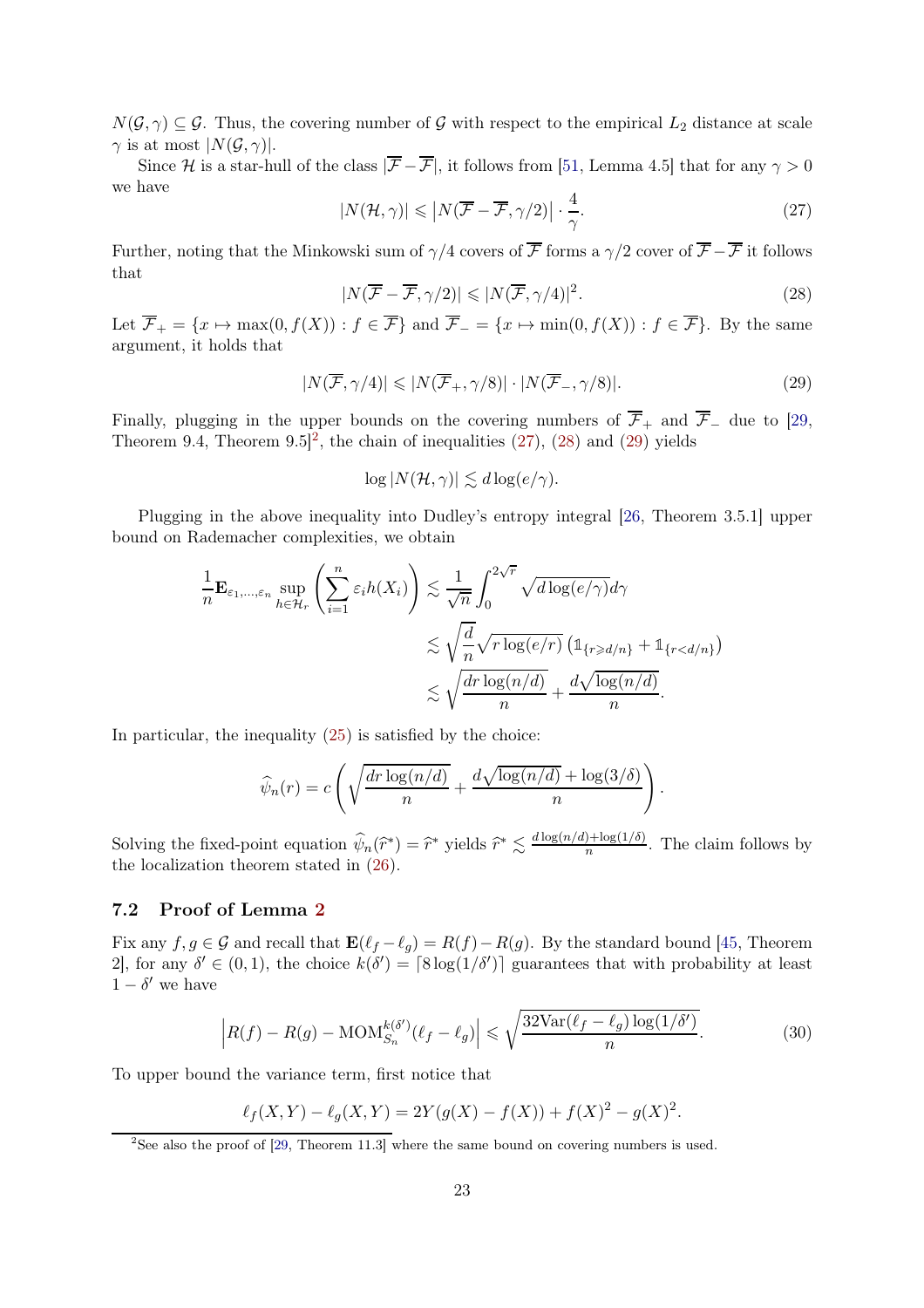Combining the above identity with the inequality  $(a+b)^2 \leq 2a^2 + 2b^2$  for any a, b, Assumption [1](#page-2-0) (with  $m = 1$ ) and the boundedness of  $f, g$ , we obtain

$$
\operatorname{Var}(\ell_f - \ell_g) \leqslant 8\mathbf{E}Y^2(g(X) - f(X))^2 + 2\mathbf{E}(f(X)^2 - g(X)^2)^2
$$
  
\n
$$
\leqslant 8\mathbf{E}(g(X) - f(X))^2 + 2\mathbf{E}(f(X) - g(X))^2(f(X) + g(X))^2
$$
  
\n
$$
\leqslant 16\mathbf{E}(g(X) - f(X))^2.
$$

Since the class G is finite, taking  $\delta' = \delta/(2|\mathcal{G}|^2)$  the upper bound [\(30\)](#page-22-4) extend uniformly to all pairs  $f, g \in \mathcal{G}$ , with probability at least  $1 - \delta/2$ . In particular, for any  $f, g \in \mathcal{G}$  it holds that

$$
\left| R(f) - R(g) - \text{MOM}_{S_n}^{k(\delta')}(\ell_f - \ell_g) \right| \leq \sqrt{\frac{512 \mathbf{E}(g(X) - f(X))^2 \cdot (2 \log(|\mathcal{G}|) + \log(2/\delta))}{n}}
$$
  

$$
\leq \alpha \sqrt{\mathbf{E}(g(X) - f(X))^2}.
$$
 (31)

This completes the proof of the first inequality.

We will now simultaneously prove the second and the third inequalities appearing in the statement of this lemma. Note that  $m = 1$  ensures that for any  $f, g \in \mathcal{G}$  we have  $(f(X)$  $g(X)^2 \leq 4$  and  $\mathbf{E}(f(X) - g(X))^4 \leq 4\mathbf{E}(f(X) - g(X))^2$ . Hence, for any  $\delta'' \in (0,1)$  and any  $f, g \in \mathcal{G}$ , Bernstein's inequality ensures that with probability at least  $1 - 2\delta''$  it holds simultaneously that

<span id="page-23-2"></span><span id="page-23-1"></span><span id="page-23-0"></span>
$$
\mathbf{E}(f(X) - g(X))^2 \le \frac{2}{n} \sum_{i=1}^n (f(X) - g(X))^2 + \frac{12\log(1/\delta'')}{n},\tag{32}
$$

$$
\frac{1}{n}\sum_{i=1}^{n}(f(X_i) - g(X_i))^2 \le 2\mathbf{E}(f(X) - g(X))^2 + \frac{12\log(1/\delta'')}{n}.
$$
\n(33)

Setting  $\delta'' = \delta/(4|\mathcal{G}|^2)$  the above inequalities extend uniformly to all pairs  $f, g \in \mathcal{G}$  with probability at least  $1 - \delta/2$ . Noting that  $\frac{12 \log(1/\delta'')}{n} \leq \alpha^2$ , the inequality [\(33\)](#page-23-0) completes the proof of the third inequality of this lemma. Finally, the second inequality appearing in the statement of this lemma is implied (on the event of the first and third inequalities) by plugging in [\(32\)](#page-23-1) into [\(31\)](#page-23-2) together with the inequality  $\sqrt{a+b} \leq \sqrt{a} + \sqrt{b}$  valid for any  $a, b \geq 0$ . The proof of this lemma is thus complete.

#### 7.3 Proof of Lemma [3](#page-15-3)

Let E denote the event of Lemma [2](#page-15-2) (thus,  $P(E) \geq 1 - \delta$ ). By the definition of  $g^*$ , for any  $g \in \mathcal{G}$ we have  $R(g^*) - R(g) \leq 0$ . Hence, on the event E it holds simultaneously for all  $g \in \mathcal{G}$  that

$$
\text{MOM}_{S_n}^k(\ell_{g^*} - \ell_g) \le R(g^*) - R(g) + |R(g^*) - R(g) - \text{MOM}_{S_n}^k(\ell_{g^*} - \ell_g)|
$$
  

$$
\le \sqrt{2}\alpha \sqrt{\frac{1}{n} \sum_{i=1}^n (g^*(X_i) - g(X_i))^2 + \alpha^2}.
$$

In particular, on the event E the function  $g^* \in \mathcal{G}$ , which completes the first part of the proof.

We now turn to proving the second part of this lemma. Since  $g^* \in \mathcal{G}$ , by the definition of  $\mathcal{G}$ , for any  $g \in \widehat{\mathcal{G}}$  we have

$$
MOM_{S_n}^k(\ell_g - \ell_{g^*}) \leq \sqrt{2}\alpha \sqrt{\frac{1}{n} \sum_{i=1}^n (g(X_i) - g^*(X_i))^2 + \alpha^2}.
$$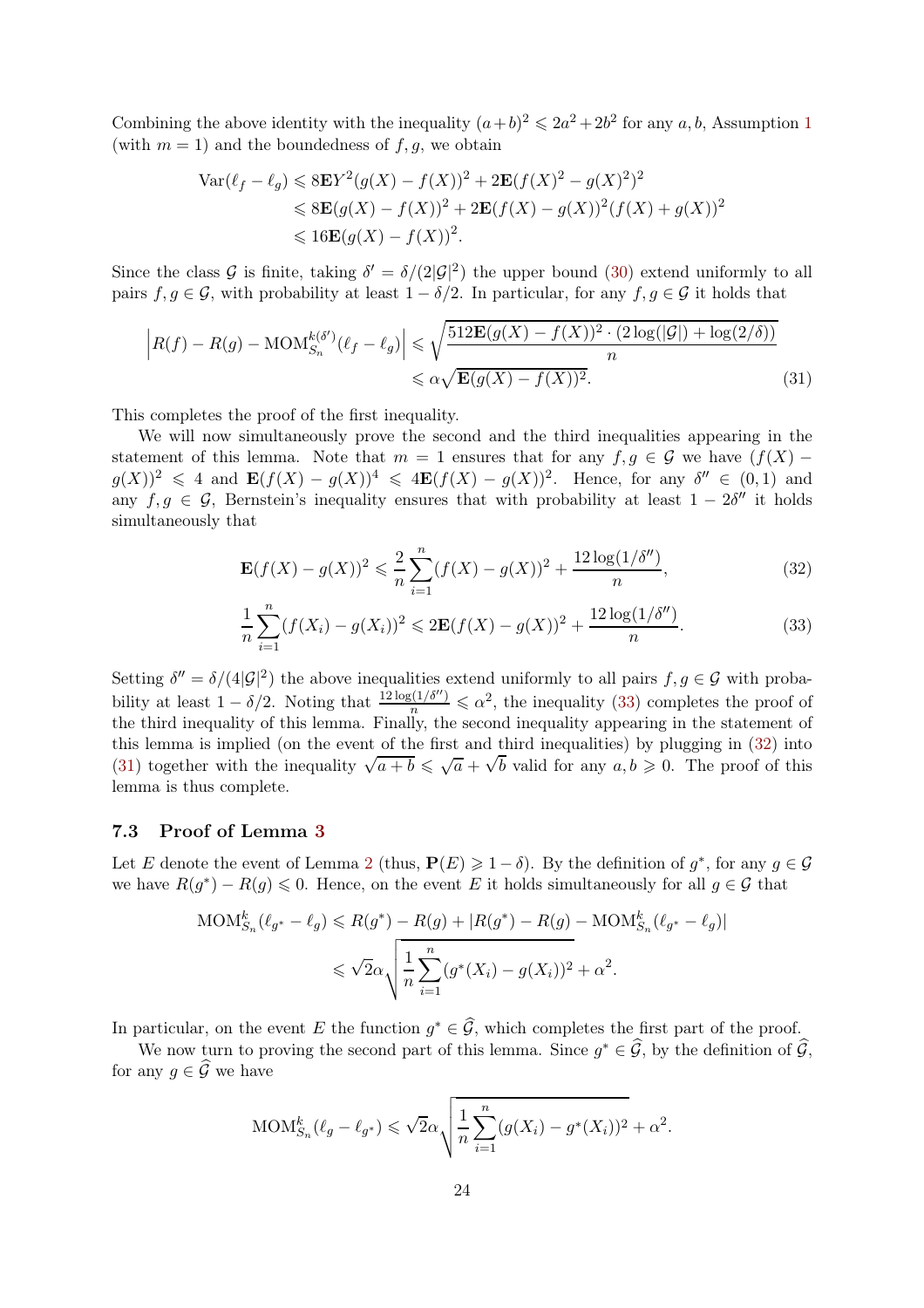Hence, on the event E, by the third inequality of Lemma [2,](#page-15-2) for any  $g \in \widehat{G}$  it holds that

$$
R(g) - R(g^*) \leqslant \left| R(g) - R(g^*) - \text{MOM}_{S_n}^k(\ell_g - \ell_{g^*}) \right| + \text{MOM}_{S_n}^k(\ell_g - \ell_{g^*})
$$
  

$$
\leqslant 2\sqrt{2}\alpha \sqrt{\frac{1}{n} \sum_{i=1}^n (g(X_i) - g^*(X_i))^2 + 2\alpha^2}
$$
  

$$
\leqslant 4\alpha \sqrt{\mathbf{E}(g(X) - g^*(X))^2} + 5\alpha^2.
$$

By the definition of the  $L_2$  diameter of the class G and by the fact that  $g^*, g \in \mathcal{G}$ , it follows that  $\sqrt{\mathbf{E}(g(X) - g^*(X))^2} \leq \mathcal{D}(\widehat{\mathcal{G}})$  and hence our proof is complete.

#### 7.4 Proof of Lemma [4](#page-16-1)

First observe that

$$
R(\widehat{g}) = R(g^*) + \left(R(\widehat{g}) - R(g^*) - \text{MOM}_{S_n}^k(\ell_{\widehat{g}} - \ell_{g^*})\right) + \text{MOM}_{S_n}^k(\ell_{\widehat{g}} - \ell_{g^*})
$$
  
\$\leq R(g^\*) + \sup\_{g \in \mathcal{G}} \left|R(g) - R(g^\*) - \text{MOM}\_{S\_n}^k(\ell\_g - \ell\_{g^\*})\right| + \text{MOM}\_{S\_n}^k(\ell\_{\widehat{g}} - \ell\_{g^\*})\$  
\$\leq R(g^\*) + \alpha \mathcal{D}(\mathcal{G}) + \text{MOM}\_{S\_n}^k(\ell\_{\widehat{g}} - \ell\_{g^\*}), \tag{34}

where the last line follows via an application of Lemma [2.](#page-15-2) Further, notice that by the definition of  $\widehat{a}$  we have

$$
\text{MOM}_{S_n}^k(\ell_{\widehat{g}} - \ell_{g^*}) \leq \max_{g \in \widehat{\mathcal{G}}} \text{MOM}_{S_n}^k(\ell_{\widehat{g}} - \ell_g) \leq \max_{g \in \widehat{\mathcal{G}}} \text{MOM}_{S_n}^k(\ell_{g^*} - \ell_g).
$$

At the same time, on the event of Lemma [2,](#page-15-2) for all  $q \in \mathcal{G}$  we have

<span id="page-24-6"></span>
$$
\text{MOM}_{S_n}^k(\ell_{g^*} - \ell_g) \leq R(g^*) - R(g) + \alpha \mathcal{D}(\mathcal{G}) \leq \alpha \mathcal{D}(\mathcal{G}).
$$

Combining the above inequality with [\(34\)](#page-24-6) concludes our proof.

Acknowledgements. We would like to thank Manfred Warmuth for several useful discussions. T.V. is supported by the EPSRC and MRC through the OxWaSP CDT programme (EP/L016710/1). N.Z. is funded in part by ETH Foundations of Data Science (ETH-FDS).

### <span id="page-24-4"></span>References

- [1] N. Alon, Y. Matias, and M. Szegedy. The space complexity of approximating the frequency moments. Journal of Computer and System Sciences, 58(1):137–147, 1999.
- <span id="page-24-2"></span>[2] J.-Y. Audibert. Progressive mixture rules are deviation suboptimal. In Advances in Neural Information Processing Systems 20, pages 41–48, 2008.
- <span id="page-24-5"></span>[3] J.-Y. Audibert. Fast learning rates in statistical inference through aggregation. The Annals of Statistics, 37(4):1591–1646, 2009.
- <span id="page-24-3"></span>[4] J.-Y. Audibert and O. Catoni. Linear regression through PAC-Bayesian truncation. arXiv preprint arXiv:1010.0072, 2010.
- <span id="page-24-0"></span>[5] J.-Y. Audibert and O. Catoni. Robust linear least squares regression. The Annals of Statistics, 39(5):2766–2794, 2011.
- <span id="page-24-1"></span>[6] K. S. Azoury and M. K. Warmuth. Relative loss bounds for on-line density estimation with the exponential family of distributions. Machine Learning, 43(3):211–246, 2001.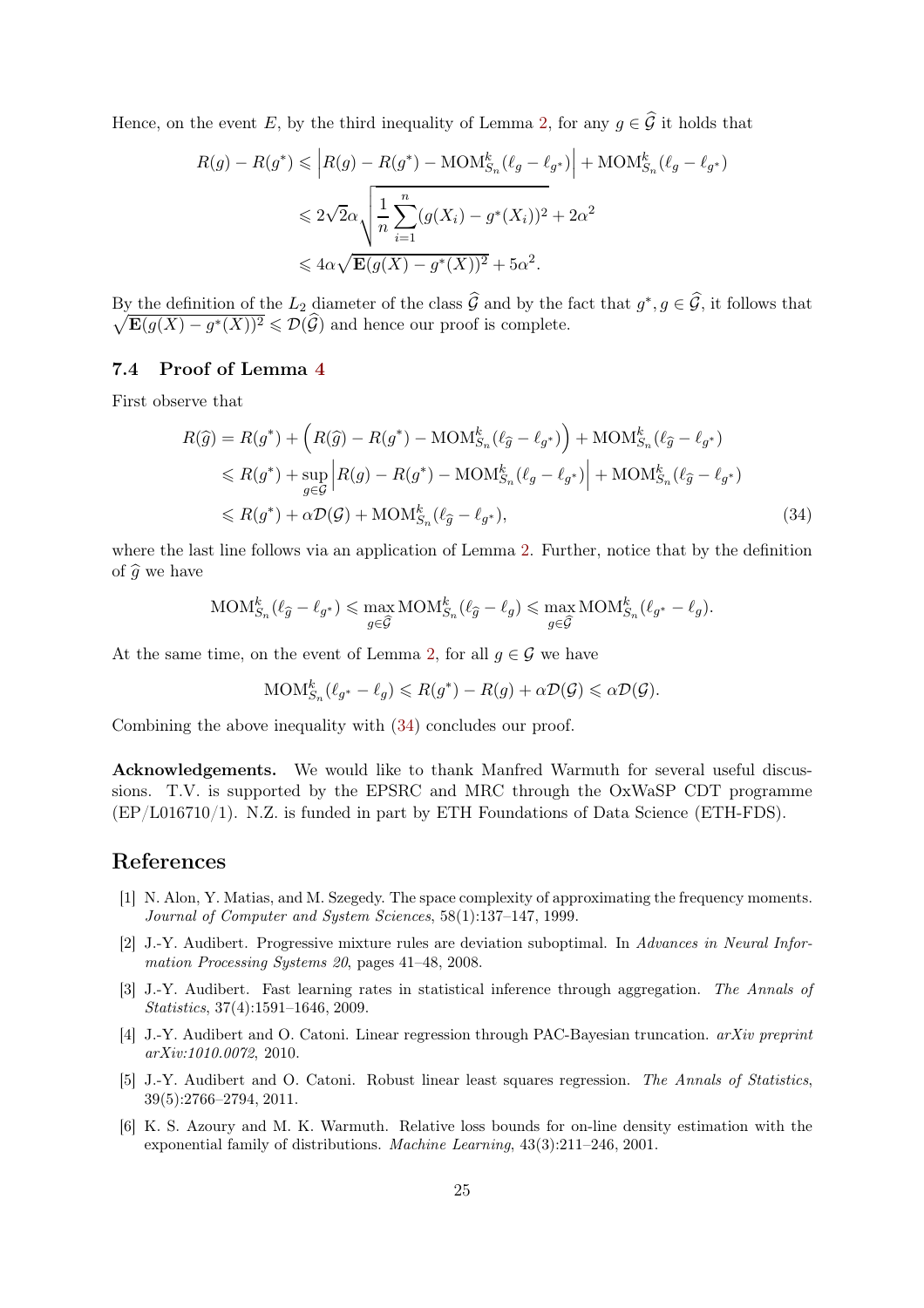- <span id="page-25-21"></span><span id="page-25-5"></span>[7] P. L. Bartlett, O. Bousquet, and S. Mendelson. Local Rademacher complexities. The Annals of Statistics, 33(4):1497–1537, 2005.
- <span id="page-25-0"></span>[8] D. Belomestny and J. Schoenmakers. Advanced Simulation-Based Methods for Optimal Stopping and Control: With Applications in Finance. Springer, 2018.
- [9] L. Breiman and D. Freedman. How many variables should be entered in a regression equation? Journal of the American Statistical Association, 78(381):131–136, 1983.
- <span id="page-25-17"></span>[10] C. Brownlees, E. Joly, and G. Lugosi. Empirical risk minimization for heavy-tailed losses. The Annals of Statistics, 43(6):2507–2536, 2015.
- <span id="page-25-19"></span><span id="page-25-1"></span>[11] A. Caponnetto and E. De Vito. Optimal rates for the regularized least-squares algorithm. Foundations of Computational Mathematics, 7(3):331–368, 2007.
- [12] O. Catoni. Statistical Learning Theory and Stochastic Optimization: Ecole d'Eté de Probabilités de Saint-Flour XXXI - 2001, volume 1851 of Lecture Notes in Mathematics. Springer-Verlag Berlin Heidelberg, 2004.
- <span id="page-25-4"></span>[13] O. Catoni. Challenging the empirical mean and empirical variance: a deviation study. Annales de l'Institut Henri Poincaré, Probabilités et Statistiques, 48(4):1148–1185, 2012.
- <span id="page-25-2"></span>[14] O. Catoni. PAC-Bayesian bounds for the Gram matrix and least squares regression with a random design. arXiv preprint arXiv:1603.05229, 2016.
- <span id="page-25-18"></span><span id="page-25-13"></span>[15] O. Catoni and I. Giulini. Dimension-free PAC-Bayesian bounds for matrices, vectors, and linear least squares regression. arXiv preprint arXiv:1712.02747, 2017.
- <span id="page-25-3"></span>[16] N. Cesa-Bianchi and G. Lugosi. Prediction, Learning, and Games. Cambridge University Press, 2006.
- [17] Y. Cherapanamjeri, E. Aras, N. Tripuraneni, M. I. Jordan, N. Flammarion, and P. L. Bartlett. Optimal robust linear regression in nearly linear time. arXiv preprint arXiv:2007.08137, 2020.
- <span id="page-25-14"></span>[18] G. Chinot, G. Lecué, and M. Lerasle. Robust statistical learning with Lipschitz and convex loss functions. Probability Theory and Related Fields, pages 1–44, 2019.
- <span id="page-25-8"></span>[19] A. Cohen, M. A. Davenport, and D. Leviatan. On the stability and accuracy of least squares approximations. Foundations of Computational Mathematics, 13(5):819–834, 2013.
- <span id="page-25-9"></span>[20] F. Comte and V. Genon-Catalot. Regression function estimation on non compact support in an heteroscesdastic model. Metrika, 83(1):93–128, 2020.
- <span id="page-25-11"></span>[21] L. Devroye, L. Györfi, and G. Lugosi. A Probabilistic Theory of Pattern Recognition, volume 31. Springer Science & Business Media, 2013.
- <span id="page-25-15"></span>[22] L. Devroye, M. Lerasle, G. Lugosi, and R. I. Oliveira. Sub-gaussian mean estimators. The Annals of Statistics, 44(6):2695–2725, 2016.
- <span id="page-25-16"></span>[23] I. Diakonikolas and D. M. Kane. Recent advances in algorithmic high-dimensional robust statistics. arXiv preprint arXiv:1911.05911, 2019.
- <span id="page-25-12"></span>[24] A. Dieuleveut and F. Bach. Nonparametric stochastic approximation with large step-sizes. Annals of Statistics, 44(4):1363–1399, 2016.
- <span id="page-25-10"></span>[25] J. Forster and M. K. Warmuth. Relative expected instantaneous loss bounds. Journal of Computer and System Sciences, 64(1):76–102, 2002.
- <span id="page-25-20"></span>[26] E. Giné and R. Nickl. Mathematical Foundations of Infinite-Dimensional Statistical Models, volume 40. Cambridge University Press, 2016.
- <span id="page-25-6"></span>[27] E. Gobet. Monte-Carlo Methods and Stochastic processes: from Linear to Non-linear. CRC Press, 2016.
- <span id="page-25-7"></span>[28] E. Gobet and P. Turkedjiev. Adaptive importance sampling in least-squares Monte Carlo algorithms for backward stochastic differential equations. Stochastic Processes and their Applications, 127(4):1171–1203, 2017.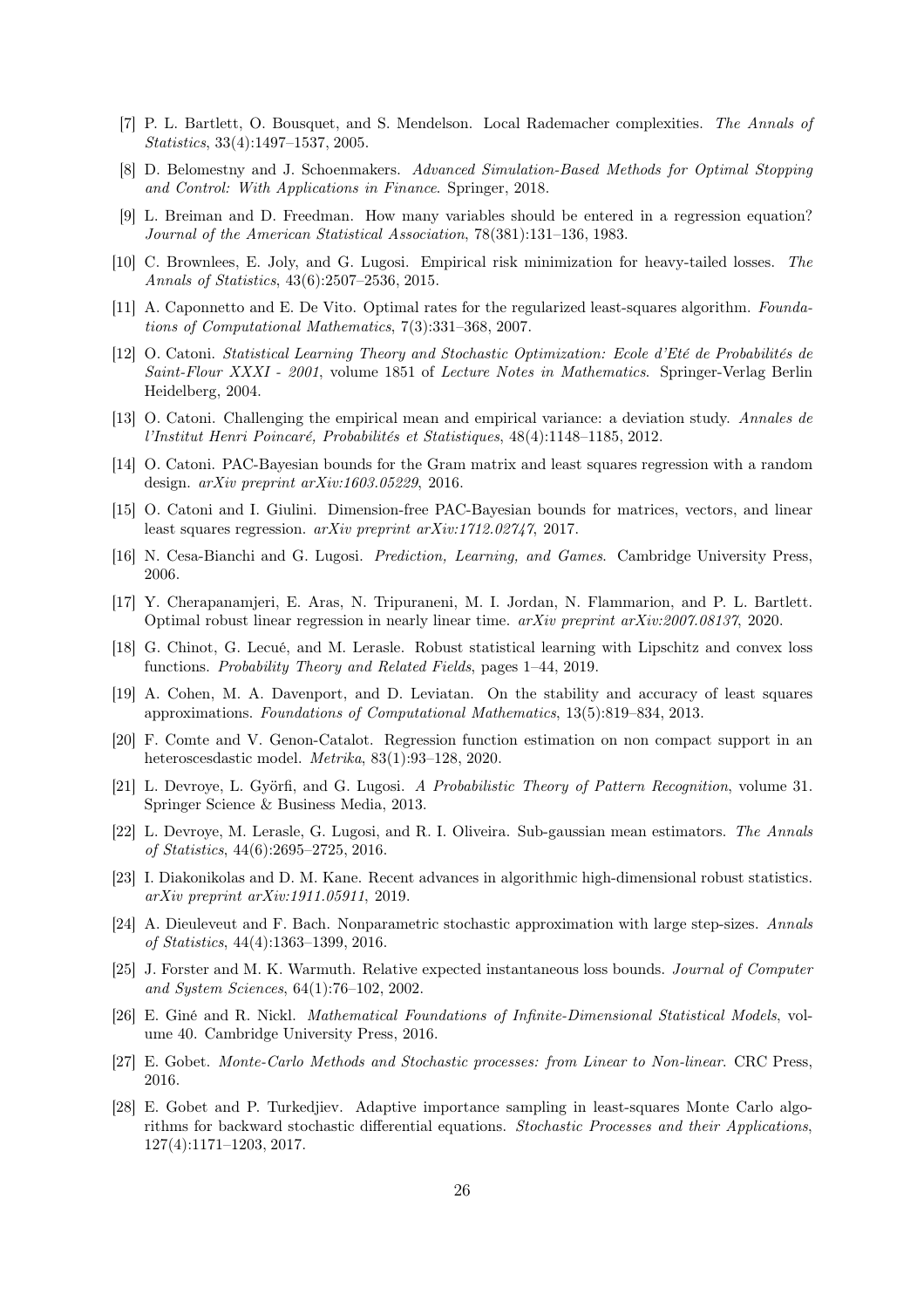- <span id="page-26-10"></span><span id="page-26-4"></span>[29] L. Györfi, M. Kohler, A. Krzyżak, and H. Walk. A Distribution-free Theory of Nonparametric Regression. Springer Science & Business Media, 2002.
- [30] L. Györfi and H. Walk. On the averaged stochastic approximation for linear regression. SIAM Journal on Control and Optimization, 34(1):31–61, 1996.
- <span id="page-26-21"></span><span id="page-26-11"></span>[31] F. R. Hampel, P. J. Rousseeuw, E. M. Ronchetti, and W. A. Stahel. Robust statistics: the approach based on influence functions. Wiley, 1980.
- [32] Q. Han and J. A. Wellner. Convergence rates of least squares regression estimators with heavy-tailed errors. The Annals of Statistics, 47(4):2286–2319, 2019.
- <span id="page-26-18"></span>[33] D. Haussler, N. Littlestone, and M. K. Warmuth. Predicting {0, 1}-functions on randomly drawn points. Information and Computation, 115(2):248–292, 1994.
- <span id="page-26-1"></span>[34] D. Hsu and S. Sabato. Loss minimization and parameter estimation with heavy tails. *Journal of* Machine Learning Research, 17(18):1–40, 2016.
- <span id="page-26-13"></span><span id="page-26-12"></span>[35] P. J. Huber. Robust statistics. Wiley Series in Probability and Mathematical Statistics, 1981.
- <span id="page-26-19"></span>[36] M. R. Jerrum, L. G. Valiant, and V. V. Vazirani. Random generation of combinatorial structures from a uniform distribution. Theoretical Computer Science, 43:169–188, 1986.
- [37] A. Juditsky, P. Rigollet, and A. B. Tsybakov. Learning by mirror averaging. The Annals of Statistics, 36(5):2183–2206, 2008.
- <span id="page-26-2"></span>[38] A. Klivans, P. K. Kothari, and R. Meka. Efficient algorithms for outlier-robust regression. In (Extended abstract) Proceedings of the 31st Conference On Learning Theory, pages 1420–1430, 2018.
- <span id="page-26-17"></span>[39] Y. Klochkov, A. Kroshnin, and N. Zhivotovskiy. Robust k-means clustering for distributions with two moments. The Annals of Statistics, 49(4):2206 – 2230, 2021.
- <span id="page-26-9"></span>[40] V. Koltchinskii. Oracle Inequalities in Empirical Risk Minimization and Sparse Recovery Problems: Ecole d'Eté de Probabilités de Saint-Flour XXXVIII-2008, volume 2033. Springer Science & Business Media, 2011.
- <span id="page-26-6"></span>[41] G. Lecué and M. Lerasle. Robust machine learning by median-of-means: theory and practice. Annals of Statistics, 48(2):906–931, 2020.
- <span id="page-26-5"></span>[42] G. Lecué and S. Mendelson. Aggregation via empirical risk minimization. Probability Theory and Related Fields, 145(3-4):591–613, 2009.
- <span id="page-26-0"></span>[43] G. Lecué and S. Mendelson. Performance of empirical risk minimization in linear aggregation. Bernoulli, 22(3):1520–1534, 2016.
- <span id="page-26-20"></span>[44] M. Ledoux and M. Talagrand. Conditions d'integrabilité pour les multiplicateurs dans le TLC Banachique. The Annals of Probability, pages 916–921, 1986.
- <span id="page-26-7"></span>[45] G. Lugosi and S. Mendelson. Mean estimation and regression under heavy-tailed distributions: A survey. Foundations of Computational Mathematics, 19(5):1145–1190, 2019.
- <span id="page-26-14"></span>[46] G. Lugosi and S. Mendelson. Near-optimal mean estimators with respect to general norms. Probability Theory and Related Fields, 175:957–973, 2019.
- <span id="page-26-3"></span>[47] G. Lugosi and S. Mendelson. Risk minimization by median-of-means tournaments. Journal of the European Mathematical Society, 22(3):925–965, 2019.
- <span id="page-26-15"></span>[48] G. Lugosi and S. Mendelson. Sub-gaussian estimators of the mean of a random vector. The Annals of Statistics, 47(2):783–794, 2019.
- <span id="page-26-16"></span>[49] G. Lugosi and S. Mendelson. Robust multivariate mean estimation: The optimality of trimmed mean. The Annals of Statistics, 49(1):393–410, 2021.
- <span id="page-26-8"></span>[50] P. Massart. Concentration Inequalities and Model Selection: Ecole d'Eté de Probabilités de Saint-Flour XXXIII - 2003. Lecture Notes in Mathematics. Springer-Verlag Berlin Heidelberg, 2007.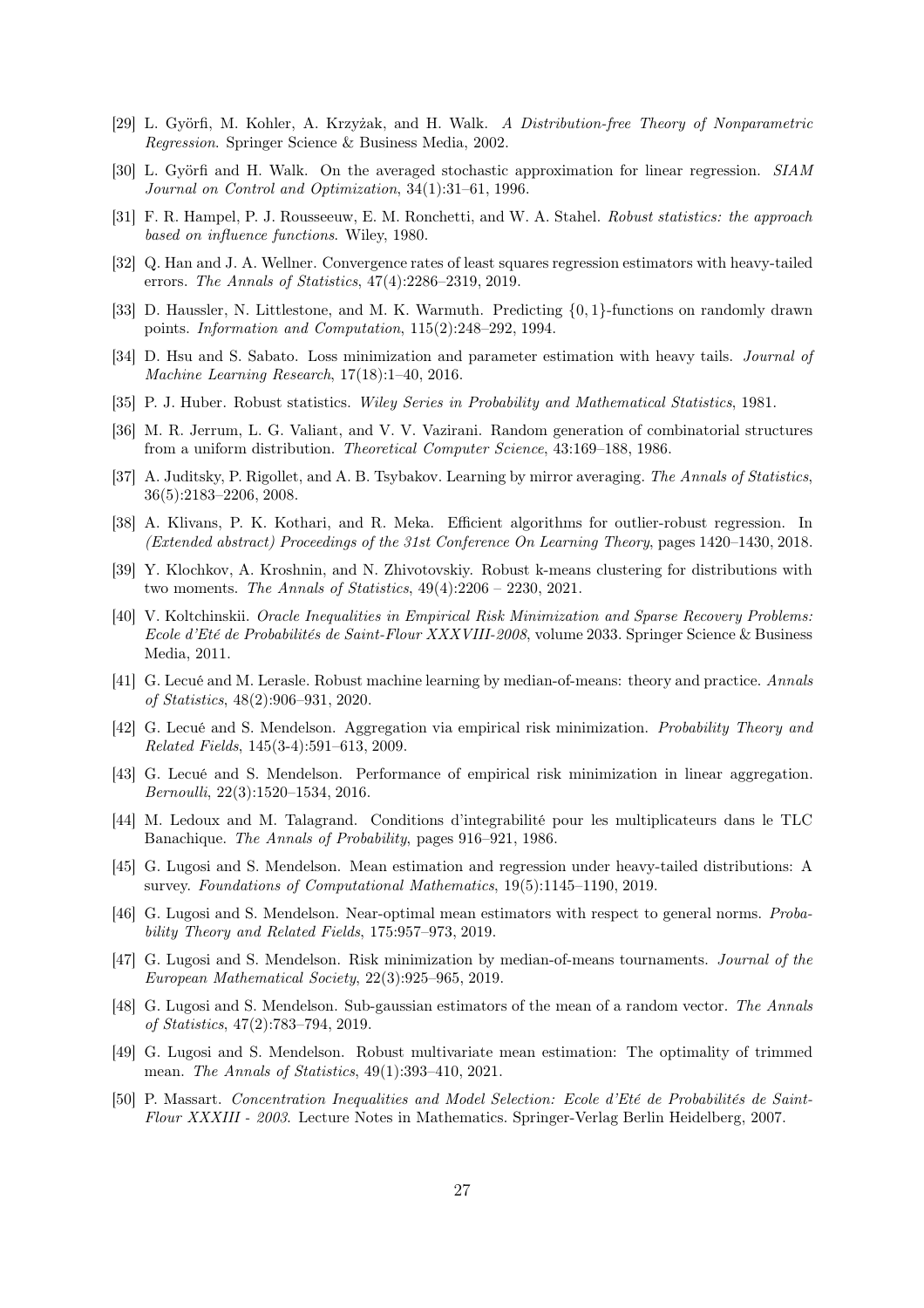- <span id="page-27-24"></span><span id="page-27-10"></span>[51] S. Mendelson. Improving the sample complexity using global data. IEEE Transactions on Information Theory, 48(7):1977-1991, 2002.
- <span id="page-27-5"></span>[52] S. Mendelson. Learning without concentration. Journal of the ACM, 62(3):21, 2015.
- [53] S. Mendelson. On aggregation for heavy-tailed classes. Probability Theory and Related Fields, 168(3):641–674, 2017.
- <span id="page-27-13"></span><span id="page-27-6"></span>[54] S. Mendelson. An unrestricted learning procedure. Journal of the ACM, 66(6):1–42, 2019.
- <span id="page-27-14"></span>[55] S. Mendelson. Extending the scope of the small-ball method. Studia Mathematica, pages 1–21, 2020.
- <span id="page-27-11"></span>[56] S. Mendelson. Learning bounded subsets of  $L_p$ .  $arXiv$  preprint  $arXiv:2002.01182$ , 2020.
- <span id="page-27-18"></span>[57] S. Mendelson and N. Zhivotovskiy. Robust covariance estimation under  $L_4 - L_2$  norm equivalence. The Annals of Statistics, 48(3):1648–1664, 2020.
- <span id="page-27-19"></span>[58] S. Minsker. Geometric median and robust estimation in Banach spaces. Bernoulli, 21(4):2308–2335, 2015.
- <span id="page-27-0"></span>[59] S. Minsker and T. Mathieu. Excess risk bounds in robust empirical risk minimization. arXiv preprint arXiv:1910.07485, 2019.
- <span id="page-27-22"></span>[60] J. Mourtada. Exact minimax risk for linear least squares, and the lower tail of sample covariance matrices. arXiv preprint arXiv:1912.10754, 2019.
- [61] A. Nemirovski. Topics in non-parametric statistics. Ecole d'Eté de Probabilités de Saint-Flour, 28:85, 2000.
- <span id="page-27-17"></span>[62] A. Nemirovsky and D. Yudin. Problem Complexity and Method Efficiency in Optimization. Wiley, New York, 1983.
- <span id="page-27-1"></span>[63] R. Oliveira. The lower tail of random quadratic forms with applications to ordinary least squares. Probability Theory and Related Fields, 166(3-4):1175–1194, 2016.
- <span id="page-27-12"></span>[64] D. M. Ostrovskii and A. Rudi. Affine invariant covariance estimation for heavy-tailed distributions. In Conference on Learning Theory, pages 2531–2550, 2019.
- <span id="page-27-2"></span>[65] A. Pensia, V. Jog, and P.-L. Loh. Robust regression with covariate filtering: Heavy tails and adversarial contamination. arXiv preprint arXiv:2009.12976, 2020.
- <span id="page-27-7"></span>[66] A. Rakhlin, K. Sridharan, and A. B. Tsybakov. Empirical entropy, minimax regret and minimax risk. Bernoulli, 23(2):789–824, 2017.
- <span id="page-27-16"></span>[67] P. J. Rousseeuw and A. M. Leroy. Robust Regression and Outlier Detection, volume 589. John Wiley & Sons, 2005.
- <span id="page-27-3"></span>[68] A. Saumard. On optimality of empirical risk minimization in linear aggregation. Bernoulli, 24(3):2176–2203, 2018.
- <span id="page-27-4"></span>[69] O. Shamir. The sample complexity of learning linear predictors with the squared loss. Journal of Machine Learning Research, 16(108):3475–3486, 2015.
- <span id="page-27-8"></span>[70] A. B. Tsybakov. Optimal rates of aggregation. In Learning Theory and Kernel Machines, volume 2777 of Lecture Notes in Artificial Intelligence, pages 303–313. Springer Berlin Heidelberg, 2003.
- <span id="page-27-15"></span>[71] J. W. Tukey. A survey of sampling from contaminated distributions. Contributions to probability and statistics, pages 448–485, 1960.
- <span id="page-27-21"></span><span id="page-27-9"></span>[72] L. G. Valiant. A theory of the learnable. Communications of the ACM, 27(11):1134–1142, 1984.
- <span id="page-27-23"></span>[73] S. Van de Geer. Empirical Processes in M-estimation, volume 6. Cambridge University Press, 2000.
- [74] A. W. Van Der Vaart and J. A. Wellner. Weak Convergence and Empirical Processes. Springer-Verlag, New York, 1996.
- <span id="page-27-20"></span>[75] V. Vapnik and A. Chervonenkis. Theory of Pattern Recognition. Nauka. Moscow., 1974.